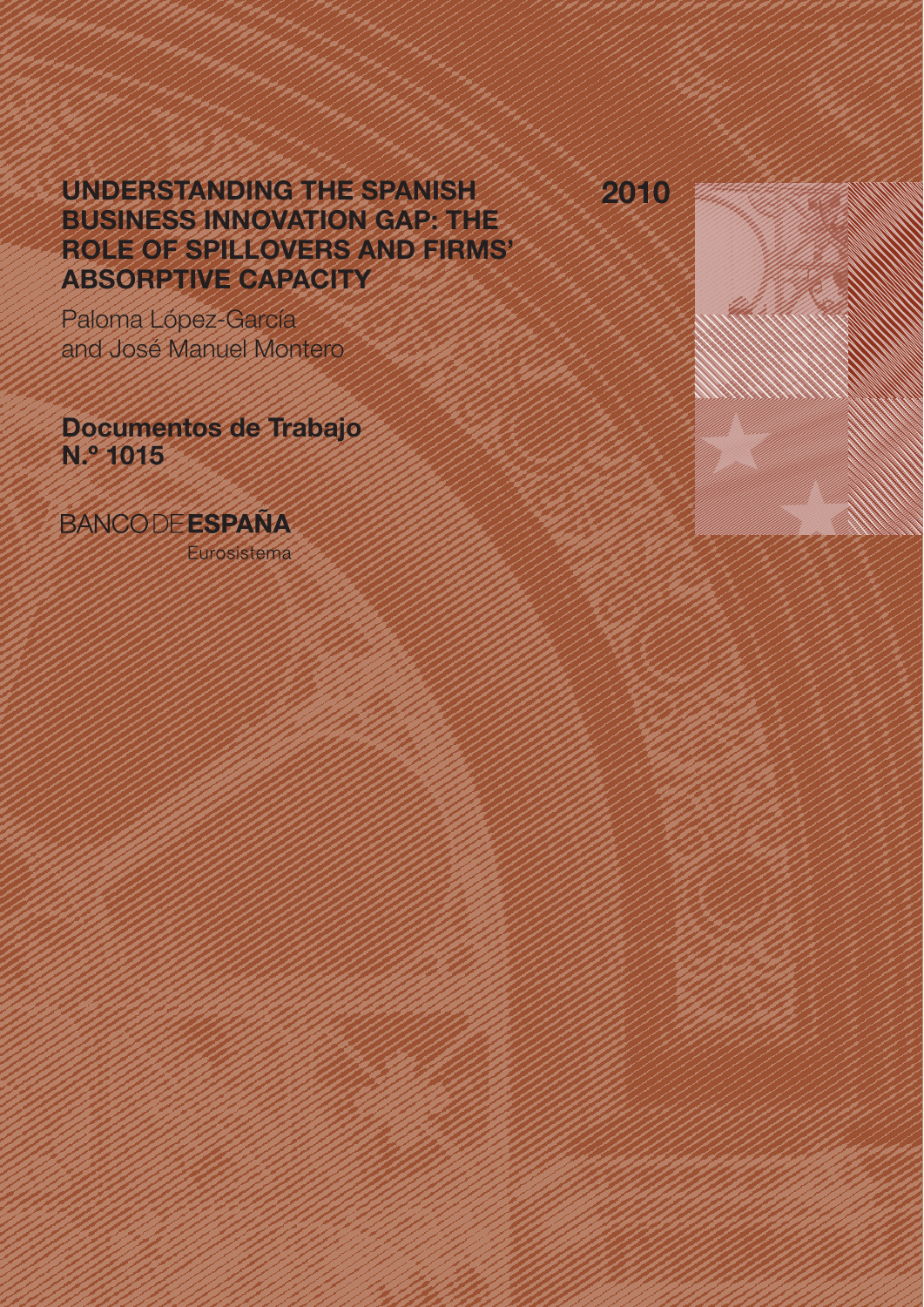UNDERSTANDING THE SPANISH BUSINESS INNOVATION GAP: THE ROLE OF SPILLOVERS AND FIRMS' ABSORPTIVE CAPACITY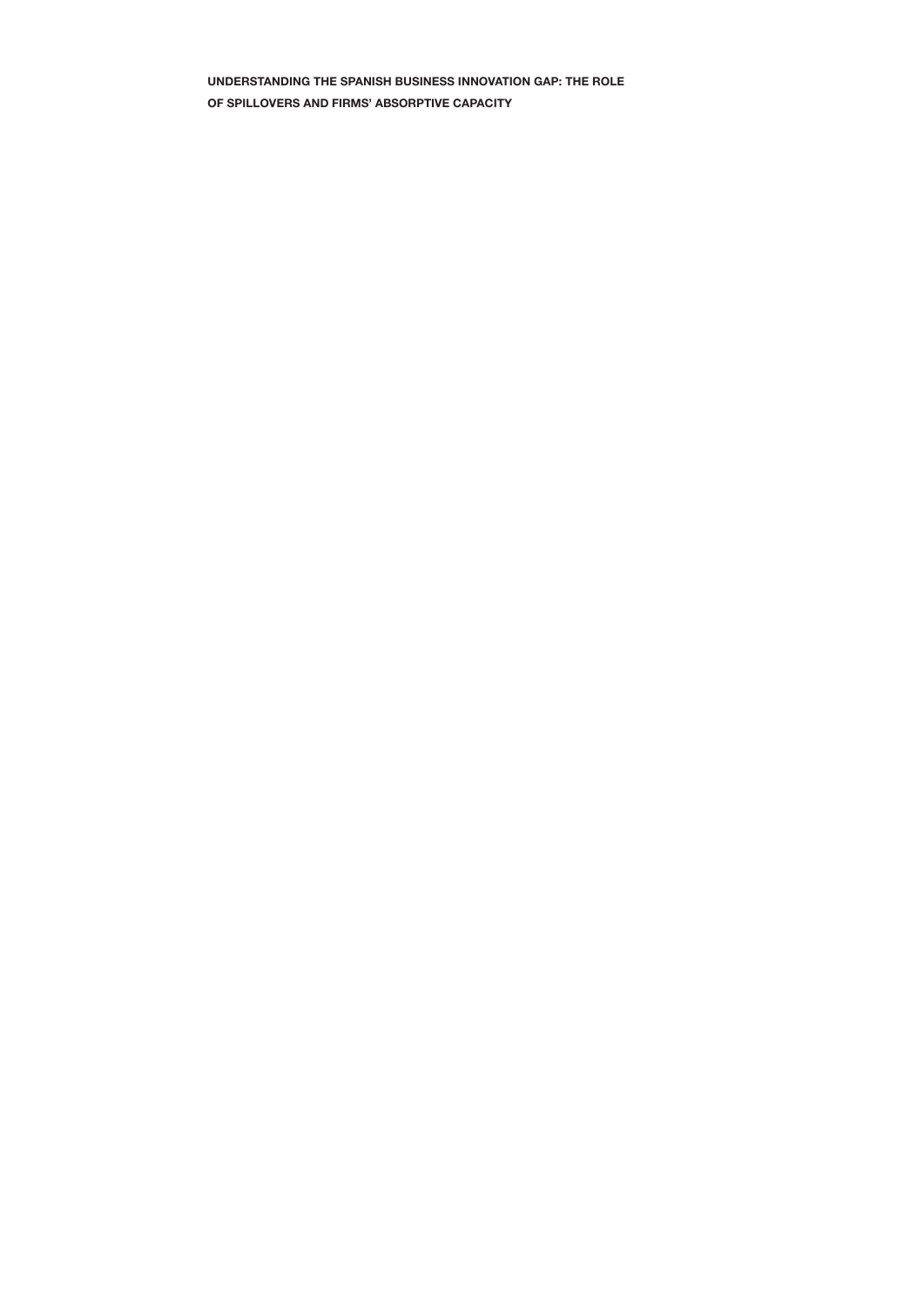# UNDERSTANDING THE SPANISH BUSINESS INNOVATION GAP: THE ROLE OF SPILLOVERS AND FIRMS' ABSORPTIVE CAPACITY (\*)

Paloma López-García and José Manuel Montero<sup>(\*\*)</sup>

BANCO DE ESPAÑA

(\*)The opinion and analyses herein are the responsibility of the authors and, therefore, do not necessarily coincide with those of the Banco de España. The authors thank Belén González from the Instituto Nacional de Estadística (INE) for kindly sharing microdata from the PITEC database and Jacques Mairesse and seminar participants at Banco de España and CONCORD 2010 for helpful comments.

(\*\*) Please address any comments or correspondence to the authors at Banco de España, Alcalá 48, 28014 Madrid, or electronically to paloma.lopez-garcia@bde.es, or jmontero@bde.es.

Documentos de Trabajo. N.º 1015 2010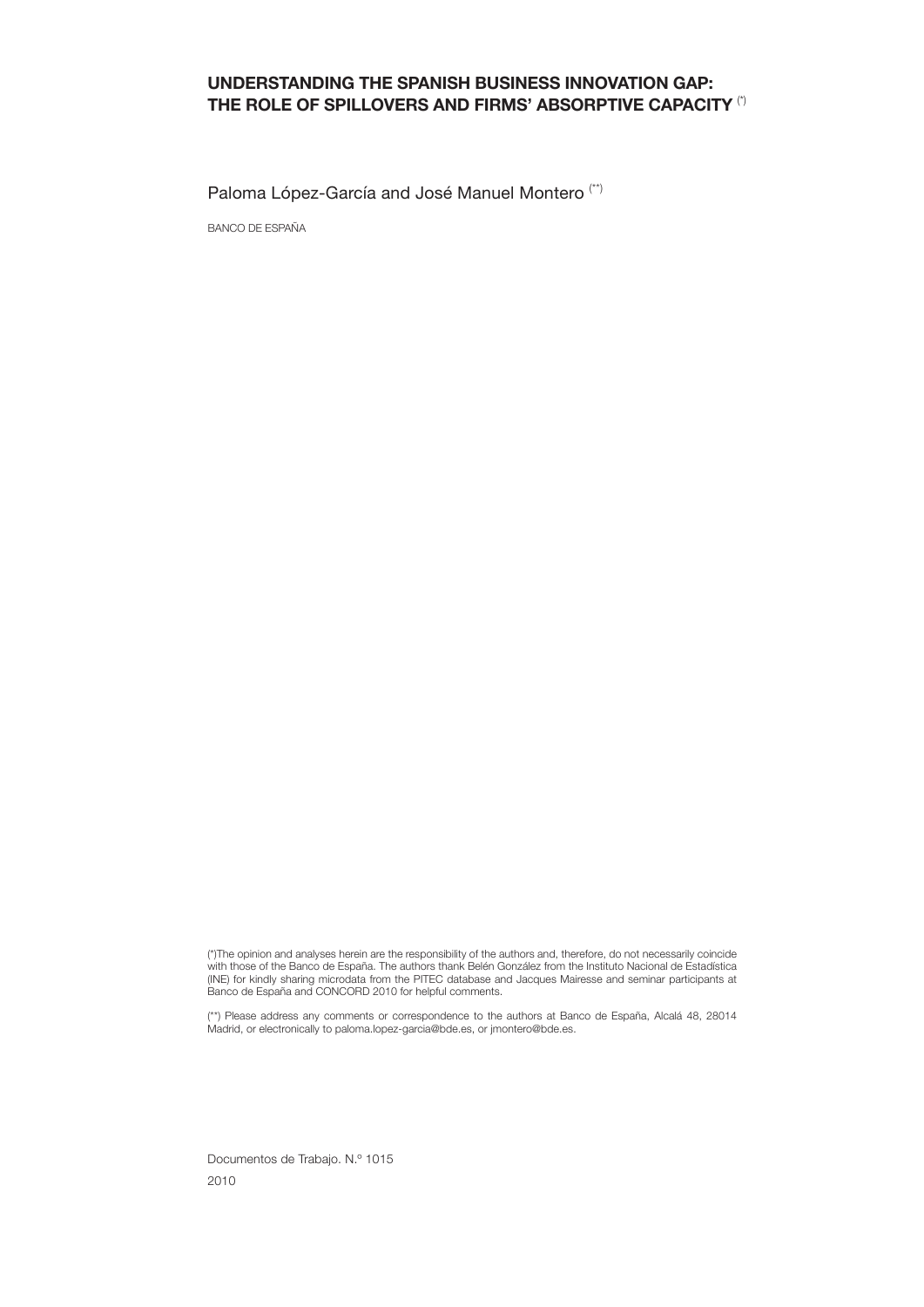The Working Paper Series seeks to disseminate original research in economics and finance. All papers have been anonymously refereed. By publishing these papers, the Banco de España aims to contribute to economic analysis and, in particular, to knowledge of the Spanish economy and its international environment.

The opinions and analyses in the Working Paper Series are the responsibility of the authors and, therefore, do not necessarily coincide with those of the Banco de España or the Eurosystem.

The Banco de España disseminates its main reports and most of its publications via the INTERNET at the following website: http://www.bde.es.

Reproduction for educational and non-commercial purposes is permitted provided that the source is acknowledged.

© BANCO DE ESPAÑA, Madrid, 2010

ISSN: 0213-2710 (print) ISSN: 1579-8666 (on line) Depósito legal: M. 30057-2010 Unidad de Publicaciones, Banco de España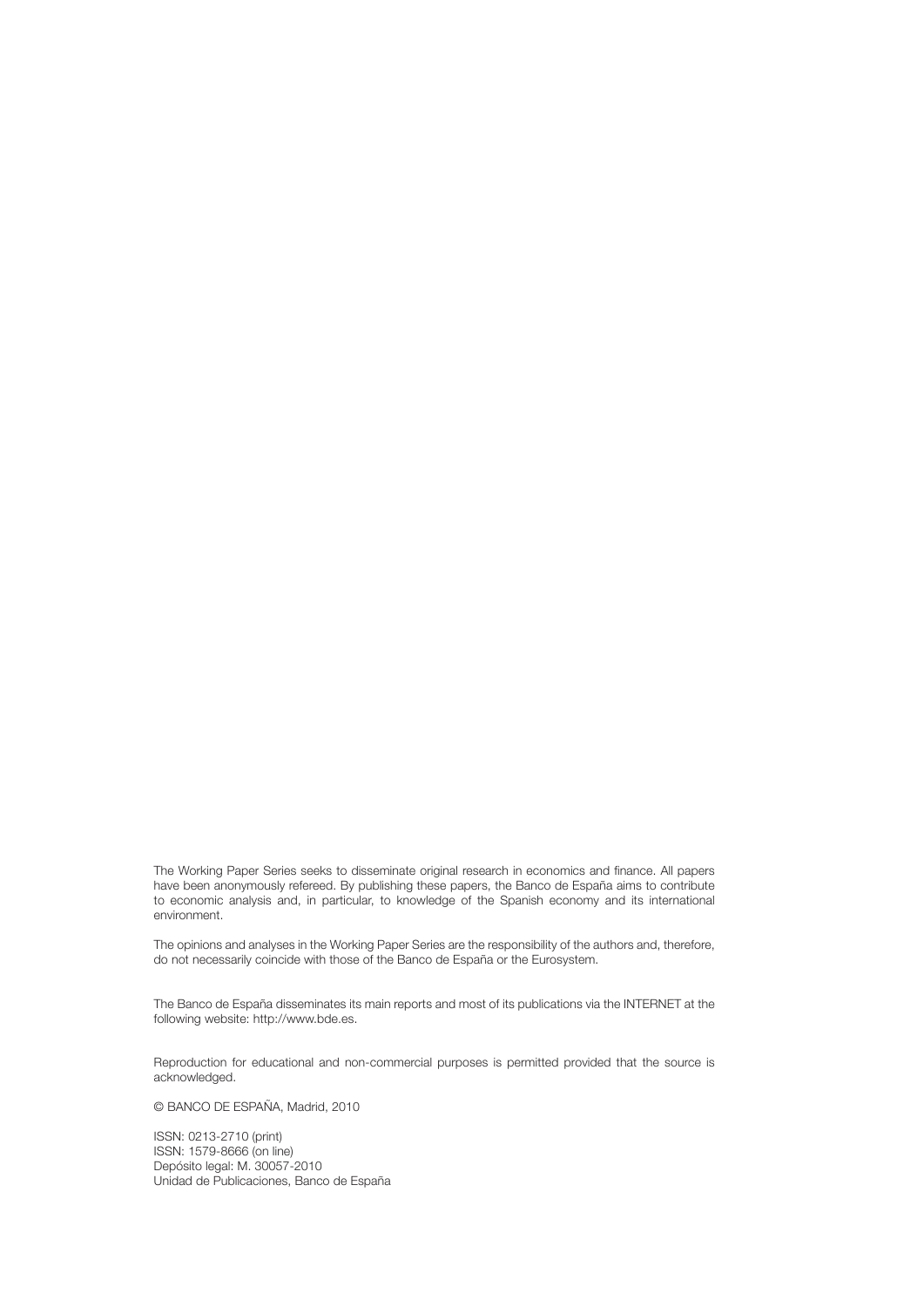### Abstract

This paper investigates whether the existence of knowledge spillovers, differences in the capacity of firms to assimilate them and disparities in some human resource management practices are related with the decision to innovate of Spanish firms. In order to do this, we employ data from the "Central de Balances" database, which covers both manufacturing and services firms during the period 2003-2007, and use an estimator proposed by Wooldridge (2005) for dynamic random effects discrete choice models. The empirical exercise provides evidence on the positive link between spillovers and the innovative behaviour of companies, not just for the knowledge generated in the same industry, but also for that generated in the same region or by the public sector. Moreover, this link is stronger for those firms with a higher capacity to absorb those spillovers. This ability not only works through firms' R&D capabilities, but also through such factors as the quality of the labour force, the share of temporary employment and the amount of resources spent in training. In addition to these factors, we find that innovation performance exhibits a high degree of inertia. Further, some other observed firm characteristics, such as size, sales growth, export behaviour, sector capital intensity or financial structure variables, are also found to be relevant determinants of the likelihood of innovation.

Keywords: innovation, R&D, spillovers, absorptive capacity, skilled labour, temporary employment, dynamic RE probit model.

JEL classification: O32, C23, C25, J6, J24, L00.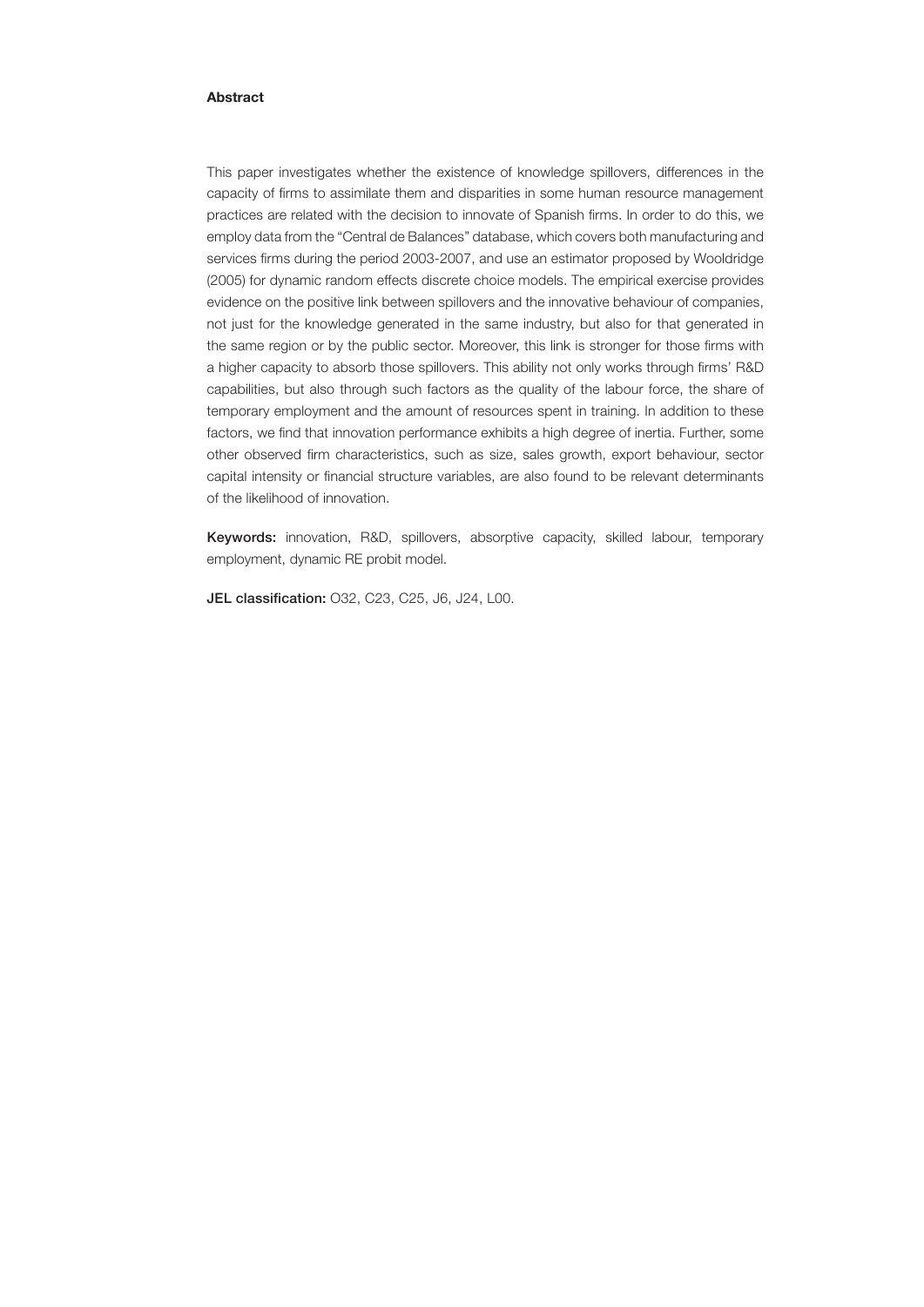### **1 Introduction**

There is a widespread consensus that globalisation and the increasing importance of the Information and Communication Technologies (ICT) have substantially changed the economic landscape across the world. This profound transformation, along with the incorporation of emerging market economies to international trade, has undermined the competitiveness of European countries in the global stage. In response to this situation, the European Council launched the Lisbon Agenda in 2000 with the strategic objective of transforming Europe into the most competitive and dynamic economy of the world by 2010. In order to achieve such an ambitious target, reforms were proposed in five different policy areas, most importantly, in the development of the new knowledge economy, where the role of R&D investment was deemed as crucial, a dimension in which some countries, Spain among them, have been lagging behind.<sup>1</sup>

Given this challenging starting point, Spain has made a substantial effort to catch up with the rest of Europe in terms of innovation and technology progress, increasing public funding for civilian R&D activities by 25% on average every year between 2004 and 2008. The result is that the gap in *public* R&D spending between Spain and its European peers was closed in 2008. The gap in *private* R&D spending continues to be, however, very large: 0.6% of GDP in Spain against 1.2% in EU15 and 1.9% in the US. Moreover, according to a very recent European Commission publication,<sup>2</sup> only 21 Spanish companies are included in the ranking of the top 1000 R&D European firms, and their combined R&D spending amounts barely to 1% of the total private R&D spending within the EU.3 These figures compare poorly with the 247 British firms in the ranking, which represent together about 15% of total private R&D in the EU, 209 German ones, which account for more than one-third of R&D, or the 70 Swedish firms accounting for 5% of total EU R&D.

This paper shows that the Spanish innovation system could be paying a double toll for this deficit in terms of private sector R&D spending: on the one hand, the lack of independent R&D effort affects directly the capacity of private firms to innovate; on the other hand, it diminishes their capability to benefit from spillovers generated by knowledge produced elsewhere, that is, it is affecting firms' absorptive capacity [Cohen and Levinthal (1989) and Geroski (1995)]. The role of independent R&D effort to enhance the capacity to absorb and incorporate knowledge generated elsewhere into the production process of a firm —whether generated by other firms in the same sector of activity or in the same region, or by the public sector—, has already been well documented [see, for example, Jaffe (1986)]. We find that, in the case of Spain, the marginal benefit of knowledge spillovers on a firm's probability of innovation increases six-fold when the firm carries out its own R&D activity, as compared to a firm with no R&D spending. That is, the observed private R&D underinvestment could be undermining the innovative capabilities of Spain more than previously believed, as well as decreasing the return on public R&D investment.

The second contribution of the paper is more general, although it has important implications for the particular case of Spain. We show that a firm's absorptive capacity is

**<sup>1</sup>.** According to the OECD, in 1999 only 0.9% of GDP was devoted to R&D in Spain, vis-à-vis 1.9% in the EU15 and 2.6% in the US.

**<sup>2</sup>.** *The 2009 EU Industrial R&D Investment Scoreboard.*

**<sup>3</sup>.** Furthermore, 40% of that was due to the R&D spending of only one firm, telecommunications company Telefónica.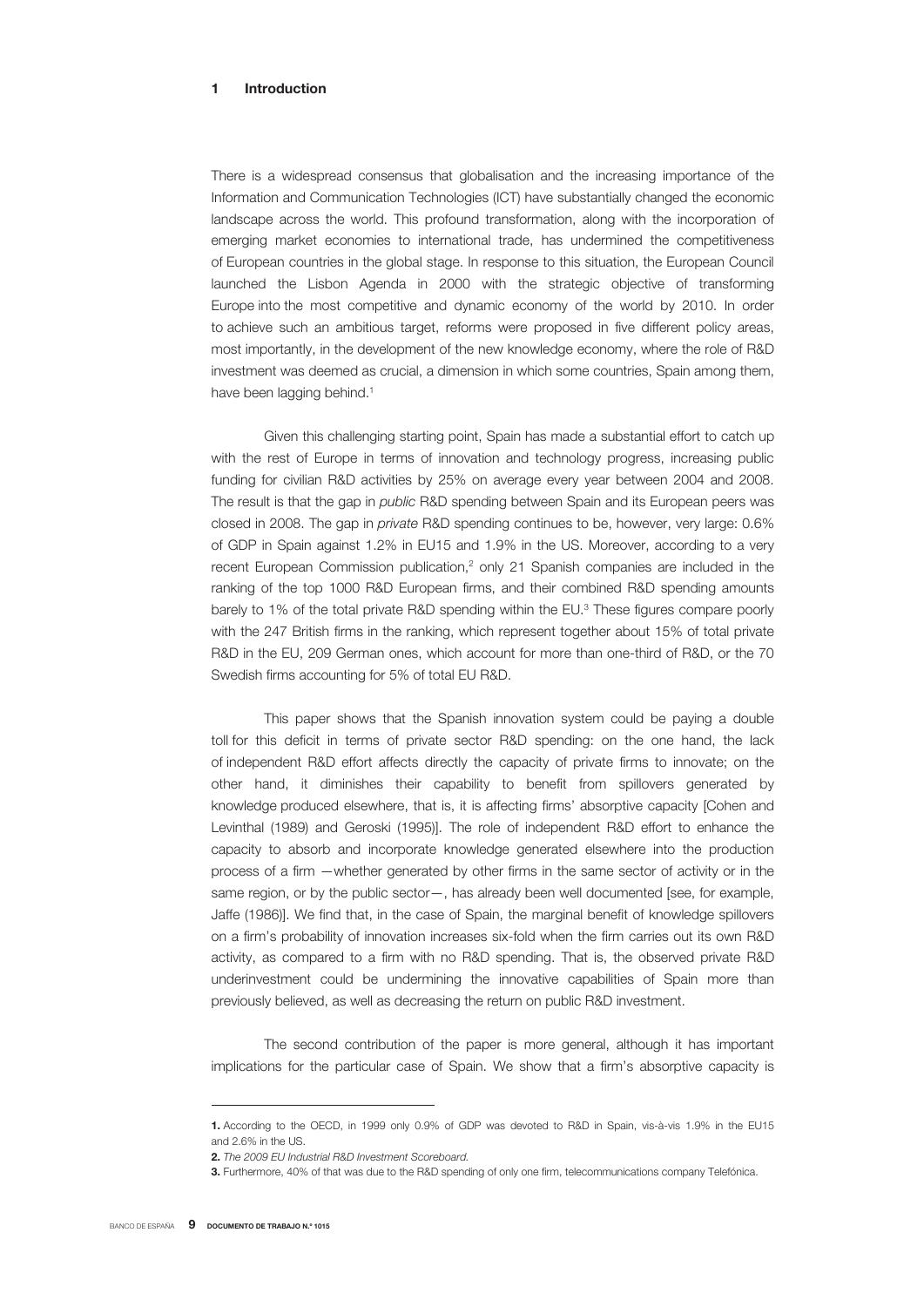strongly related with its human capital, which we understand in a broad sense here. More concretely, we find that the skill composition of the workforce and the provision of on-the-job training increase the probability of being innovative not directly, but because they raise the capacity of a firm to benefit from technology spillovers stemming from a third party. The use of fixed-term contracts, on the other hand, seems to be directly related with the innovation performance of a firm, as it has been proven elsewhere possibly due to the low motivation and training possibilities of employees on temporary contracts.4

The idea that human capital might enhance a firm's ability to absorb external knowledge is not new. Cohen and Levinthal (1990 and 1994), for instance, argue convincingly that the absorptive capacity of a firm is the by-product of three factors: its R&D activities, its production experience and, lastly, its personnel technical training. Hall and Mairesse (2006) claim that the technical training of the employees or other human resource management decisions are important for innovation because a firm's knowledge is embedded in the human capital of its employees. Hence, the capacity of the company to understand and incorporate knowledge produced elsewhere will depend not only on its spending on R&D, but also on the expertise and know-how of its personnel. Bartel and Lichtenberg (1987) confirm this view finding that highly educated workers have a comparative advantage with respect to the adjustment and implementation of new technologies. Vinding (2006) finds as well that updating the skills of the employees is crucial for innovation in technology-advanced sectors.

There is some empirical evidence that supports the importance of human capital as a determinant of the absorptive capacity of spillovers at the country level. Coe, Helpman and Hoffmaister (1997), Engelbretcht (1997), Frantzen (2000) and Griffith *et al.* (2004), for example, relate a country's TFP growth with its exposure to international technology spillovers and its capacity to benefit from them, proxied by own R&D and the qualification of the labour force.5 At a firm level, however, the role played by the quality of the labour force to shape the absorptive capacity is much less documented. Vinding (2006) and Ramijn and Albalejo (2002) are two of the few papers exploring this issue. They find that firms with more qualified personnel, as well as with up-to-date technical skills, are more innovative and argue that this is the result of the role of human capital as enhancer of a firm's absorptive capacity of external knowledge. However, they fail to include an interaction term between the firm's human capital and the spillover pool in the regression in order to quantify the amplifying effect of the variable.<sup>6</sup>

This paper is an attempt to quantify the enhancing effect of absorptive capacity on the innovation performance of Spanish firms. Absorptive capacity will be determined by the firm´s own independent R&D effort but also by human capital variables, such as the qualification of the workforce, the provision of on-the-job training or the use of temporary contracts. In order to do so, we estimate a dynamic random effects probit model —which allows to control for unobserved heterogeneity, for endogeneity and to handle the initial conditions problem— and use a new database resulting from the combination of detailed firm-level information for a sample of Spanish firms compiled by the Bank of Spain and a survey on firms' innovative activities managed by the Spanish National Statistic Institute.

j

**<sup>4</sup>.** See for example the work of Michie and Sheehan (1999 and 2003).

**<sup>5</sup>.** All four papers find that countries further from the technology frontier catch up faster the more educated their labour force. The reason is that they are able to benefit to a greater extent from technology spillovers stemming from the more advanced countries.

**<sup>6</sup>.** As proposed by Cohen and Levinthal (1989) in their seminal paper.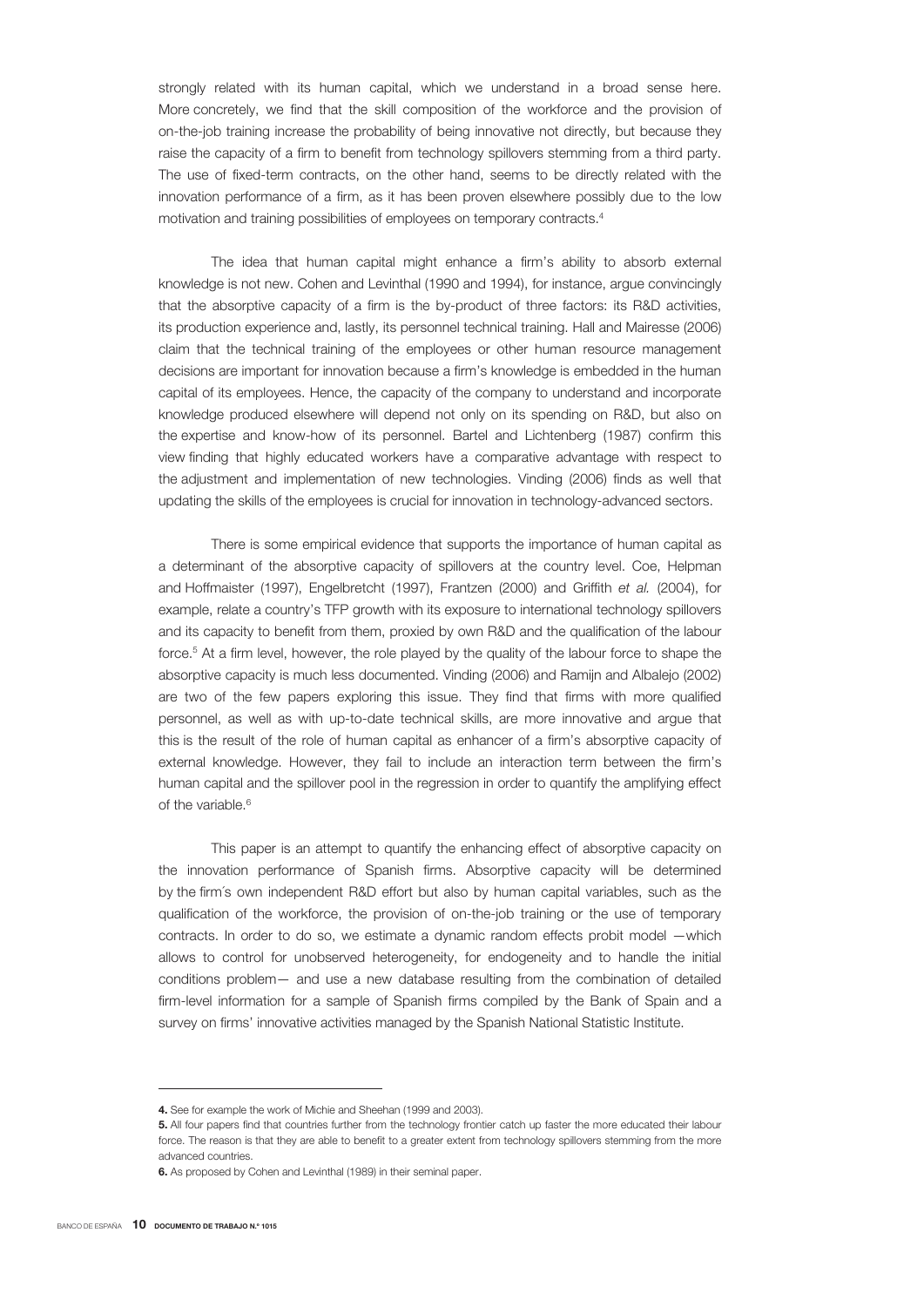We also study the role played by spillovers generated by different types of knowledge capital. Hence, we proxy the stock of external knowledge —in other words, the spillover pool— by the R&D capital stock of firms operating in the same sector of activity or region, giving therefore some information as on whether sector or regional spillovers are more important, and the R&D capital stock generated by the public sector. We find that they are all relevant for the decision to innovate.

Given the fact that Spanish firms are not only lagging behind R&D spending, but also in most of those human resource practices studied here, $<sup>7</sup>$  these results have important</sup> policy implications. In order to change the Spanish productive system from one based on low productivity activities, such as construction and tourism, to one based on knowledge and innovation it will not be enough to devote large quantities of public resources to R&D; policy-makers would have to make sure as well that Spanish firms are able to benefit from that effort.

The next section reviews briefly the literature on spillovers and absorptive capacity of firms. Section 3 describes the database used in the paper. Section 4 explains in detail the empirical methodology and variables included in the analysis and section 5 presents the econometric results. Finally, section 6 concludes.

**<sup>7</sup>.** According to the OECD Main Science and Technology Indicators and Eurostat, the temporary rate in Spain triples that in other European countries and the percentage of firms which provide on-the-job training is about 15pp below that in EU25 and almost half of that in the UK. Further, the percentage of skilled workers (persons with at least secondary education) is 10pp lower than in France and the UK (44% against 65% and 69%, respectively), and almost half of that in Germany.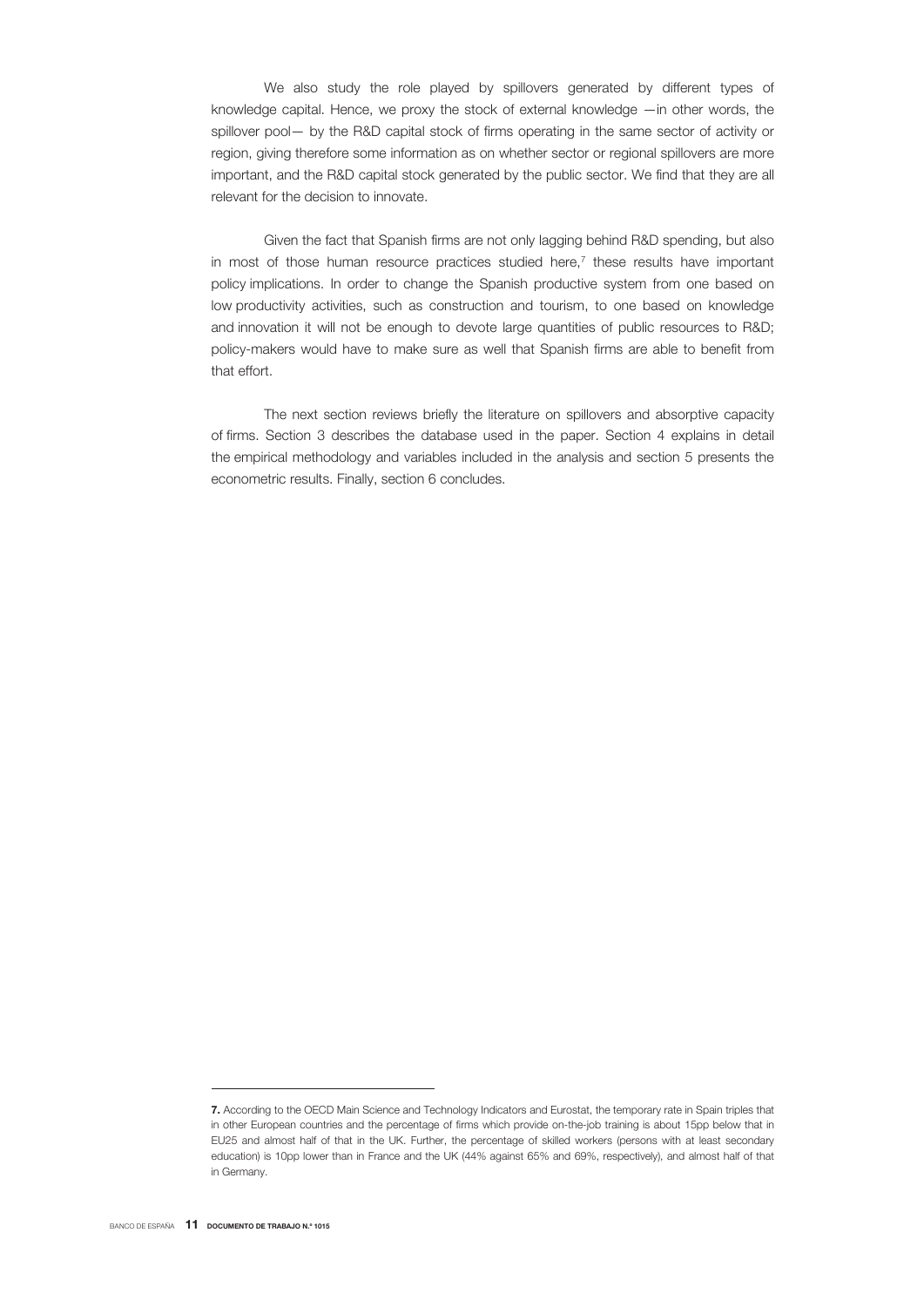### **2 Literature review**

This paper explores the determinants of the innovation performance of firms and, therefore, it takes some elements of the methodological framework from the seminal paper of Crépon *et al.* (1998). However, the main focus of the paper is on the role played by spillovers and their interaction with the absorptive capacity of a firm. The impact of knowledge spillovers has remained the primary focus of research in economic growth since the work of Romer (1990) and Aghion and Howitt (1992) on endogenous growth models. In this type of models, the main input of the aggregate knowledge production function, assumed to have constant returns to scale (CRS), is research and development. Hence, more R&D leads to an increasing economic growth rate. The CRS assumption has been extensively confirmed at the aggregate level [see Griliches (1990) and Jaffe and Trajtenberg (2002)]. However, micropanel evidence persistently shows diminishing returns to scale [see Hall *et al.* (1986) and Blundell *et al.* (2002)]. Griliches (1979) reconciles both observations, the existence of CRS in the knowledge production function at the aggregate level and DRS at the firmor industry-level, by means of the existence of knowledge spillovers: one firm's R&D efforts may contribute positively to another firm's innovation performance.

The existence of knowledge spillovers, estimated to be quite large by, for example, Jaffe  $(1986)^8$  is very relevant for the discussion on the need, or the lack thereof, of public intervention to foster innovative activities. Common wisdom is that knowledge is a public good, that is, it is non-rival and non-excludable. Hence, a firm investing in knowledge has no means to appropriate the returns from that investment, which would discourage research activities. Moreover, as pointed out by Mansfield *et al.* (1981), the cost of imitating research done by other firms is much lower than the cost of generating original research.9 The result of this difference between the private and social R&D return is an underinvestment in knowledge generation. In this context, public intervention would be justified to, among other things, increase appropriability –through the patent system. However, too much appropriability reduces spillovers and, according to Spence (1984), could result in an incorrect pricing of R&D results. The reason is that full appropriability would deter one firm from building on the research done by other firms. Hence, there would be an overinvestment in overlapping R&D activities. The result would be that innovation is achieved at a too high cost.

However, according to Geroski (1995), the existence of a dilemma between the negative incentive effect of spillovers and their positive impact on other firms' innovation outcomes is not such if one takes into account the fact that, in order to benefit from spillovers, firms have to undertake their own R&D. That is, if one takes into account the double face of R&D, in Cohen and Levinthal (1989) wording, both as a direct innovation determinant and as an indirect promoter of one firms' capacity to absorb, understand and include into its own production process research done by another party, spillovers do not have necessarily to result in less private R&D [see Bernstein and Nadiri (1989)].

The role of independent R&D as the driver of the ability of a firm to acquire and make use of the R&D activities of others, that is, to take full advantage of knowledge spillovers, has

**<sup>8</sup>.** Jaffe (1986) estimates that if all firms increased R&D spending by 10%, total patents would increase by 20% with more than half the increase coming from a pure spillover effect.

**<sup>9.</sup>** He estimates that on average imitation costs are about 65% of the original innovation costs.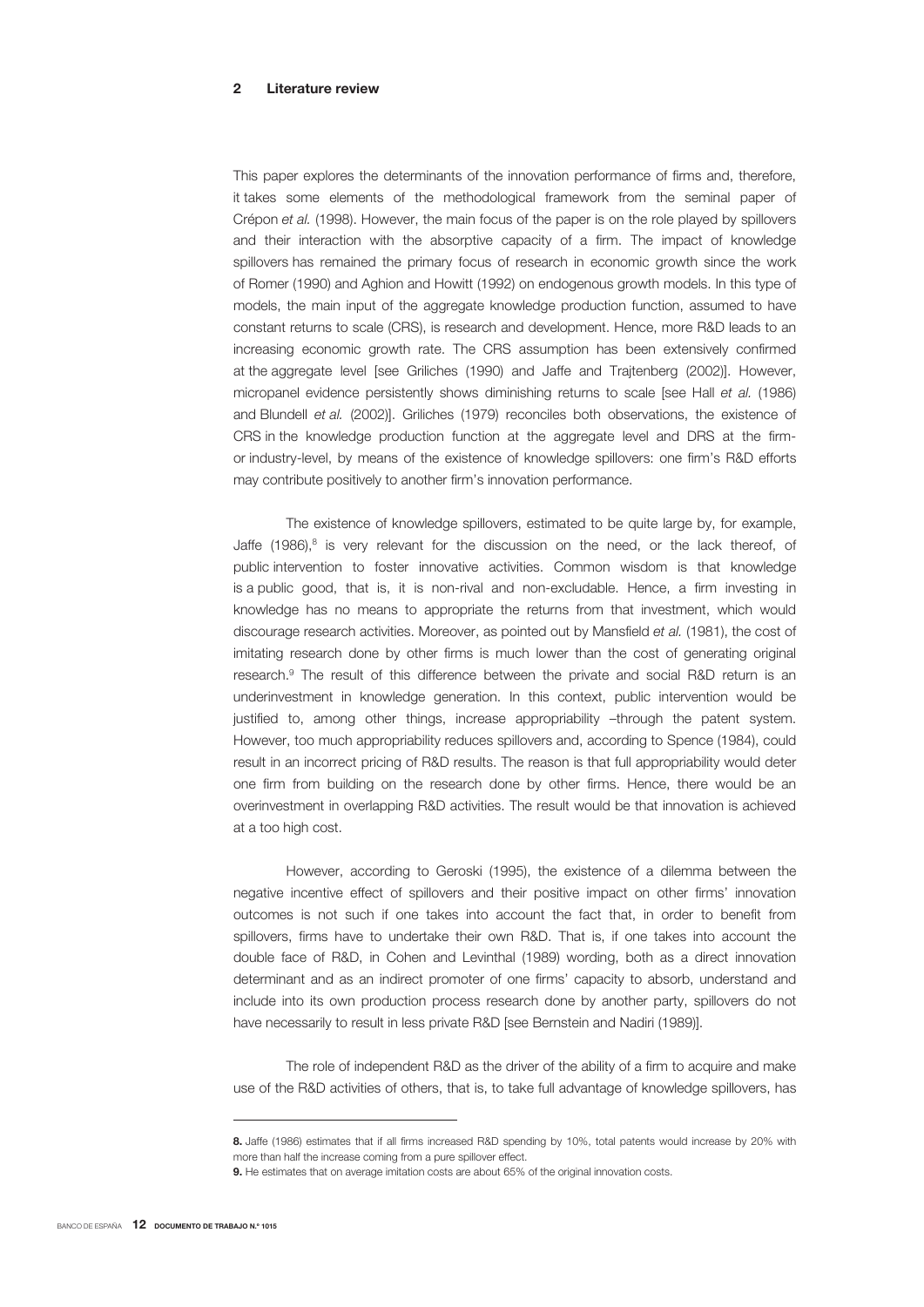been most convincingly pushed forward by Cohen and Levinthal (1989) and Geroski (1995) in a microeconomic context. At an aggregate level, Griffith *et al.* (2003 and 2004) propose and test a theoretical model of technological transfer which encompasses endogenous growth and the dual role of R&D, to produce innovation and to assimilate others' discoveries. One of the main implications of their model is that the social rate of return of R&D will be underestimated unless its role to promote absorptive capacity is taken into account. Jaffe (1986) estimates quantitatively a patent/profit equation at the firm level where the explanatory variables are the size of the spillover pool and its interaction with the firm's own R&D effort finding a large direct effect of spillovers. He also finds that, given a certain spillover pool, firms with more R&D spending benefit more from it. Also at a firm level, Levin *et al.* (1987) survey a sample of US firms to explore how firms do actually protect their inventions and learn about others innovations. On average, independent R&D was ranked as the most effective means of learning about rival technology.<sup>10</sup>

However, R&D spending is by no means the only determinant of a firm's absorptive capacity. On a theoretical level, Acemoglu (2007) argues that, due to the complementarities between technology and workforce skills, if the job turnover rate increases —for instance, due to a high prevalence of temporary employment—, then the firm does not invest in new technology or on-the-job training for workers, because the additional return on training or on R&D would benefit a worker who will probably soon leave the firm and benefit a rival company with its knowledge. Further, if workers do not expect firms to invest in new technology or in training, then their wages may not be high enough for them to invest in human capital accumulation. Empirically, at a country level, Guellec and van Pottelsberghe (2004) use a panel of 16 countries to estimate their respective TFP growth elasticity to business, public sector and foreign stocks of R&D and explore the role of a country's absorptive capacity to explain observed differences. They find that both countries' independent R&D and education levels can explain most of the estimated differences. Using a similar framework, but data for both developed and developing countries, Bosch *et al.* (2005) find that the gap in the elasticity of patent counts to R&D found between these two groups of countries can be fully explained by differences in patenting protection legislation and education, which enters as a determinant of a country's absorptive capacity. Along these same lines, Eaton and Kortum (1996) fit OECD data to a growth model of technology diffusion to find that a country´s level of education significantly facilitates its ability to adopt foreign technology.

Other aspects weakly related to a firm's human capital, such as flexible work practices or human resource management techniques, have also been found to significantly affect firms' innovation performance. Grabowski (1968) was the first to claim that temporary hiring and firing of researchers might be particularly costly in innovating firms. The first reason is that the supply of researchers is relatively inelastic, which increases the adjustment cost of the workforce in innovative firms. The second reason is that, if fired, employees can transfer part of the firm's knowledge to a competitor. Much more recently, Michie and Sheehan (1999 and 2003) have estimated using a sample of UK firms that several human resource practices, the extensive use of fixed-term contracts among them, have an important direct impact on the innovative capacity of firms. One of the possible reasons for this result is provided in Albert *et al.* (2005), who find that workers on temporary contracts have a lower probability of receiving on-the-job training, because firms are less interested in investing in specific human capital due to higher turnover rates. Also, temporary employees may be intrinsically less "effective" (or less qualified) and could suffer from lack of motivation

1

**<sup>10</sup>.** In the context of productivity analysis, Harhoff (2000) and Beneito (2001) *inter alia* find evidence in favour of spillover effects rising with R&D to sales ratios, which would be in line with the absorptive capacity hypothesis.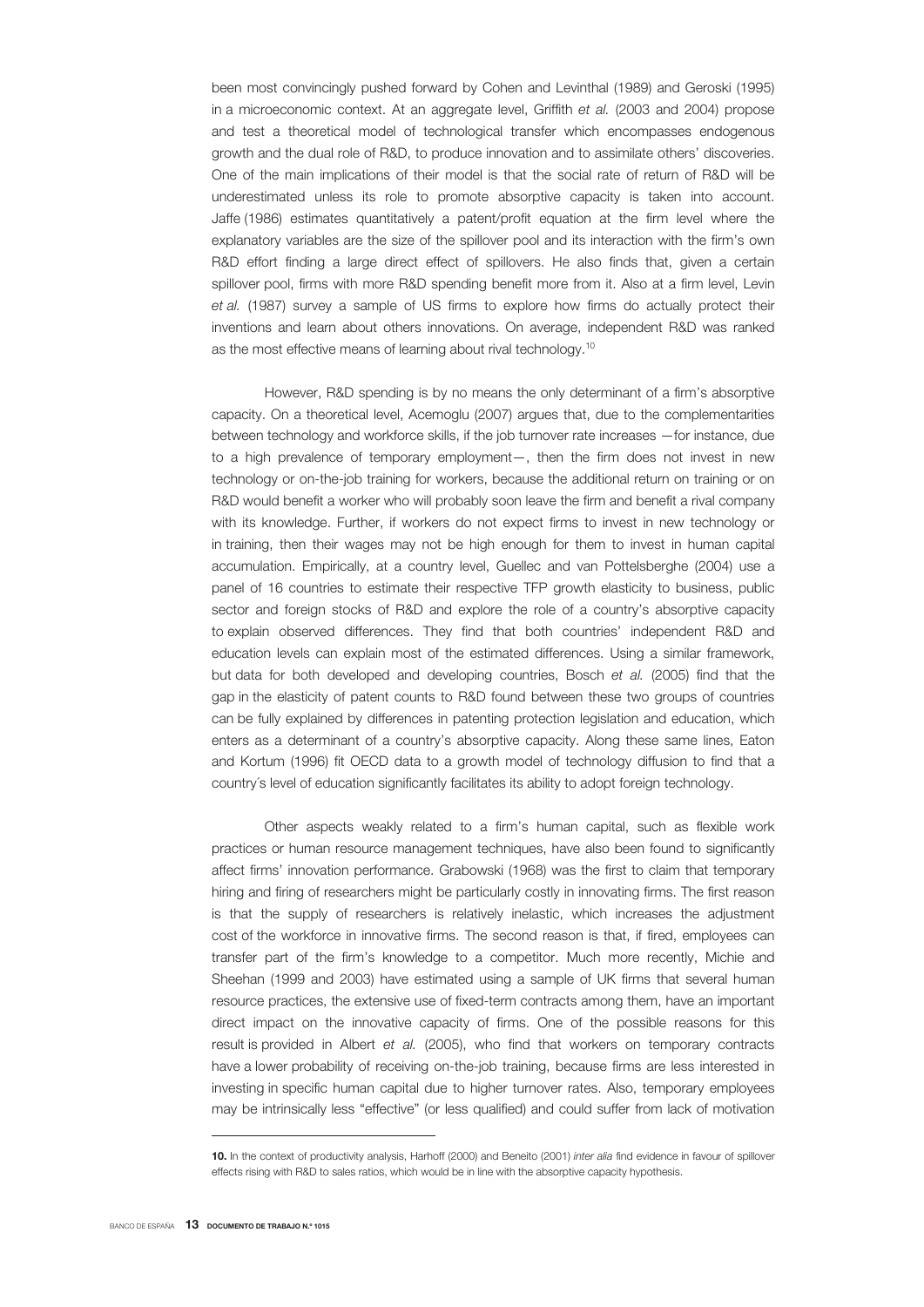as they have low chances to become permanent employees [Dolado and Stucchi (2008)]. In the context of an innovative firm this could bear an important cost in terms of firm's performance.

However, as far as we can see there is no paper that explores whether this type of human resource practices have as well an impact on firms' absorptive capacity. That is, whether their actual impact on innovation is underestimated due to the omission of one of the channels of transmission, as it happens in the case of independent R&D.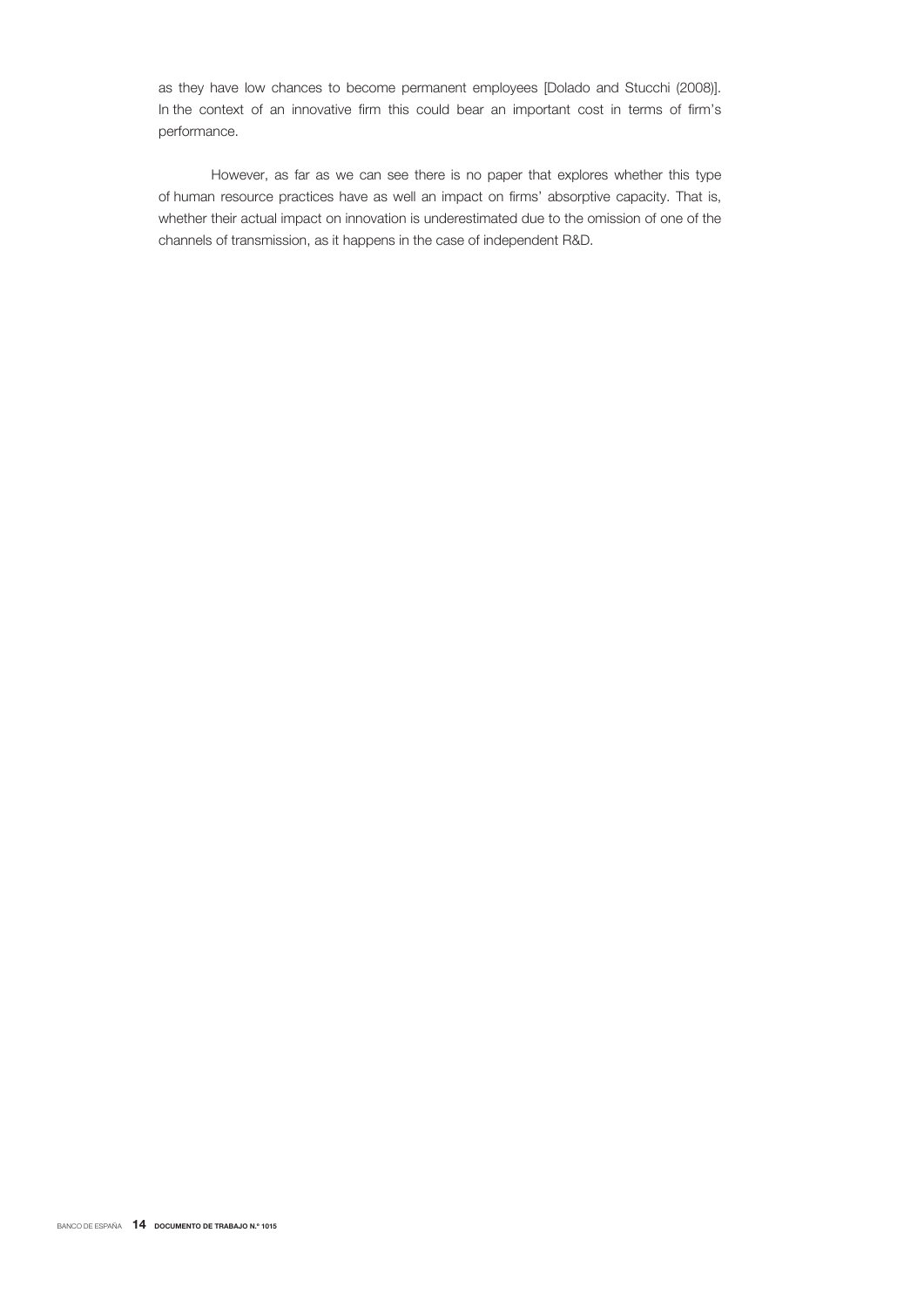### **3 The database**

In this paper we use firm-level information from the "Central de Balances" (CB) of the Bank of Spain. Since 1983, the CB has been compiling and publishing aggregate information of collaborating firms' balance sheets in order to follow the economic situation of the private non-financial Spanish sector. The information is provided on voluntary grounds every year by a substantial number of established companies, about 9000 non-financial firms in 2007.11 Collaborating firms fill a questionnaire with detailed accounting information, as well as some other additional information —of great interest for our study— such as employment, skilled composition of the workforce, type of contracts, training spending or, since 1991, R&D expenditures. The information for the current and the previous period is provided every year to improve the quality of the data and reduce missing points. Moreover, about 75% of firms are re-contacted to clarify some datum or fill in gaps, and more than 200 basic quality controls are run on a routine basis. Hence, the quality of the data is outstanding.

On the negative side, the selection of firms does not intend to be representative of the population, but rather depends on their voluntary cooperation with the Bank. This implies that some sectors are better represented than others. Particularly, as one can see in Table 1, the energy sector is very well covered, with a value-added coverage rate of over 70%. Industry and market services —especially trade, post, transport and telecommunications—, are quite well covered: collaborating firms account for about 30% of value added and about 20% of total employment in industry, and 20% and about 23%, respectively, in the market service sector. On the other hand, agriculture, mineral extraction and construction (grouped under "other") have a less than 10% coverage rate, both in terms of value added and employment.12 Another important source of bias is the larger-than-average size of collaborating firms. In the industry sector, for example, about 50% of firms in the sample had less than 250 employees, against more than 95% in the population. Lastly, the geographical location of firms is assigned according to the fiscal address of headquarters. Hence, the coverage rate in Madrid, the Basque Country and Catalonia is larger than that in other regions, amounting to 60%, 23% and 20%, respectively.

For the current study we use three different samples of firms (Table 2). The first one, labeled the "extended" sample, is an *unbalanced* panel for about 2,500 firms during the period 1991-2007. The only requirement for a firm to be in this sample is to remain, at least, four consecutive years in it. The second sample is labeled the "restricted" sample. It is a *balanced* panel of almost 800 firms spanning from 2002 to 2007; hence, each firm has 6 years of information. Lastly, the third sample is labeled "CB-PITEC" and results from merging the CB dataset with the PITEC database. PITEC *(Panel de Innovación Tecnológica)* is a panel of firms managed by the National Statistics Institute, the Spanish Foundation for Science and Technology and COTEC containing detailed information about innovation outputs and inputs, as well as other related information, for the period 2003 to 2007.13 The panel includes more than 70% of all Spanish firms with 200 employees or more (one-third of those large firms perform innovative activities) and a sample of firms with less than 200 employees with a substantial bias in favor of firms performing innovative activities. Using the firms' fiscal

**<sup>11</sup>.** Self-employed are not included. In 2007, about 50% of collaborating firms were Corporations and 45% Limited Liability Companies. The rest were mainly cooperatives.

**<sup>12</sup>.** Firms are classified into the different economic sectors according to their main activity.

**<sup>13</sup>.** For more information on PITEC and access to aggregate data, refer to the webpage http://sise.fecyt.es.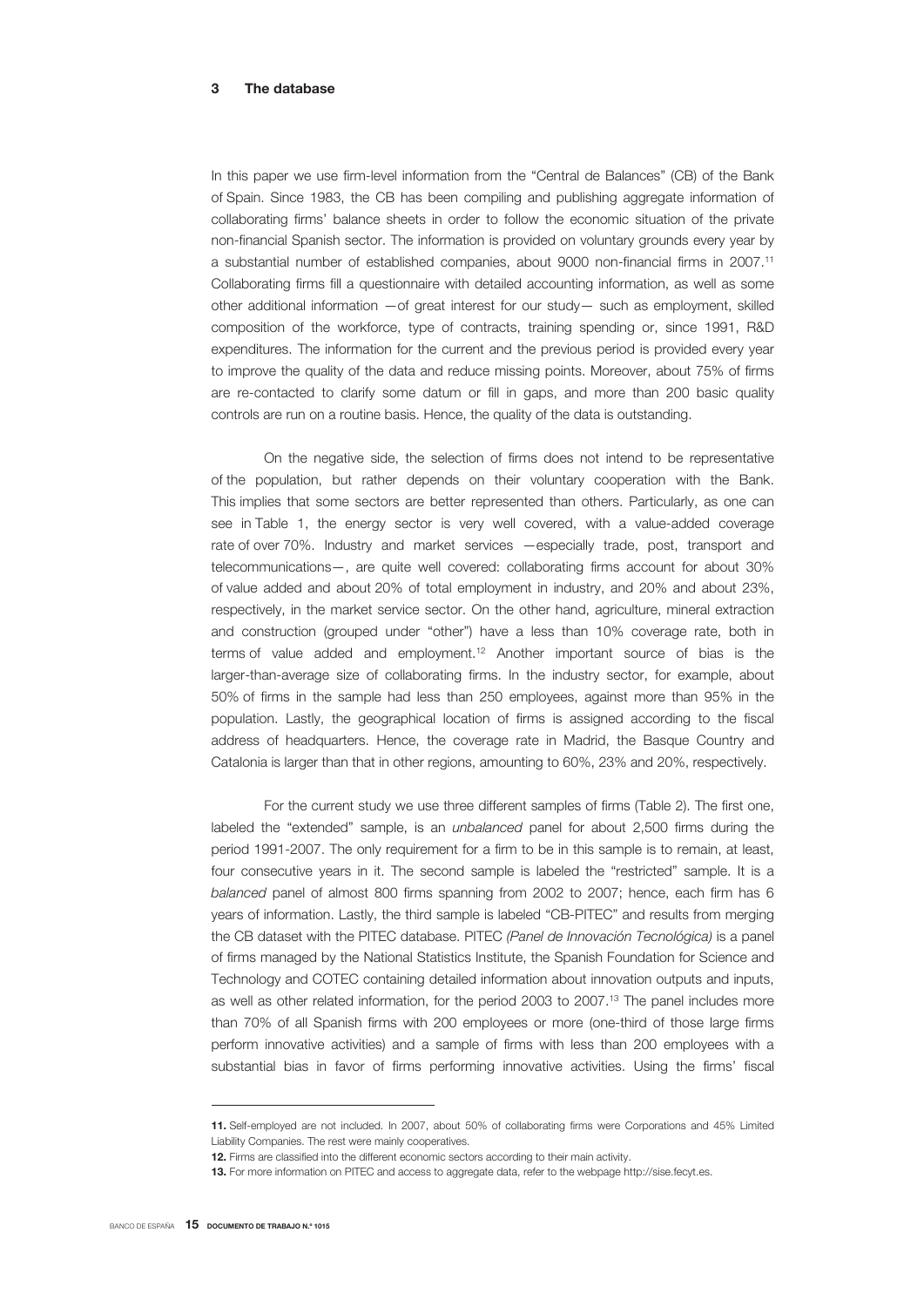identification number, we were able to incorporate some relevant information —more on this below— provided by PITEC to about 500 firms of our dataset during the period 2003-2007.

Table 2 shows the percentage of innovating firms in each of the samples, as well as other characteristics, such as the sector and size distribution.14 The restricted sample retains 30% of firms from the extended sample, with the same share of innovative firms (25%). In addition, the restricted sample is similar to the extended one in terms of the sector distribution as well as in other relevant characteristics, such as the export share or the portion of firms quoted in a stock market. On the other hand, it increases somewhat the bias towards larger firms. As regards the CB-PITEC sample, it loses one year and 40% of firms with respect to the restricted sample. Besides, it has 10 percentage points more innovators, but a similar sector distribution, which is a bit biased towards industrial firms. The size bias worsens, as well as the bias towards exporting firms. All in all, these samples are deemed to be reasonably similar.

Table 3 shows the detailed sector distribution and percentage of firms with positive R&D spending in 25 sectors of activities in all the 3 samples. Finally, Table 4 shows the regional distribution of observations across the 3 samples. Overall, the sector and regional distribution of firms is reasonably similar across samples, while there are more differences in the share of firms with positive R&D spending both across industries and across regions.

I

**<sup>14</sup>.** Note that during the period of analysis some firms moved across sectors, regions, sizes, etc. More concretely, referring to the extended sample of 2,565 firms, about 7% of them changed at least once of sector of activity (2% more than once), 0.6% changed of region and 25% varied of size at least once (defined broadly as SMEs or large firms). We decided to keep those firms in the sample and assign to each of them every year their corresponding sector, size, etc. Lastly, about 20% of the firms in the extended sample have gone through at least one change in ownership, due to mergers or divisions. We have marked those firms and kept them in the sample only if we could follow them after the change.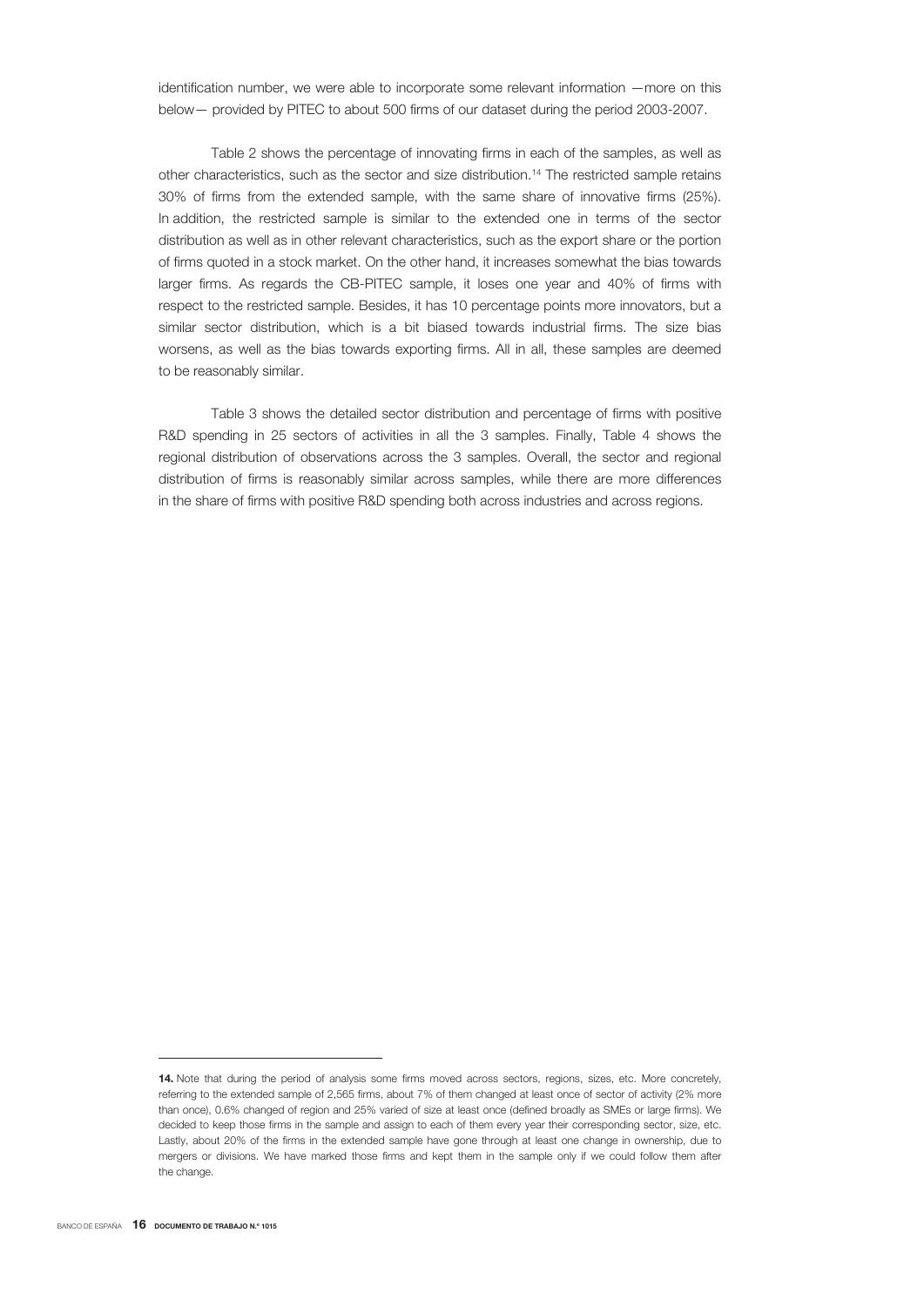#### *4.1 Methodology*

We model the decision to innovate as a dynamic discrete choice panel data model. The dynamic framework would be justified by the existence of sunk costs<sup>15</sup> [Sutton (1991)], the hypothesis of "success breeds success" [Mansfield (1968)] and the hypothesis that innovation involves dynamic increasing returns [Nelson and Winter (1982)].16 Although the purpose of our paper is not to study the presence of persistence *per se* in the decision to innovate, it is interesting to note that the latter hypothesis states that dynamic increasing returns in the form of learning-by-doing enhance the knowledge stocks and, therefore, the probability of future innovations. Since a firm's absorptive capacity is likewise a function of the stock of knowledge, learning in one period will allow for a more efficient accumulation of external knowledge in subsequent periods [Cohen and Levinthal (1989)]. Hence, the cumulative nature of knowledge should also induce state dependence in innovation behaviour. Therefore, in order to test for the relevance of a firm's absorptive capacity in the decision to innovate, one has to account for the state dependence, so that the estimated coefficient does not reflect such persistence.

The econometric specification is written as:

$$
y_{it} = 1(\alpha_1 y_{it-1} + \delta' x_{it} + \eta_i + u_{it} > 0)
$$
\n(1)

where t=1,…,T and i=1,…,N. Also, **1**(…) is the usual indicator function and it is assumed that the time-variant error term  $u_{it}/y_{i0}$ ,  $y_{i1},..., y_{it-1}$ ,  $x_i$  ~iid  $N(0,1)$  and that  $u_{it} \perp \eta_i$  where  $x_i = (x_{i1},..., x_{iT})$ .

Equation (1) models the decision of firm i to innovate as a function of its past innovative behaviour  $(y_{it-1})$ , some observable determinants  $(x_{it})$ , unobserved firm-specific heterogeneity  $(\eta_i)$  and other time-variant unobserved components uncorrelated with  $x_{it}$ .<sup>17</sup>

For estimation purposes we will have to tackle three important theoretical and practical problems: First, the treatment of the unobserved heterogeneity  $\eta_i$ , secondly, the handling of the initial condition  $y_0$ , and thirdly, the possibility that some of the regressors in  $x_{it}$  are not strictly exogenous. As regards the first two problems, we follow Wooldridge (2005) in our estimation strategy. Therefore, we employ a correlated random effects framework à la Chamberlain (1980) whereby we model the distribution of the unobserved effect conditional on the initial value and any explanatory variables in order to partial it out from the likelihood function. A priori, a fixed effects estimator would seem to be preferable, since it does not make any assumptions about the distribution of  $\eta_i$ . However, we are interested

**<sup>15</sup>.** Máñez *et al.* (2009) use a panel for Spanish manufacturing firms to show that prior R&D experience matters in the current decision to invest in R&D, which is consistent with the existence of sunk costs. This study has some variables in common with ours, such as an index of labour quality, which has a expected positive and statistically significant coefficient.

**<sup>16</sup>.** See Máñez-Castillejo *et al.* (2004) and Peters (2005), and the references cited therein, for a thorough revision of all this literature.

**<sup>17.</sup>** We will relax this assumption below. The list of potential endogenous variables contains human capital variables, such as the share of skilled workers, financial variables (equity share, debt-assets ratio, share of banking debt) or market concentration variables.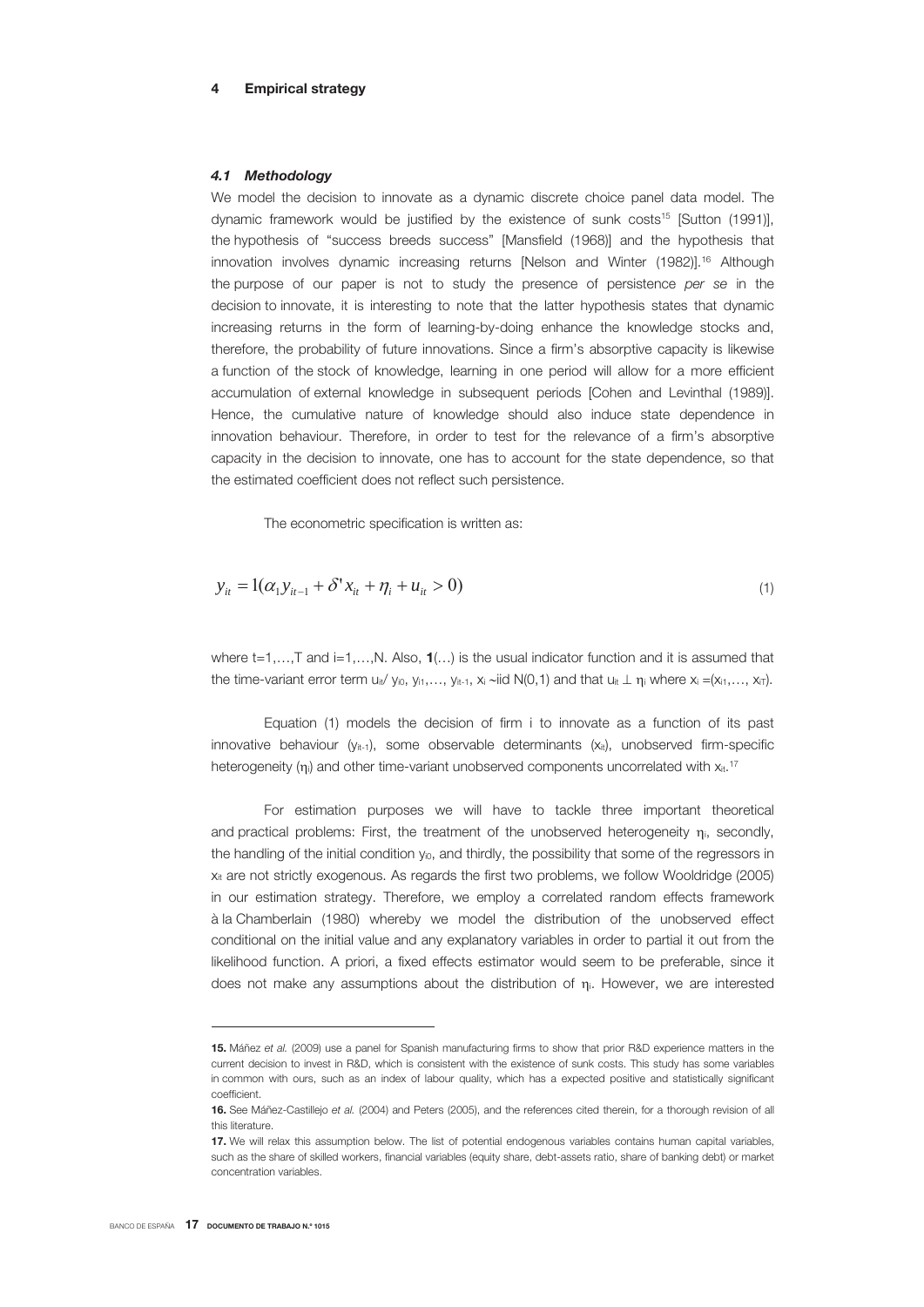in the magnitudes of the partial effects, which depend not only on the covariates  $x<sub>it</sub>$  but also on the distribution of the unobserved heterogeneity —more on this below. The correlated random effects framework allows us to avoid the uneasy RE assumption of independence between  $x_{it}$  and  $\eta_i$ , but at the same time allowing for some correlation. Further, following Wooldridge (2005), you can conveniently specify a distribution of  $\eta_i$  that suits you well from a computational perspective.

Concerning the second problem, you have to decide how to treat the initial condition, since the joint density of  $(y_{i1},..., y_{iT})$  given  $(y_{i0}, x_i, \eta_i)$  is

$$
\prod_{t=1}^{T} f_t(y_t / y_{t-1}, x_t, \eta; \theta)
$$
\n(2)

which depends on y<sub>i0</sub> when t=1. Wooldridge (2005) suggests to model the distribution of  $\eta_i$ conditional on  $y_{10}$  and x<sub>i</sub>, which allows to integrate out  $\eta_1$  and leads to the joint density of  $(y_{11},..., y_{1T})$  given  $(y_{10}, x_i)$ . Then, MLE conditional on  $(y_{10}, x_i)$  can be used, which can be computationally simple. In order to follow this strategy, we assume that the firm-specific heterogeneity depends on the initial condition and the strictly exogenous variables in the following way:

$$
\eta_i = \beta_0 + \beta_1 y_{i0} + \beta_2 x_{i0} + a_i \tag{3}
$$

where it is further assumed that a $\sim$ iid N(0, $\sigma^2$ a) and that a $\perp$  (y<sub>i0</sub>, x<sub>i0</sub>), and thus:

$$
\eta_i \approx N(\beta_0 + \beta_1 y_{i0} + \beta_2 x_{i0}, \sigma^2 a) \tag{4}
$$

Hence, the probability of being an innovator is given by:

$$
P(y_{it} = 1 / y_{i0},..., y_{it-1}, x_i, x_{i0}, a_i) = \Phi(\alpha_1 y_{it-1} + \delta' x_{it} + \beta_0 + \beta_1 y_{i0} + \beta_2 x_{i0} + a_i)
$$
 (5)

which yields a likelihood function that has the same structure as in the standard RE panel data probit model.

It has to be noted, though, that Wooldridge (2005) suggested using either the time averages<sup>18</sup> of  $x_{it}$  or the whole vector  $x_i=(x_{i1},...,x_{iT})$  in order to model the distribution of the individual heterogeneity, as put forward by Chamberlain (1980). However, given that this estimator requires a balanced panel, which limits the number of observations, and that we are potentially dealing with some endogenous covariates, we opted to include the initial value of the explanatory variables  $x_0$  instead. This way, we reduce the number of explanatory variables and, at the same time, avoid estimation biases, since if some variables in  $x_{it}$  are not strictly

**18.** That is 
$$
\bar{x}_i = T^{-1} \sum_{t=1}^T x_{it}
$$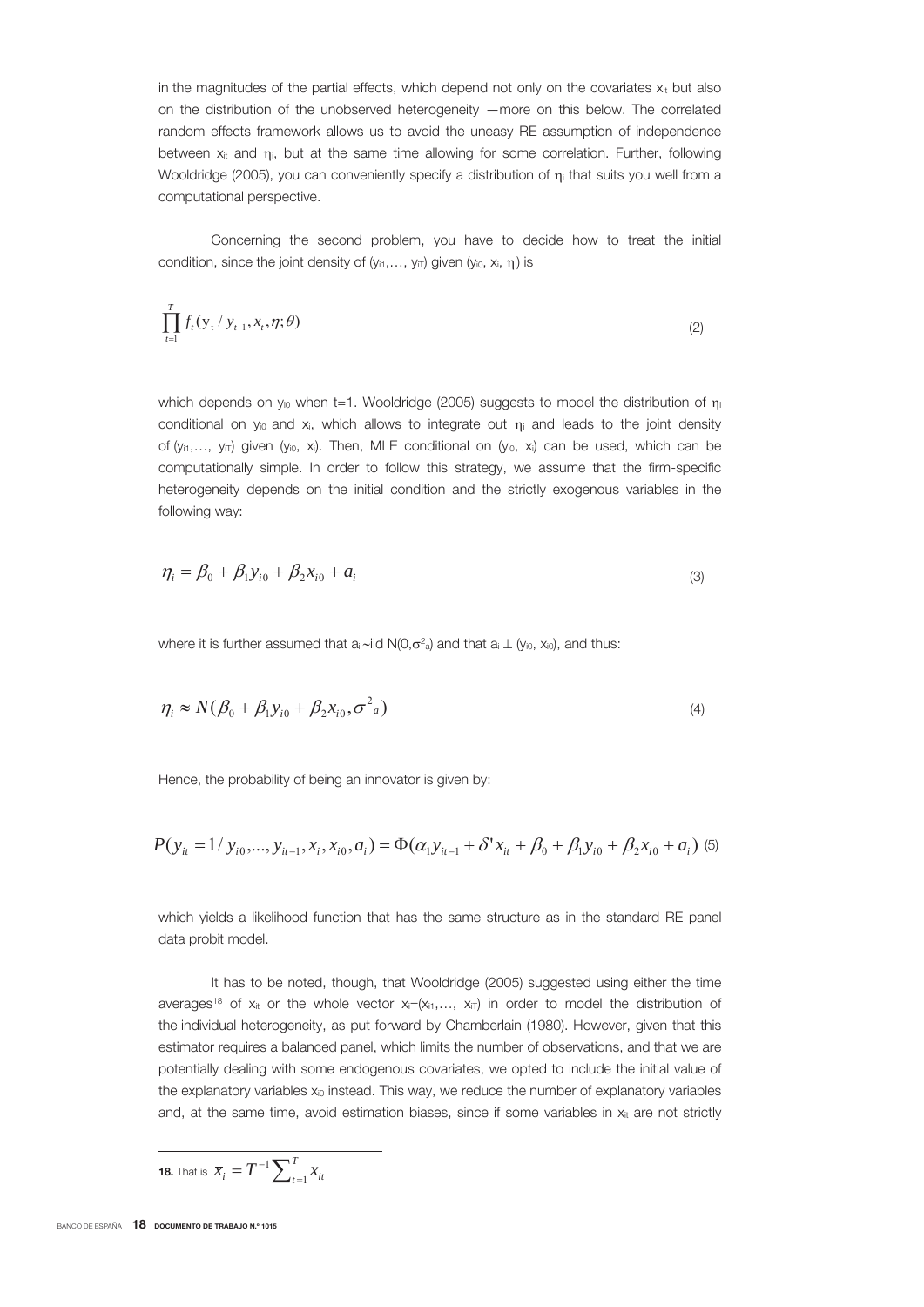exogenous, then some of the elements in  $\Sigma_{t}x_{it}$  or in  $x_{i}$  would be correlated with the error term  $u_{it}$ . Moreover, much of the information contained in either  $\sum_i x_{it}$  or in  $x_i$  is embedded in  $x_{i0}$ since there exists a relatively high degree of persistence in most of these variables.

As regards the third problem, endogeneity is tackled in two ways: playing with the lags between the decision to innovate and the outcomes of that decision, and using control function methods à la Rivers-Vuong and Blundell-Smith, as in Papke and Wooldridge (2008). Firstly, and in line with most of the empirical literature on innovation, we will estimate our empirical specifications including all covariates lagged one period. The rationale for this is the following: at the beginning of time t, when managers gather to decide whether to undertake innovative activities or not, their information set contains the explanatory variables up to t-1. Some of these variables are exogenous to their decision to innovate, such as the sector capital intensity or the stock of public knowledge available in a particular region, while others are not. The latter —indeed, most of the variables in our study— can be regarded as predetermined, since they reflect choices made in the past and are not affected by future decisions about innovation. For instance, the growth rate of real sales would reflect the innovative effort made in the recent past in order to improve the quality of a firm's products, but, a priori, there are no particular reasons to expect that current sales reflect the expected decision to innovate in, say, three years time.

However, there are some regressors that may be potentially endogenous to the decision to innovate. Some of them have already been identified, such as financial variables (equity share, debt-assets ratio, share of banking debt) or market concentration variables, while others have received less attention in the literature on innovation, such as the share of skilled-labour or of temporary workers. As regards market structure variables, in our short sample (2003-2007), market conditions are unlikely to change much in response to firms' innovative activities, so endogeneity would not be an issue. Moreover, since the focus of this paper is not on financial issues, we will not pay a particular attention to the endogeneity of the financial ratios. Hence, we will try to deal carefully with the simultaneity of human capital variables.

There are several reasons to expect the share of qualified personnel to be related to technological factors. Indeed, according to the theories that emphasize the role of skill-biased technological change, the share of skilled-labour would be determined by the technological content of the productive process and, hence, endogenous to the decision to innovate. Additionally, this share in period t would reflect innovative choices made in periods t,t-1,t-2,… but, also, it would be reasonable to expect it to depend on technological choices expected in t+1,t+2,…,t+k. Similar arguments can be made for the portion of fixed-term employees or for training expenditures.

As a consequence, we will deal with endogeneity as in Papke and Wooldridge (2008), who present an attractive framework to estimate nonlinear panel data models where endogeneity might be an issue in the spirit of Rivers and Vuong (1988). In order to do this, let us express our structural model as:

$$
E(y_{it} / w_{it}, z_i, \eta_i, u_{it}) = E(y_{it} / w_{it}, z_{1it}, \eta_i, u_{it}) = \Phi(\alpha_1 y_{it-1} + \delta' z_{1it} + \gamma' w_{it} + \eta_i + u_{it})
$$
  
(6)

where the vector  $w_{it}$  contains the potentially endogenous variables, that can be correlated with  $u_{it}$ , and the exogenous variables are  $z_{it}=(z_{1it}, z_{2it})$ , where we need some time-varying,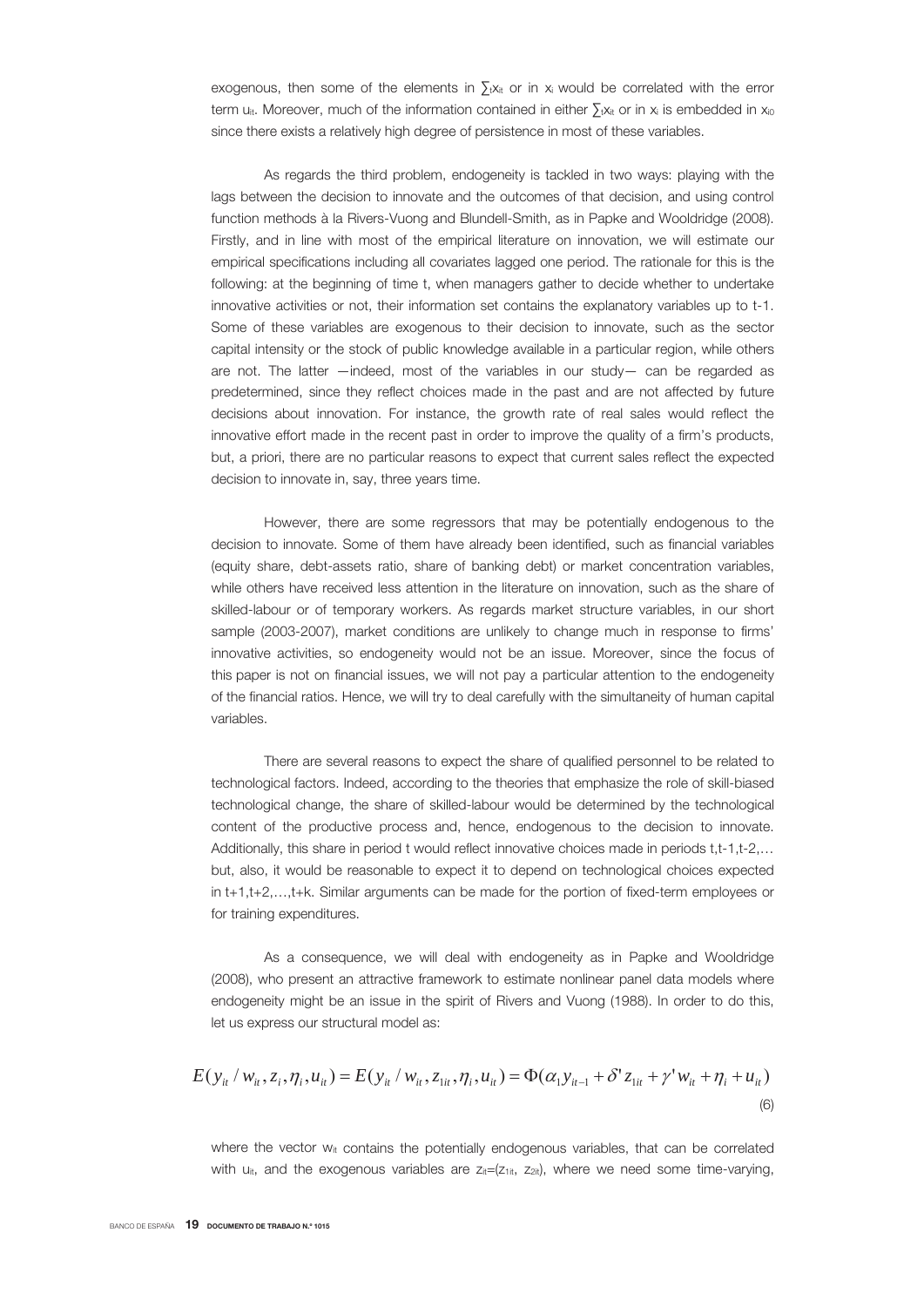strictly exogenous variables  $z_{2it}$  to be excluded from (6). We also model the unobserved heterogeneity as in (3):

$$
\eta_i = \beta_0 + \beta_1 y_{i0} + \beta_2 z_{1i0} + a_i
$$
\n(7)

where  $a/z_i \sim N(0, \sigma^2_a)$ . Equation (7) can be plugged into (6) to arrive to a similar expression as (5). Next, we have to assume a linear reduced form for the endogenous variables,  $w_{ii}$ :<sup>19</sup>

$$
w_{it} = \psi_0 + \psi_1 y_{i0} + \psi_2 z_{i0} + \psi_3 z_{it} + v_{it}
$$
\n(8)

where, if necessary, we can allow the coefficients in (8) to depend on t. The addition of  $y_{10}$  and  $z_0$  follows from the Chamberlain (1980)'s correlated RE device, as in equation (3). The nature of endogeneity of  $w_{it}$  is through the correlation between  $u_{it}$  and  $v_{it}$ , the reduced form error. If it is further assumed that  $u_{it} = \lambda v_{it} + e_{it}$ , where  $e_{it}/(z_i, v_{it}) \sim N(0, \sigma^2_e)$ , then it can be shown that the structural model has the following form:

$$
E(y_{it} / w_{it}, z_{i}, v_{it}) = \Phi(\alpha_{e1} y_{it-1} + \delta_{e}^{\ \ t} z_{1it} + \gamma_{e}^{\ \ t} w_{it} + \beta_{0e} + \beta_{1e} y_{i0} + \beta_{2e} z_{1i0} + \lambda_{e} v_{it})
$$
\n(9)

where the subscript "e" denotes division by  $(1+\sigma^2 e)^{1/2}$ . This equation is the basis for estimation. Papke and Wooldridge (2008) propose a simple two-step estimation procedure for the scaled coefficients which consists of 1) estimating the reduced form for  $w_{it}$  and obtaining the residuals  $\hat{v}_{it}$  for all (i,t) pairs, and 2) estimating the probit of  $y_{it}$  on  $y_{it-1}$ ,  $w_{it}$ ,  $z_{1it}$ ,  $y_{i0}$ ,  $z_{10}$ ,  $\hat{V}_{it}$  to estimate the scaled coefficients. They also suggest using two-step pooled methods, because they are very computationally attractive. To be more specific, we will use a pooled probit for the first stage and a pooled probit QMLE for the second stage. Moreover, due to the two-step nature of the procedure, the standard errors in the second stage have to be adjusted for the first stage estimation. We will use bootstrap methods in our empirical exercise. Further, it has to be noted that a test of endogeneity of  $w_{it}$  is easily obtained as an asymptotic t statistic on  $\hat{v}_{it}$ .

### *4.2 Variables*

### 4.2.1. DEPENDENT VARIABLE

We will define an innovative company as a firm that exhibits positive R&D expenditures in a given year.<sup>20</sup> This choice is determined by the fact that this is the only available proxy for innovation we have at our disposal in the Central de Balances database. It implies that we analyze the role of absorptive capacity variables from the point of view of innovation inputs, which might be different than that for the behaviour of innovation outputs. Given the tight link found in the literature between inputs and outputs in the innovation process [see Crépon *et al.* (1998)], we believe that this distinction is not so relevant. This notwithstanding, as we are aware that this choice may be somehow problematic, we will use two additional proxies for innovative activities —more on this below— which result from

j

**<sup>19</sup>**. In this exposition, we assume, for simplicity, that we have a single endogenous explanatory variable. **20.** See Table 5 for a description of all the variables used in the estimation exercise.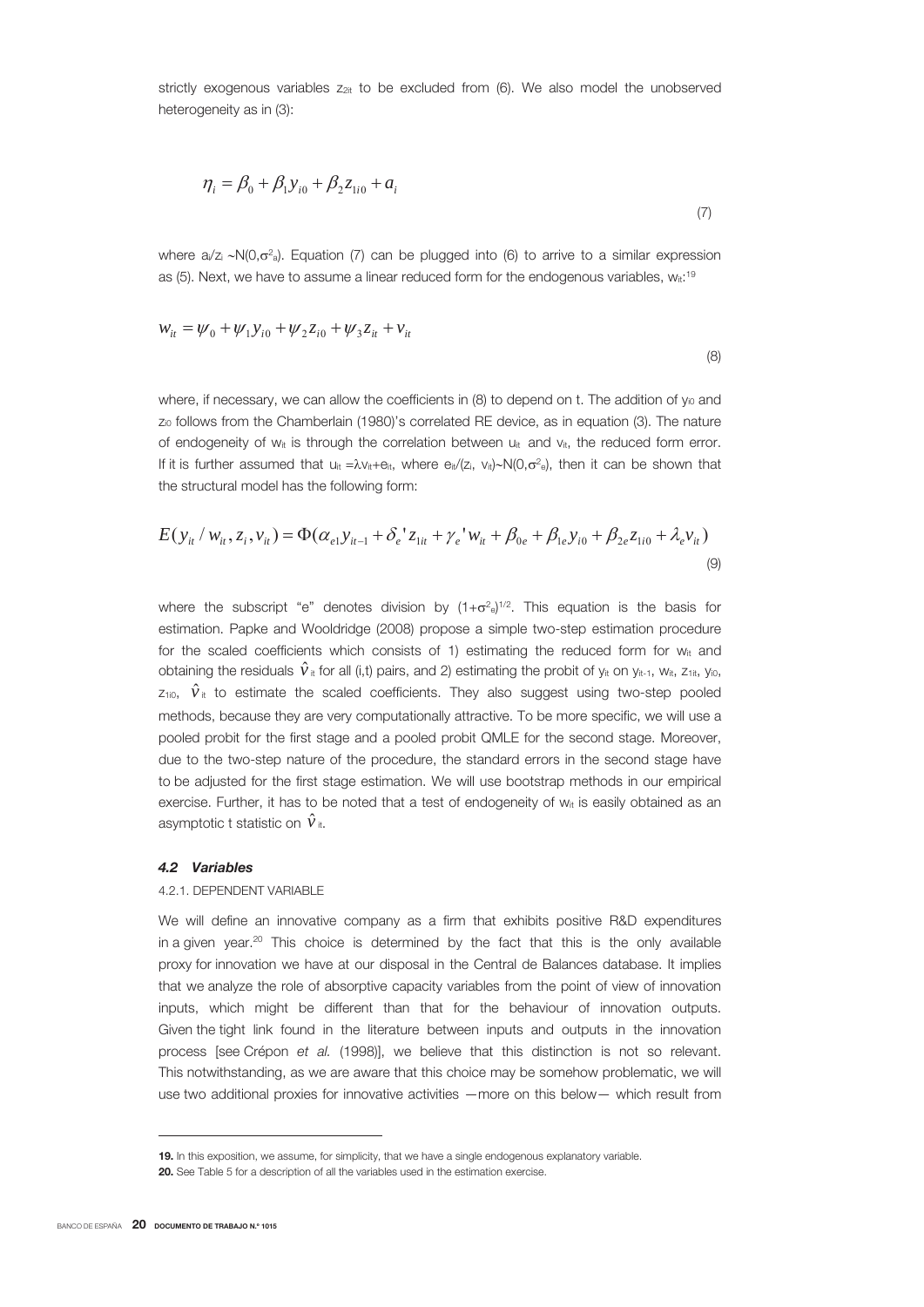matching our database with the PITEC database. The first alternative dependent variable is an indicator variable that takes the value of one when a firm has positive innovation expenditures in the corresponding year —which are a broader measure that encompasses R&D outlays—. The second one, which is more outcome-oriented, is a dummy variable that equals one whenever a company declares to be involved in an innovative project that has not been finalized yet or has been abandoned as of date t.

As it can be seen in Table 6, which shows transition probabilities for our main dependent variables, the innovation behaviour is highly persistent at the firm level, both in the larger (unbalanced) sample and in the constrained (balanced) sample. In both samples about 89% of innovating firms in one period continued to be innovative in the subsequent period, while 11% ceased to be innovators. Similarly, around 97% of non-innovative firms maintained this status in the following period, while just 3% of them became innovative firms. In other words, the likelihood of being innovative in period t+1 was nearly 87 percentage points higher for innovators than for non-innovators. Finally, the transition probabilities for (positive) innovation expenditures are quite similar than those for R&D expenditures.

#### 4.2.2 SPILLOVERS AND THE ABSORPTIVE CAPACITY OF A FIRM

As we have emphasized in the second section, the literature on R&D has stressed the role of knowledge spillovers in the decision to invest [Griliches (1992)]. Spillovers may be understood as knowledge borrowed by research teams in one firm from the ideas generated by other firms in either the same industry or in a different sector, even across regions or countries. In this vein, and with the purpose of analyzing the relevance of different types of spillovers, we have built several measures of spillovers using aggregate data at both the sector and regional level. We have computed the stock of business R&D capital —using the perpetual inventory method— for each of the different industries at the national level and for each region irrespective of the industry,<sup>21</sup> so that we can study whether it is more relevant the stock of knowledge capital at a regional level or at an industry level. Moreover, we have also calculated the stock of public R&D capital by region<sup>22</sup>  $-$  there was no sector disaggregation for this variable—. Further, another way to take into account these spillovers is that suggested by Máñez-Castillejo *et al.* (2004). Region-specific spillovers are captured by the fraction of firms that perform R&D activities in the same region, irrespectively of the corresponding two-digit industry. Industry-specific spillovers are the fraction of firms that perform R&D activities in the same industry, be they in the same region or not.

However, we have argued in Section 2 that, in order to take advantage of these spillovers, firms have to develop their own research skills. Thus, in line with some of the literature, such as Griffith *et al.* (2003 and 2004), Jaffe (1986) or Guellec and Van Pottelsberghe (2004), we proxy a firm's absorptive capacity in our baseline specification with its R&D intensity, measured as R&D spending over total sales.23 However, following the seminal paper of Cohen and Levinthal (1989) we have also tried a specification where the absorptive capacity depends on the firm's R&D capital stock, rather than the flow. Additionally, we will also study the role of some human capital variables in the decision to innovate, both their direct impact and indirect one, which we will link to absorptive capacity. More concretely,

**<sup>21</sup>.** See Table 5 for a description and Table 7 for some summary statistics.

**<sup>22</sup>.** This includes R&D spending of both high education institutions and public administration.

<sup>23.</sup> There might be some objections to the use of lagged R&D intensity as a regressor, since the dependent variable is also a function of R&D expenditures. Note, however, that we already take into account the role of state dependence, i.e., we include the lagged dependent variable and the initial condition in the regressions. Thus, the impact of R&D intensity goes beyond capturing state dependence, and we link that impact to firms' absorptive capacity.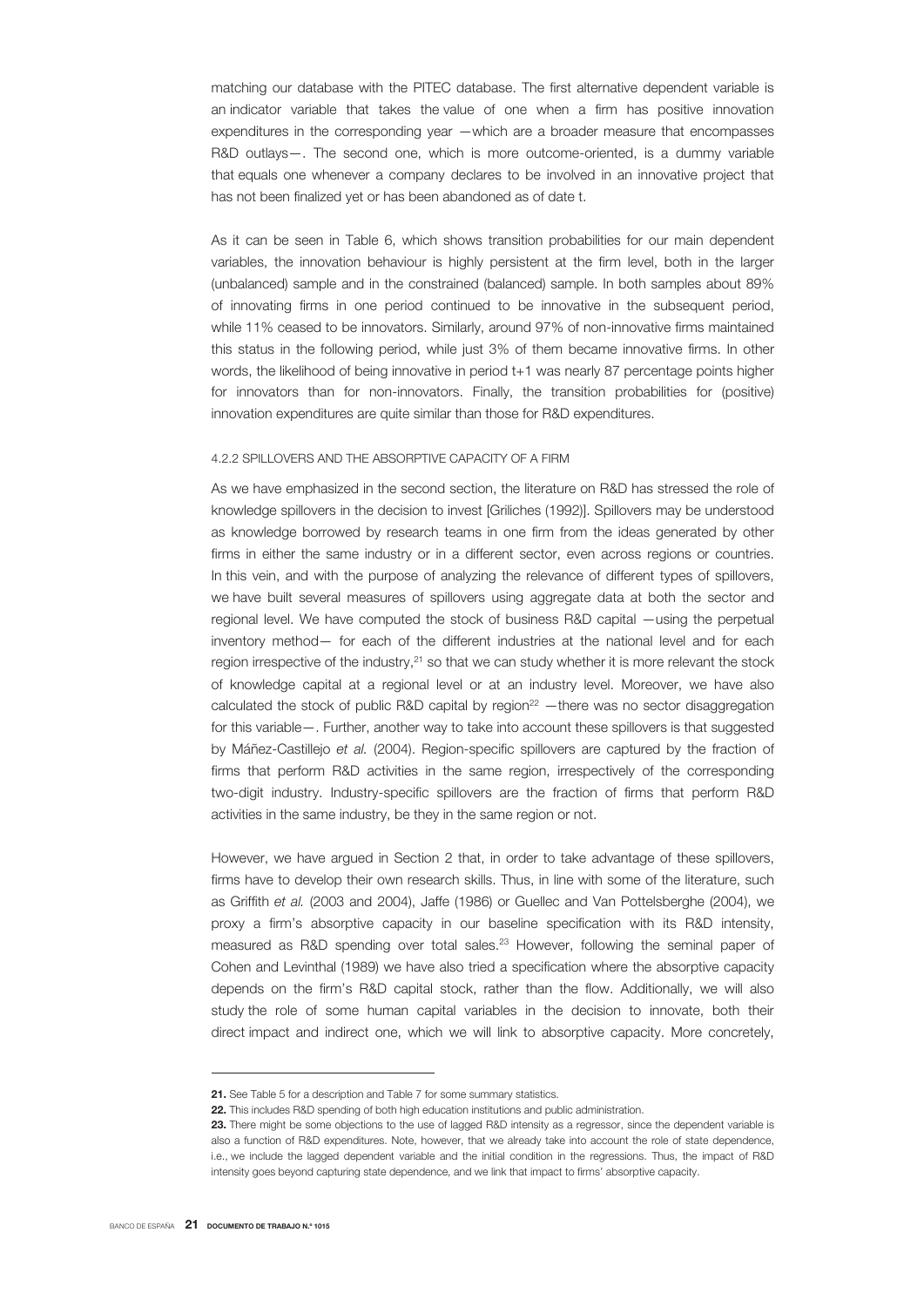we consider the skill composition of a firm's labour force and provision of on-the-job training (measured as the share of managers, professionals and technicians in total employment and real training expenditures per employee respectively), and some measures of job instability —the share of temporary employees—.

### 4.2.3 OTHER CONTROLS

The empirical literature traditionally distinguishes several groups of variables that determine the decision to innovate, besides those related to the existence of spillovers and firms' absorptive capacity. The incentive to invest in R&D depends on the economic and technological opportunities faced by the firm, on appropriability conditions, on market characteristics, on the business cycle and other macroeconomic factors and, finally, on other unclassified determinants. As regards the economic opportunities [Schmookler (1962)], these are determined by factors such as the expected future demand, the size and growth of the market and the willingness of society to pay for new or improved products. To proxy for these things we consider the growth rate of firms' sales, in order to account for firm- and sector-specific demand shocks,<sup>24</sup> and time dummies, to capture macro-level changes, such as the business cycle.

Another group of variables influencing the decision to innovate relates to technological opportunities. The usual way to proxy for this, which we follow, is to employ two-digit industry dummies. Also, it has been argued that technological opportunities decrease with the life cycle of the firm's product [Cohen, Levin and Mowery (1987)], since newly born firms are typically very innovative [Huergo and Jaumandreu (2002)]. There should be, then, an inverse relationship between age and the propensity to innovate at the industry level. In order to control for this, we include the variable age measured as the difference between the current year and the year of foundation reported by the firm.

Appropriability conditions are also a main determinant of the decision to undertake innovative activities. The literature has found two opposing effects of low levels of appropriability on R&D investment. On the one hand, there is the traditional disincentive effect because of the difficulties to appropriate the benefits of a firm's own investments [Schumpeter (1942) and Arrow (1962)]. On the other hand, when appropriability is low, spillovers among firms are higher and, in order to profit from them, firms may need to invest in R&D with the purpose of developing sufficient absorptive capacity [Cohen and Levinthal (1989)]. To control for appropriability conditions we introduce the total number of patents granted in the same region where the firm operates, which is a variable that is calculated using data for the whole economy disaggregated by region from the National Statistics Institute.25

Market characteristics, such as the degree of market concentration and competition, have an important role in the decision to innovate. The degree of market power has traditionally been highlighted as a crucial determinant of innovation [Schumpeter (1942) and Arrow (1962)], since it allows firms to prevent imitation and, thus, appropriate returns from innovation. Moreover, increased monopolistic power means higher price-to-cost margins, which enhances the financing of innovative activities via higher profits. Additionally, as far

j

**<sup>24</sup>.** We also included the growth rate of industry sales, but it turned out to be non significant, so it was removed.

**<sup>25</sup>.** We would have liked to build an industry-level measure, such as the one used by Beneito (2003), which is the ratio between the total number of patents granted and the total number of firms that assert to have achieved innovations in the firm's industrial sector. However, we cannot build the same proxy, since we do not have the number of patents granted to the firms in our database.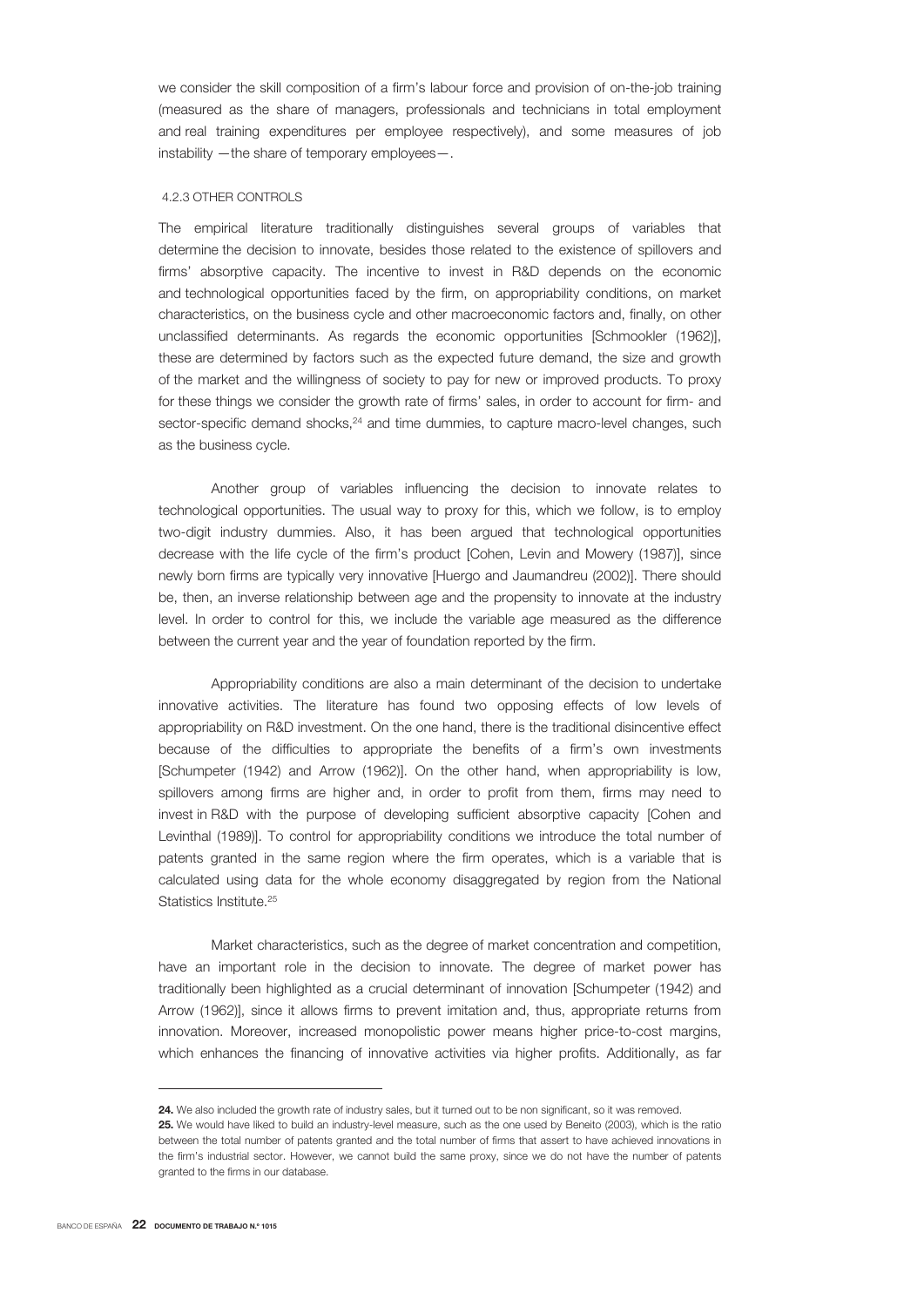back as Scherer (1967) it was established the potential existence of an inverted U-shaped relationship between competition and innovation. On the one hand, innovation should decline with competition, as more competition reduces the monopoly rents that reward successful innovators. On the other hand, firms have to innovate in order to stay in business owing to competitive pressures, particularly in industries with a higher degree of neck-and-neckness [see Aghion *et al.* (2005)]. Therefore, the incentives to innovate increase with moderate amounts of competition, where the escape-competition effect predominates, and then fall due to the excess competition and the Schumpeterian effect of reduced appropriability of profits. In order to account for this, several indicators of market power were computed: two measures of concentration, the concentration ratio of the three largest firms in the relevant market and the market share of the 10% largest firms, a proxy for the price-to-cost margin<sup>26</sup> and the Herfindahl index  $-$  which is computed for the employment share using data from the DIRCE, which is a database that registers basic information about the population of all firms—, and finally, the (in-sample) market share of each firm. Although Artés (2008) shows the importance for innovation of using several indicators of competition in his study of the Spanish manufacturing sector, we will see that none of these variables turned out to be significant in our regressions. Another important issue regarding market power is the threat posed by potential competition from entrants. Barriers to entry can both weaken or favour the incentives for innovation. The Schumpeterian view expects a positive effect from barriers to entry, while others argue that they reduce the stimulus to introduce new products. Barriers to entry can be proxied by the average capital intensity of the industry [Kraft (1989)]. In our case, we calculate the (in-sample) industry average of plant and equipment assets per worker.

It is a commonly held view that innovation activities are difficult to finance in a competitive market setting with capital from sources external to the firm. In other words, there exists a gap between the rate of return required by the entrepreneur investing his own funds and that required by external investors [Arrow (1962)]. Therefore, unless the innovative firm is already profitable, some innovations will fail to materialize only because of too high a cost of external capital. Hall (2002) provides an excellent review of both the theoretical and empirical literature on internal finance and R&D, so we are not going to survey these questions in depth. She highlights some features of this type of investment<sup>27</sup> that imply that debt or equity finance will be relatively more expensive for R&D than for ordinary investment, which suggests an important role for retained earnings —cash flow— in the decision to innovate, as has been shown by the pioneer works of Hall (1992) and Himmelberg and Petersen (1994).

Hence, we are going to introduce some measures of financial constraints in our empirical exercise. The first is the ratio of equity to liabilities, as a measure of the relevance of cash flows and retained earnings on the decision to innovate. The second is the share of short-term liabilities to total liabilities, as a measure of financial vulnerability, since these liabilities must be refinanced each year out of current cash flows and R&D projects usually lack a regular stream of cash flows. And the third one is the share of bank loans on

**<sup>26</sup>.** Computed as (gross operating surplus – financial expenditures)/sales.

**<sup>27</sup>.** First of all, R&D investment –the main innovative activity– has a high degree of uncertainty associated with its output, which tends to be greatest at the beginning of the research project. Research programs usually have small probabilities of great success in the future, so that the asymmetric information problem is enhanced. Investors have more difficulty distinguishing good projects from bad and, thus, charge a higher risk premium for financing. Moreover, the information asymmetry cannot be reduced through greater transparency, because firms are reluctant to reveal their innovative ideas for fear of being imitated. Second, the knowledge asset created by R&D investment is intangible, partly embedded in human capital and usually very firm-specific, whereas creditors prefer to use tangible assets as collateral for their loans. Third, R&D programs are characterized by an uncertain and unstable stream of cash flows, which undermines debt financing, since servicing this debt requires a stable source of cash flows.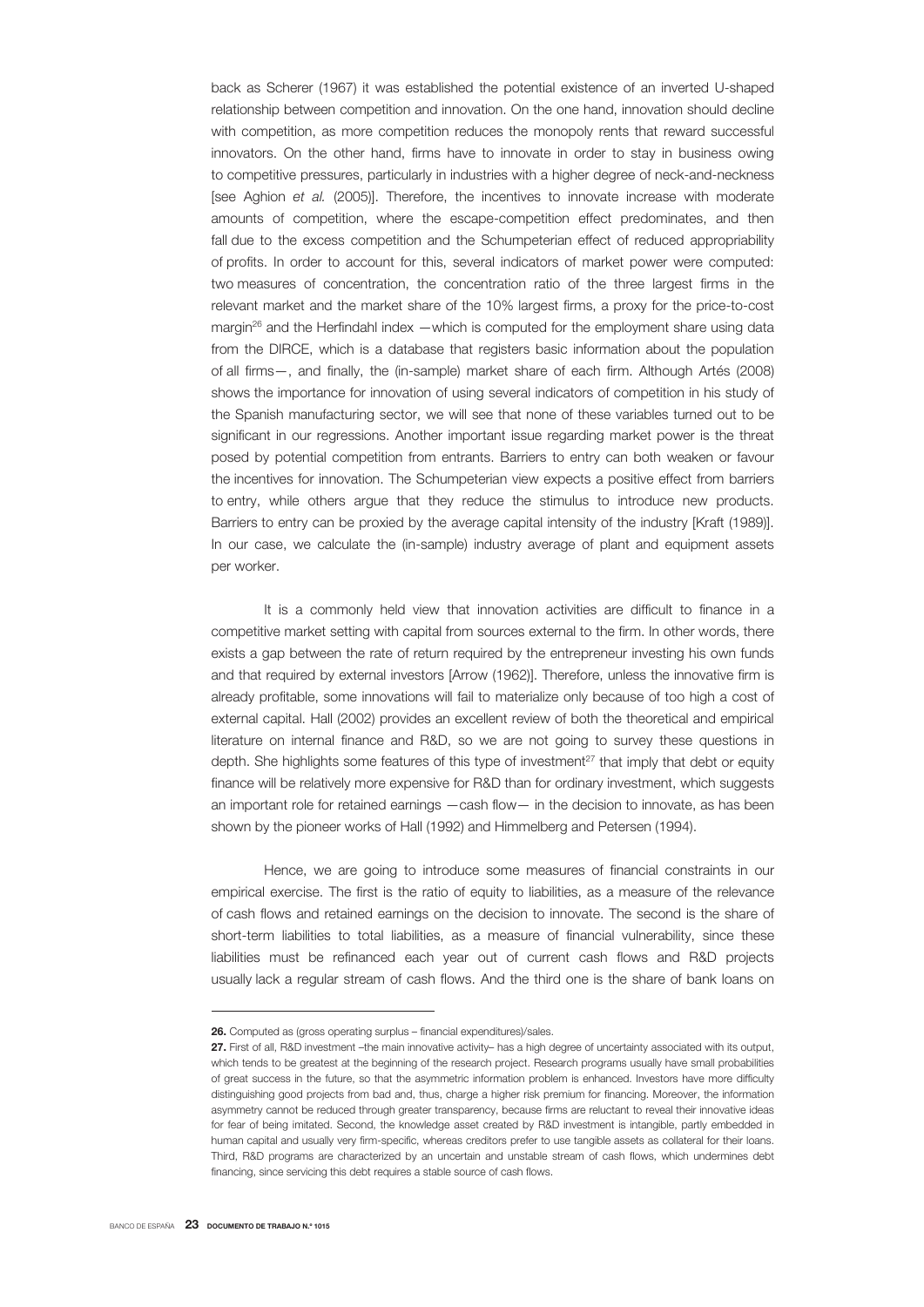total liabilities. This latter variable is crucial in the Spanish case, since it has a bank-dominated financial system.

Indeed, a number of recent papers have stressed the role played by bank finance in fostering or hampering innovation. The development of financial intermediaries may help reduce the cost of acquiring information and allow a better assessment, selection and monitoring of R&D projects. Another channel that is particularly relevant in the Spanish economy is through bank competition and the expansion in the supply of credit that it brings. The period under study, 2003-2007, has witnessed a substantial increase in bank credit in a context of lax financial conditions which has flowed to most sectors of activity, although particularly so to the housing sector, which may have crowded-out credit flows to other sectors, for instance, the research sector. However, other authors argue that relationship-based bank financing discourages new technologies because bank officers are unable to evaluate them. Overall, the empirical literature tends to find a positive effect of bank financing on innovation, although there are some exceptions.<sup>28</sup>

Finally, a number of firm characteristics have also been stressed by the literature as important determinants of the propensity to innovate. Firm's size: $^{29}$  innovations are so expensive that only large firms can support them, due to the existence of fixed (sunk) costs or economies of scale that allow to spread the cost of R&D between more units of output (this is what Cohen and Klepper call "cost spreading" and applies not only to firm's size but to the size of the market as well). In addition, large firms can undertake more innovation projects of the same magnitude than small firms so that they can pool the risks and reduce aggregate risk [Kraft (1989)]. Firm size is measured by the (log) number of employees, as in most of the literature.

Further, the degree of international competition is measured by the penetration of imports in the industry where the firm operates, while the degree of internationalization is proxied by a dummy variable that takes the value of one when the firm reports positive export earnings. Indeed, firms operating in international markets are exposed to different competitive settings which, among other things, could be the source of new ideas leading to innovation [see Cassiman and Martínez-Ros (2005) for the Spanish case). Moreover, some authors have stressed that foreign owned firms are less likely to engage in innovative activities. One potential reason is the fact that R&D activities play a crucial role in the long term strategy of a company and managers wish to keep direct control over such activities, thus R&D activities are usually located close to the companies' headquarters [Bishop and Wiseman (1999)]. We control for this factor with a dummy variable that equals one when a foreign company has a positive share in a firm's equity. Additionally, we account for the fact that the company may receive funding from the public sector in the form of subsidies to fixed capital. This is justified by the fact that, to the extent that fixed capital and knowledge capital are complementary inputs in the productive process, then subsidizing physical assets could have a positive impact on the accumulation of knowledge capital.

I

**<sup>28</sup>.** Benfratello *et al.* (2008), Herrera and Minetti (2007) and Huynh and Rotondi (2007), using similar data for the Italian economy, find evidence in favour of a positive effect of bank financing, in particular, for innovative activities of firms in high-tech sectors, that depend more on external finance and that have a lengthy credit relationship. Additionally, some of the results suggest that relationship-based lending has a benefit on innovation not by fostering R&D, but by channelling funds for the introduction of new technologies. On the contrary, Atanassov *et al.* (2007), using a large panel of US companies, find that firms relying more on arms' length financing (equity and debt) have a larger number of patents. 29. For a thorough study on the relationship of size and R&D see Cohen and Klepper (1996).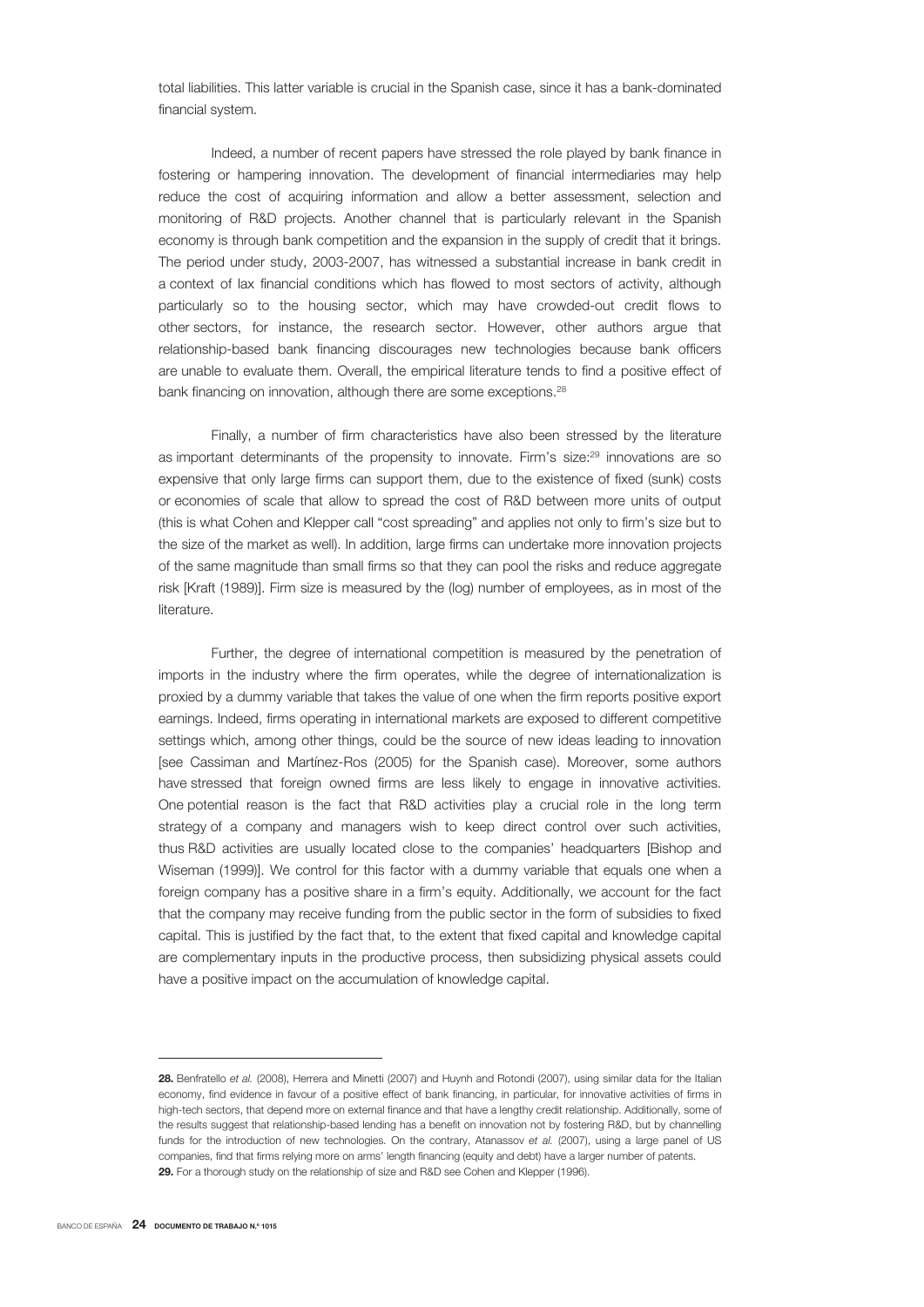Table 7 reports the descriptive statistics for the variables used in the estimation exercise. It turned out that for almost all variables the variation across firms (between variation) is higher than the variation within firms over time. Further, 25% of the observations correspond to innovative firms.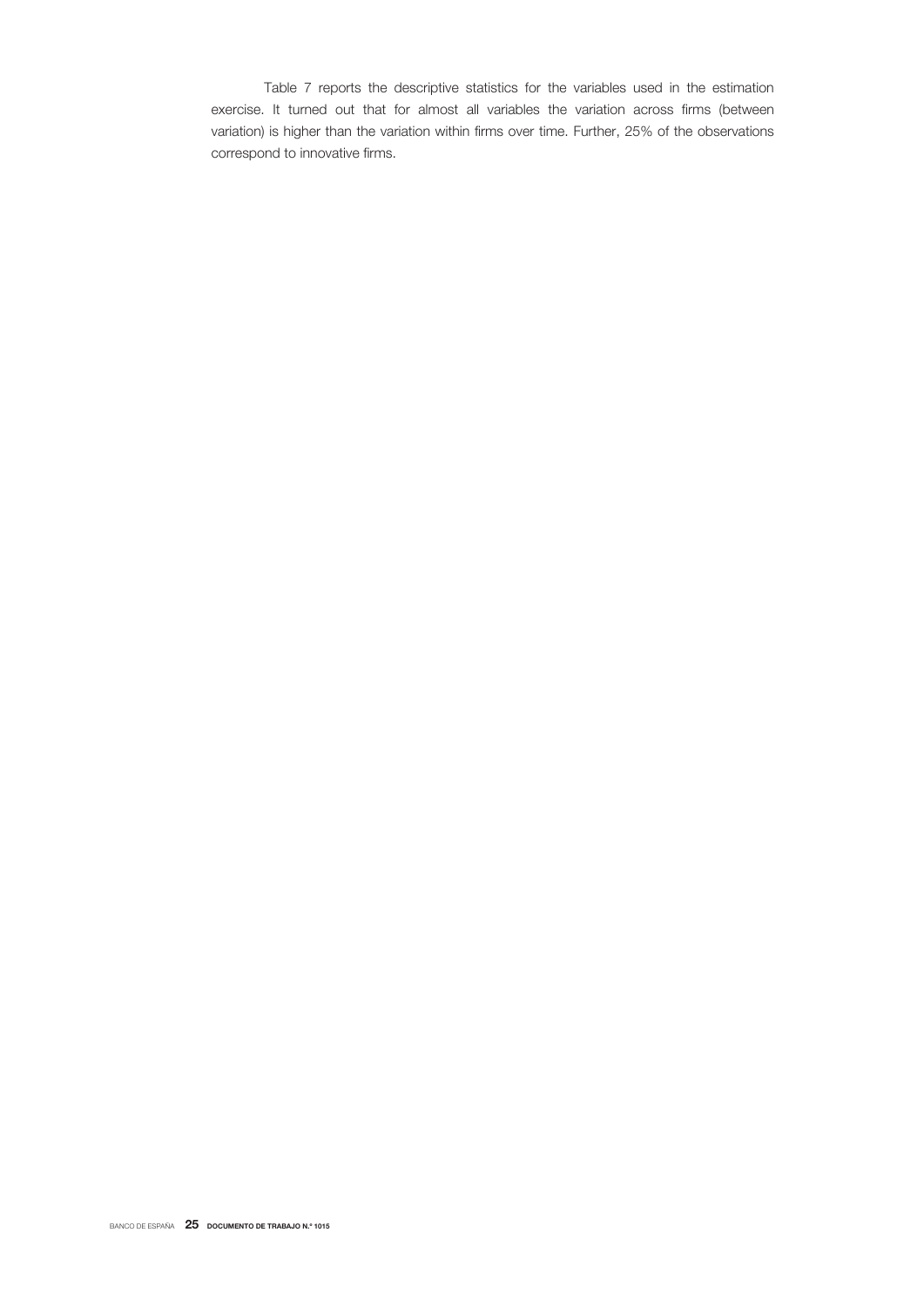### **5 Econometric results**

#### *5.1. Main results*

Table 8 reports the estimation results for the dynamic RE probit model using a balanced panel for the period 2003-2007. In addition, we compare our results with the static pooled and RE models, as well as with a dynamic RE model which only controls for the initial condition. Moreover, the static models are estimated for the whole sample (1991-2007) in order to check whether the results are very sensitive to the estimation period —which they are not, see below.

The first result that is worth remarking is the fact that the lagged dependent variable is a relevant determinant of the decision to innovate. Even after accounting for individual unobserved heterogeneity, past innovative experience is highly significant, thus confirming the existence of true state dependence. The results further show that the initial condition is also highly significant, which, in our estimation framework, implies that there is a substantial correlation between firms' "pre-sample" innovation status and firm-specific heterogeneity. Moreover, the statistical significance of several variables tends to weaken, or even disappear, when we go from the static to the dynamic specifications —see export status, share of skilled labour, the equity ratio and the share of banking liabilities—. There are two interpretations to this result. The first one would point to the fact that some of these variables, which are themselves highly persistent, might be picking up the impact of the lagged dependent variable in the static regressions. The second explanation is related to the way we model the unobserved heterogeneity. Given the short time span considered in the estimation exercise and the somewhat high persistence of some of these variables, including the covariates in t=0 might be detracting statistical significance from those variables.

It is also worth remarking that the results provide evidence that firm-specific heterogeneity is a key factor for innovation persistence. The importance of this variable in explaining the variance of the likelihood of innovation can be gauged from the statistic  $\rho$ . which measures the share of the variance of the dependent variable explained by unobserved heterogeneity.<sup>30</sup> In the static models, that share amounts to over 80% of the variation in the dependent variable, while in the dynamic models there is a marked reduction to between 12% and 18%. Moreover, it has to be highlighted that the Wald test on the joint significance of the explanatory variables in t=0, which were included to account for the correlated RE framework, fails to reject that they are not statistically significant (see the Wald-Heterogeneity line under the final column). Additionally, the LR test on the null hypothesis that  $p=0$  also failed to be rejected, which is somehow counterintuitive. The results of these two tests are features that hold for all the estimates that we are going to present; therefore we opted to consider the specification where we model firm-specific heterogeneity as:

$$
\eta_i = \beta_0 + \beta_1 y_{i0} + a_i \tag{10}
$$

I

**<sup>30.</sup>** In other words,  $\rho = \sigma_a^2/(1+\sigma_a^2)$ .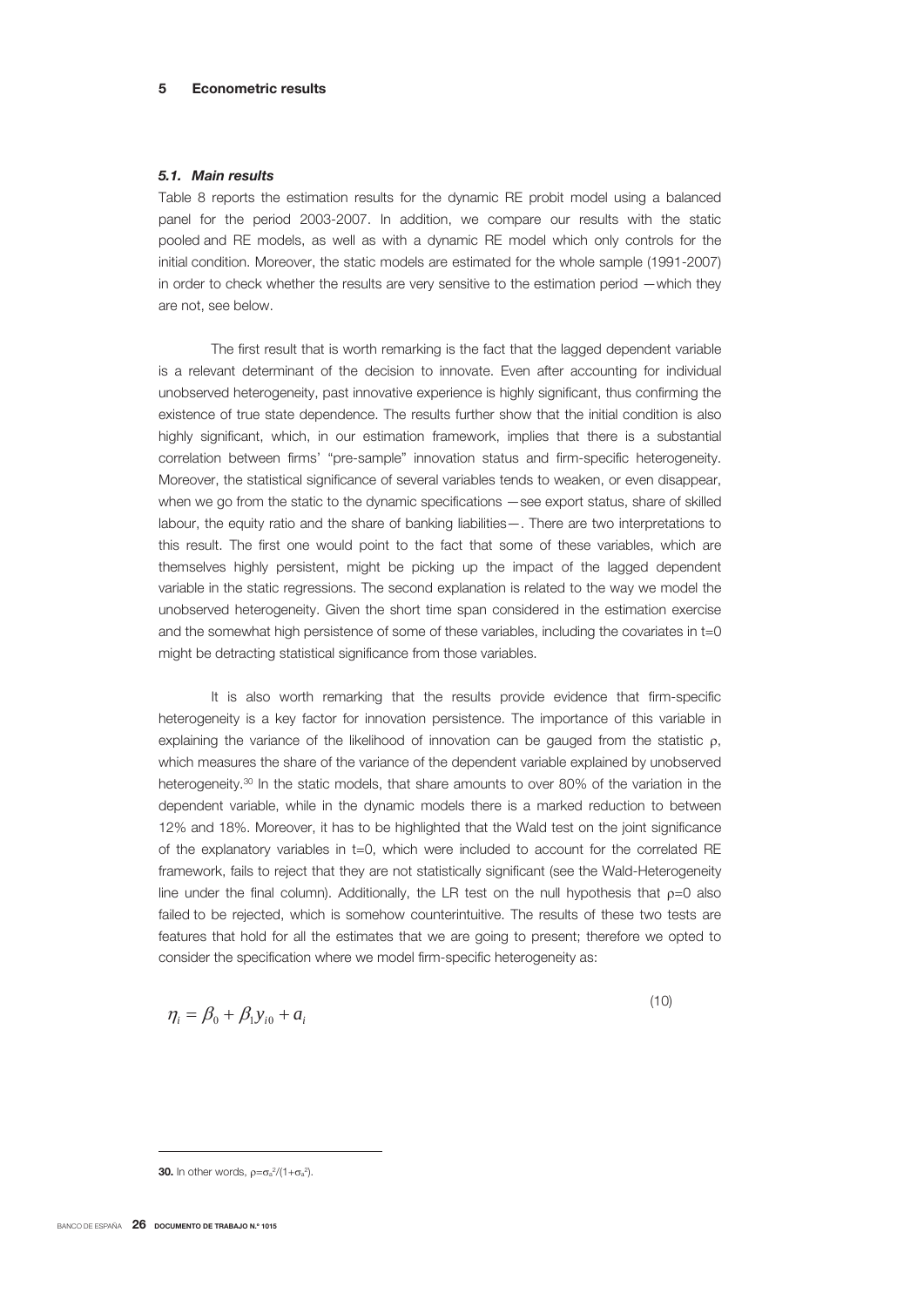as our baseline specification (fifth column in Table 8), in contrast to equation (3).<sup>31</sup> The results are quite similar in this case than when we model  $\eta_i$  as in (3), except for a slight decrease in the statistical significant of some variables. These estimates are available upon request.

However, the most important finding is that in addition to past innovation experience, the existence of spillovers coming from the stock of "sector" knowledge generated by other firms and the firm's capacity to assimilate that knowledge, as measured by the R&D intensity, are related to the decision to innovate. The stock of knowledge generated in the same sector of activity of a firm (k priv-sec) has a positive impact on its probability to innovate; however, this effect is enhanced when we account for the firm's absorptive capacity, proxied by the ratio of R&D expenditure over sales (k priv-sec\*R&D intensity). Indeed, if we compute the average partial effect<sup>32</sup> for these two variables (more on this below, in section 5.2), then we have a coefficient of 0.023 for the stock of knowledge capital and of 0.113 for its interaction with the R&D intensity. In other words, the marginal impact of knowledge spillovers on the probability of innovation would increase six-fold, from 0.023 to 0.136, for a firm that raises its R&D-to-sales ratio from 0% to 1%, which is substantial.

 Moreover, the coefficients of human capital variables, such as the share of skilled workers and the share of temporary workers, are also significant. That is, firms with a higher share of skilled workers have a larger probability of doing R&D activities, while those which have a greater portion of temporary workers tend to have a lower propensity to innovate. On the other hand, the coefficient for training expenditures is less precisely estimated, although overall tends to be positive, and statistically significant for the whole sample in static models. All in all, these results highlight the important role of spillovers, the absorptive capacity and human capital variables in the dynamics of firms' innovation behaviour.

There are some additional firm characteristics that are found as well to be relevant in explaining the innovation decision. As regards financial factors, firms that have a larger share of short term liabilities are less likely to invest in R&D, since they are more likely to be financially constrained. Moreover, the presence of bank financing seems to be beneficial for innovation, thus confirming the hypothesis that commercial banking ameliorates the monitoring problem of capital markets. In other words, financial intermediaries help reduce the cost of acquiring information and allows a better assessment, selection and monitoring of R&D projects. Finally, firms with a higher share of equity, i.e. with more internal resources, are more likely to engage in R&D activities, as expected.

Furthermore, the proxy for appropriability conditions —the number of patents per region— has a negative and statistically significant coefficient, which suggests that the larger the appropriability, the lower the incentives to innovate, since firms cannot easily profit from spillovers. Besides, firms that received public funding for capital expenditures (capital grants) in the previous period exhibit a higher propensity to innovate in the subsequent period than firms without such financial support. Likewise, we find that exporting firms tend to have a higher probability of being innovative, as expected. Shocks to firms' demand, as proxied by the growth rate of sales, and firm size have a positive impact on innovation, as found in previous papers.

**<sup>31.</sup>** An additional advantage is that we conserve on degrees of freedom as we avoid overparameterization.

**<sup>32</sup>.** Notice that in order to compute the average partial effect one has to multiply the scale factor (see the "scale factor for APE" at the bottom of the table) by the estimated coefficient. This also allows comparing the results from the different methods of estimation, which are not directly comparable due to different normalizations.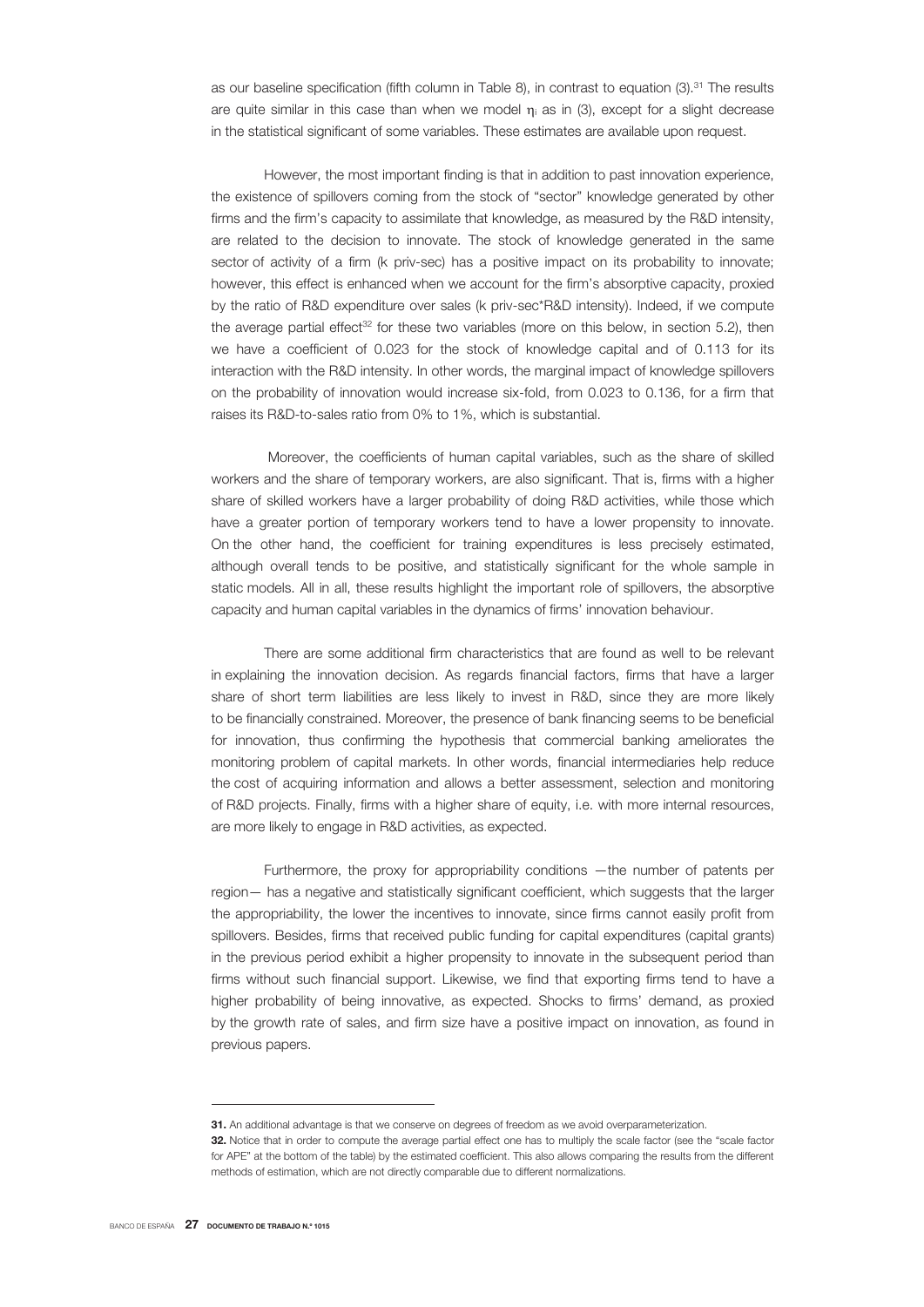However, and contrary to most literature, we do not find any significant impact of market structure variables on the decision to innovate. This result would be consistent with the idea that, in general, changes in the market structure of an industry take time to materialize and, since we are working with a five-year sample, it is difficult to capture their effect on firms' decisions. This might also be due to the fact that we have used bad proxies to account for market structure factors. Yet, besides using the firm's market share, the degree of import penetration and the measure of concentration based on the market share of the 10% largest firms, we have checked for the robustness of our results including the price-to-cost markup and two other measures of concentration, one based on the market share of the 3 largest firms and another one based on the Herfindahl index. This last variable has been built using data on employment from the DIRCE, which is closer to the "desired" population. These variables turned out to be non significant either and did not alter the main thrust of our results.

Another sensitivity analysis that we implement is to compare our baseline results with those coming from estimating our model for the whole sample, in order to check the stability of our results, both across time and across firms, since we are working with a sub-sample. Since the dynamic methods require balanced panels, we only estimate static pooled and RE probits (see columns 2 and 4 in Table 8). $^{33}$  Now, we have 2,500 firms and 16,590 observations. Overall, there are not many significant differences in the estimation results, which underpins the robustness of our empirical exercise. We would highlight, however, that, in the whole sample training expenditures turn out to be a statistically significant driver of innovation —as we already mentioned above—, while the degree of import penetration negatively affects the decision to invest in R&D.

Given our focus on human capital variables as catalysts of innovative activities within firms, we present in Table 9 the results of an exercise that accounts for the role of those variables as enhancers of firms' absorptive capacity. In other words, we try to disentangle whether the impact of human capital variables comes from their ability to improve firms' absorptive capacity or from other factors. In order to do this, we replace the interaction between "k priv-sec" and "R&D intensity" with the interaction between "k priv-sec" and a human capital variable, one at a time.<sup>34</sup> In the second column it can be seen that, on the one hand, skilled workers tend to improve firms' capability to absorb spillovers and, thus, encourage innovation, but on the other, skilled labour *per se* tends to diminish the probability of innovation. This last result, though counterintuitive at first, could be rationalized as in Kraft (1989). He argues that this kind of workers is mostly employed to fulfil administrative tasks (e.g. accounting, marketing, finance, etc). Hence, a high percentage of skilled-workers can indicate that a firm has a bureaucratic structure, which impedes innovative activity. In fact this is what he finds in his empirical exercise. $35$  In short, we provide some evidence that the positive sign attached to this variable in the baseline equations may be due to the fact that it is accounting for an enhanced absorptive capacity rather than better qualifications of the workforce.

 $\overline{a}$ 

**<sup>33</sup>.** We have to do away with the stock of private sector knowledge capital and its interaction with R&D intensity because we cannot compute these variables for the whole sample due to lack of data.

**<sup>34</sup>.** We run a regression including the interaction of "k priv-sec" with all human capital variables at once and the results were similar. This is available upon request.

**<sup>35.</sup>** Additionally, Romijn and Albalejo (2002) find that the share of technicians in a firm's labour force decreases its probability of innovation while the percentage of engineers increases it. They argue that this result reflects the fact that only specialized knowledge and experience in science and engineering, rather than practical intermediate-level skills, are important for innovation. In our exercise we are not able to distinguish between engineers and technicians, which could explain the lack of robustness of the coefficient of skilled labour.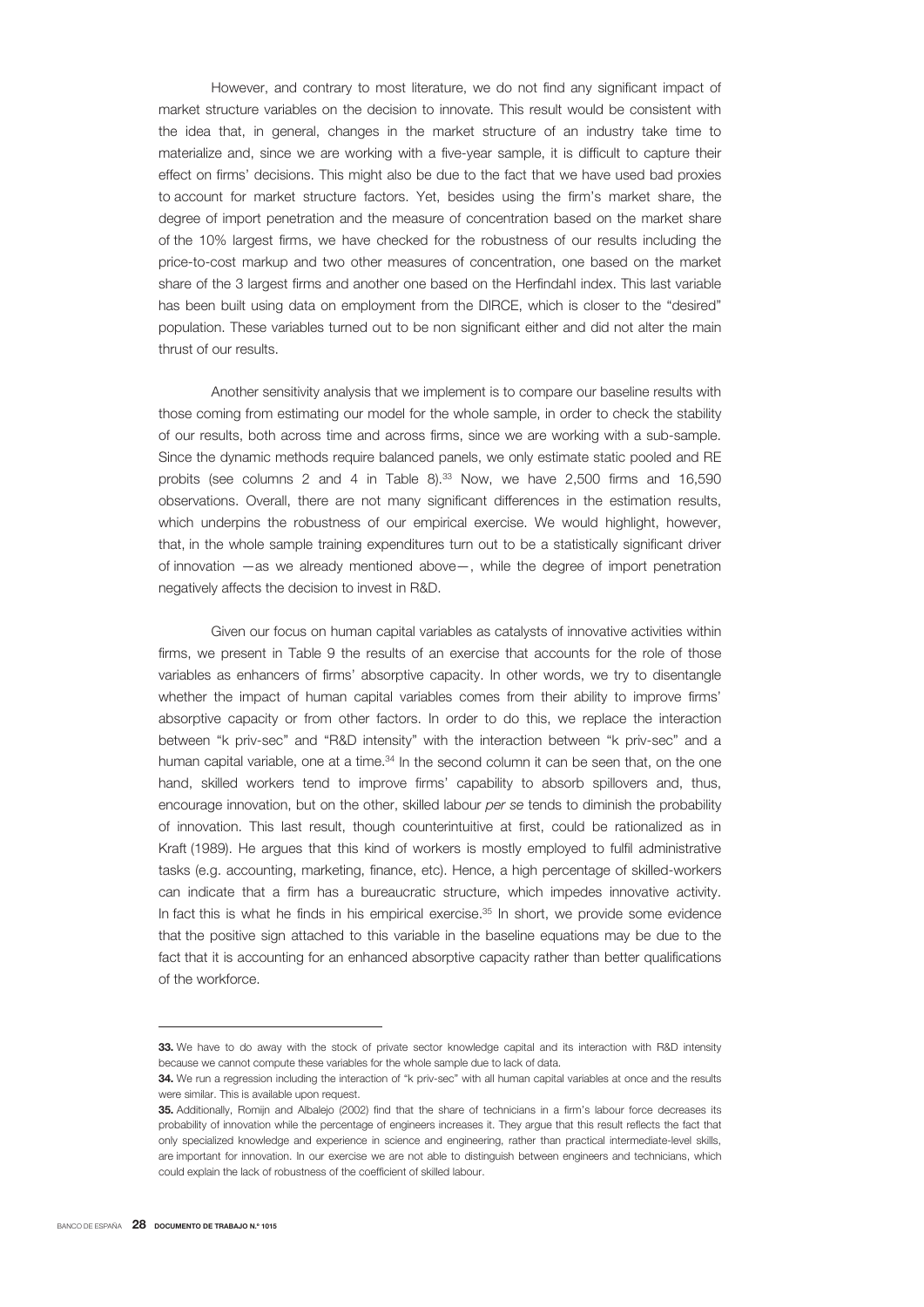The amount of resources devoted to training is also positively and statistically significantly related to the decision to innovate through its impact on the firm's absorptive capacity, while the parameter for this variable alone would be positive but non-significant. On the contrary, the share of fixed-term employment does not seem to hamper the absorption of external spillovers and, thus, innovative activities, since the coefficient is negative, but statistically insignificant. Its impact on these activities would come from other channels, such as less motivation or less acquisition of specific human capital, as suggested by Albert *et al.* (2004) for the Spanish case. The rest of the results are, overall, quite similar qualitatively, although quantitatively the coefficients are less precisely estimated.

### *5.2 Magnitude of the effects*

In this section we provide some estimates of the increase in the probability of undertaking innovative activities that can be expected from a change in the main variables in our study. We believe that this computation is interesting so as to illustrate the orders of magnitude we are talking about, even though there are some doubts about the endogeneity of some relevant variables (see next section), which would hamper the reliability of the estimated partial effects. In order to do this, we firstly compute the partial effects of these variables. Given that they depend on firm-specific heterogeneity, we can compute the partial effects at the average (PEA), which are the partial effects for the average individual in the sample. However, this has the drawback that usually the average value is not representative of a large share of the firms. Therefore, it is preferable to estimate the average partial effect (APE), which is the average of all individual partial effects across time in the sample.<sup>36</sup>

Table 10 contains the results of these estimates for our baseline regression (fifth column, Table 8). The first column shows the average value of the variables taken into consideration, while in the second column we provide the assumed change in the concerned variable, which will be, for simplicity, 10%, and in the third column we include the APE for our baseline specification. The final column calculates the estimated change in the probability of innovation for each variable. The first effect that we consider is the direct effect of undertaking innovative activities on the subsequent probability of being an innovator. This can be regarded as a sort of intertemporal effect that arises as a consequence of the strong state dependence of this type of activities. The partial effects, thus, provide the change in innovative status between t and t+1, from non-innovator to innovator. In other words, it computes  $P(y_{it}=1/\mathbf{y}_{it-1}=1,x_{i},n_{i})-P(y_{it}=1/\mathbf{y}_{it-1}=0,x_{i},n_{i})$  averaged out across firms and time. As we can see in the table, controlling for differences in observed and unobserved characteristics, the propensity to innovate in period t is approximately 47 percentage points higher for innovators than for non-innovators in period t-1. This contrasts with the transition probabilities calculated in Section 4.1, which showed that the change in the propensity to innovate between the two types of firms was close to 87 percentage points.<sup>37</sup>

Moreover, we also compute the "double face" effect of R&D investment, which is an indirect effect related to its role as enhancer of absorptive capacity. In this case, for an assumed 10% increase in R&D intensity, we estimate that the probability of reporting positive R&D investment would increase by about 1 percentage point, which represents around 4% of the actual frequency of conducting R&D (25% is the sample mean), which is a non-negligible figure. As regards the human capital variables, we may see that the one with the greatest direct impact is the share of temporary employment, with a partial effect of -0.069. The share

**<sup>36</sup>.** See Annex A and Wooldridge (2002 and 2005) for a deeper analysis of these issues.

**<sup>37</sup>.** Peters (2005), using a similar methodology, estimates a difference of between 23 and 36 percentage points for German manufacturing firms and of between 8 and 13 for services firms.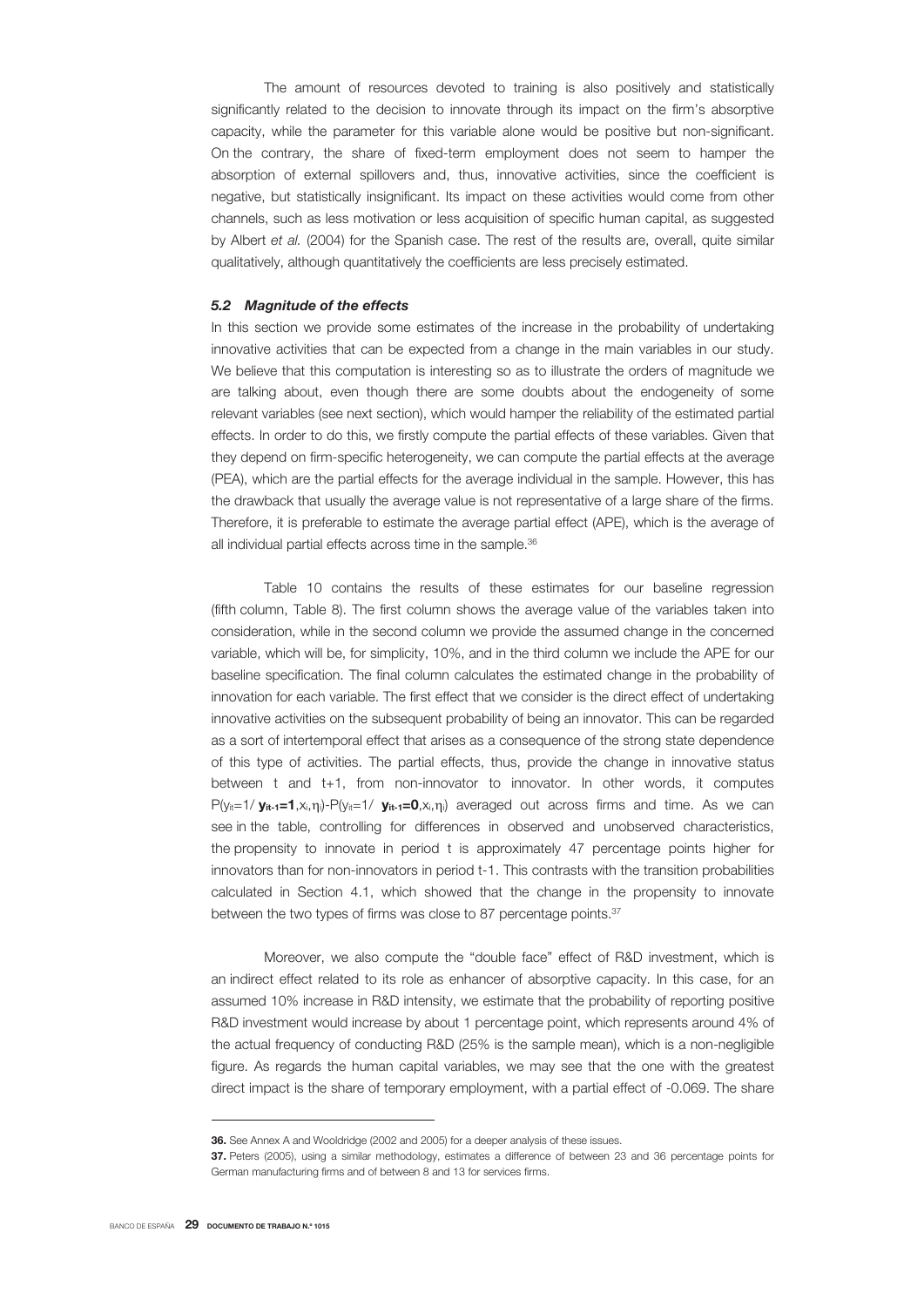of skilled workers also has a relatively high impact, while training expenditures have a small one. The partial effects of financial variables are quite similar across them and, for a 10% change, they imply variations in the propensity to innovate in the order of between 0.2 and 0.3 percentage points, a similar impact than that from the stock of sector knowledge capital.

In sum, it is clear that the main factor affecting the propensity to innovate is the presence of true state dependence. Nevertheless, the impact of the double role of R&D investment is also significant, and that from other factors, such as human capital variables or financial variables, is smaller, though non-negligible.

### *5.3 Endogeneity*

 In this section we empirically analyze the potential endogeneity of human capital variables. Firstly, in order to do this, we have to find some instrumental variables that must satisfy two conditions: i) they must be uncorrelated with the unobservable time-varying error term  $u_{it}$ , and ii) they must be sufficiently correlated with the endogenous variables that we want to instrument.38 This is a difficult task in our particular context, since most variables at the firm level that can be correlated with the human resource management variables might be deemed to be, at the same time, jointly determined with the decision to innovate. Hence, given the difficulty of exploiting firm-level variation in order to identify the parameters of interest, we have searched for instruments outside our sample, trying to exploit the regional variation<sup>39</sup> of some interesting variables.

The first such variable —see Table 5 for definitions and sources— is the share of immigrants in total population by province, which is a determinant of the potential labour supply of temporary workers, since they are more prone to work in any type of job. At the same time, since it has been documented that they have a lower educational level, this share would be negatively correlated with the availability of skilled labour. Moreover, given their lower education and their different cultural background one would expect these people to be somehow more eligible to receive on-the-job training, so that this variable would be positively correlated with training expenditures. Additionally, we have used the unemployment rate by province as an instrument. The larger the unemployment rate, the more willing a person is to accept a fixed-term contract. At the same time, one could argue that a higher unemployment rate could result in a depreciation of human capital, as long term unemployment begins to rise and this, in turn, results in a deterioration of the skills of the unemployed. Hence, this would affect negatively the supply of skilled labour. Another relevant determinant of this supply is the share of people with higher education, by province. Besides, these people are less prone to end up with a temporary employment and one would expect them to be more likely to receive on-the-job training.

Further, we have built a dummy variable that equals one when a firm has signed a firm-level collective bargaining agreement. One would expect that in firms with this type of agreement —where the influence of trade unions on management practices is arguably higher— the prevalence of fixed-term contracts is lower than in the other firms, since trade unions tend to oppose them. Also, it is likely that trade unions in these firms tend to favour on-the-job training programs, so a positive correlation between this dummy and the training

I

**<sup>38</sup>.** There is another requirement, the order condition, which ensures that there is at least one instrumental variable for each endogenous regressor in order to identify the parameter of interest.

**<sup>39</sup>.** Spanish regions (Comunidades Autónomas) are divided into provinces. We use both regional and provincial variation.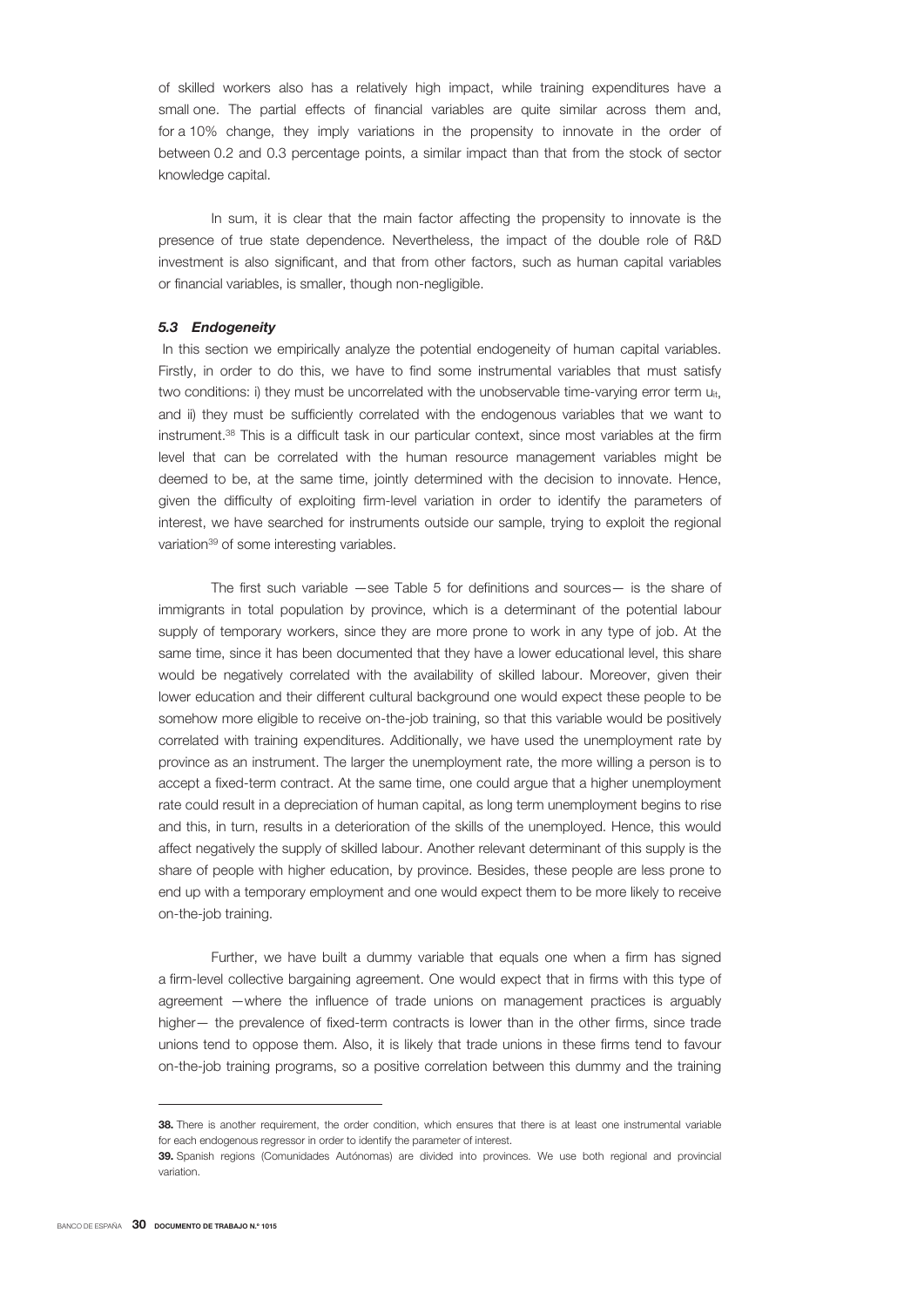expenditures would be expected. Finally, we have used as an instrument the share of women, between 15 and 64 years old, in the population of the province. To the extent that women tend to be better qualified, as measured by the number of years of formal education, they increase the potential supply of skilled-labour.<sup>40</sup>

As described in section 4.1, in the first stage we have regressed the human capital variables on all exogenous regressors and on all instrumental variables using a pooled probit with a fully robust variance matrix. Then we have tested whether the latter variables are jointly statistically significant. Indeed, in the case of skilled labour, the robust Wald test gives a p-value of 0.001, although individually only the coefficients for the share of women and the unemployment rate are significant.41 As regards fixed-term employees, the Wald test gives a zero p-value to three decimal places. In this case, the share of immigrants, the unemployment rate and the firm-level collective agreement dummy are statistically significant. And finally, the equation for training expenditures obtains the worst results, with a Wald test with a p-value of 0.109 and the unemployment rate as the only significant IV. Overall, the strength of these variables as instruments might be deemed as not quite satisfactory, which provides an avenue for future work.

In the second stage we have estimated equation (9) adding as a covariate the vector of estimated residuals from the first stage, using a pooled probit QMLE. Table 11 contains the results for this second stage. The first column reports the baseline regression estimated with a dynamic RE probit model, while the second column reports estimates using the pooled probit QMLE, in order to check the comparability of both estimation methods. In short, the estimated coefficients are quite similar and we detect that those from the QMLE are a bit lower. The last column shows the estimates when human capital variables are allowed to be endogenous. First of all, the Wald test on the joint significance of  $\hat{v}_\text{it}$  leads to reject, with a zero p-value to the three decimal places, which provides evidence against the null hypothesis that human resource management variables are exogenous. If we look at the individual coefficients for these residuals, the failure of exogeneity would seem to come from training expenditures, the only residual statistically significant.

As regards the rest of estimated parameters, they are quite similar, both quantitative<sup>42</sup> and qualitatively, although there are some remarkable differences. The coefficient on the skilled labour variable is lower in the endogenous case, and it also loses its statistical significance, while on the other hand, that for training expenditures increases fivefold and becomes significant. The parameter on temporary employment roughly doubles and retains its significance. Overall, these results show that care should be taken in using human resource management variables in order to explain firms' innovation behavior, since they are likely to be endogenous.

### *5.4 Further Robustness Analysis*

Some further sensitivity analyses are carried out in this section in order to check the robustness of our results and explore some additional issues. Firstly, we have built an expanded balanced panel which extended from 2000 to 2007, but with only over 500 firms. We have estimated our baseline specification again for the period 2003-2007 but, in this

**<sup>40</sup>.** We have also tried other interesting instrumental variables, such as the share of young people by province, the sector volatility of real sales or per-student public expenditure on education by region, but they were not significantly correlated with human capital variables.

**<sup>41</sup>** Results are available upon request

**<sup>42.</sup>** Note that quantitative comparisons are facilitated by the fact that the scale factor is similar.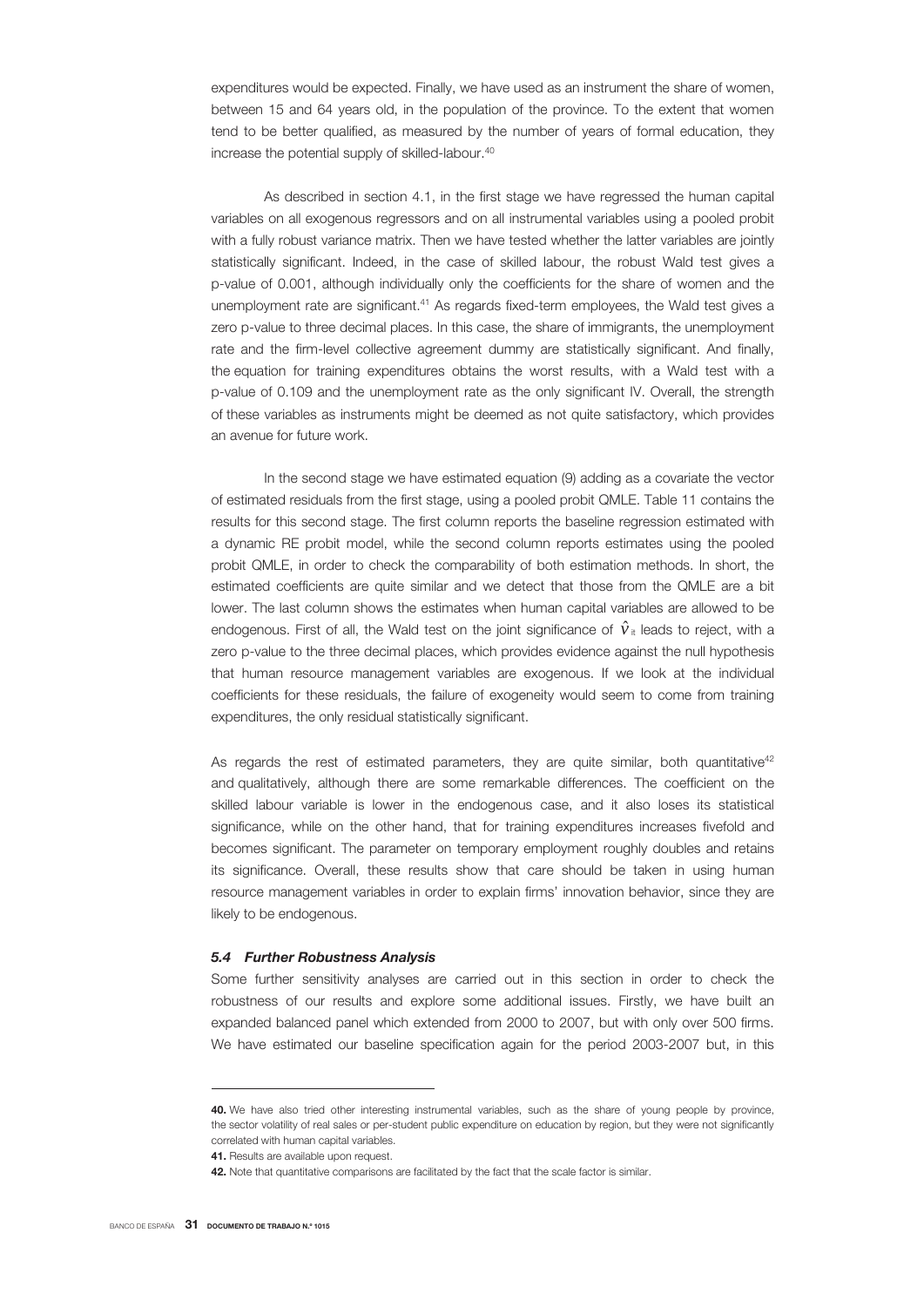case, in order to account for unobserved heterogeneity using a correlated RE framework, we have used the time average of the covariates for the period 2000-2002, instead of just the covariates in 2002. This exercise barely affected the results; hence, they are not reported here, but are available upon request.

Secondly, we have run the baseline regression and regressions in Tables 12 and 13 replacing our preferred measure of spillovers —R&D intensity— with the stock of R&D. The results are quite similar and are available upon request. Thirdly, we run the baseline regression substituting our reference measure of spillovers, so that we can check whether we could detect other relevant spillovers besides those coming from firms in the same sector of activity. In order to do this, we built two other stocks of knowledge capital using aggregate national statistics from INE, the National Statistics Institute: one stock of knowledge capital from public sector institutions<sup>43</sup> in the same region of the firm (k pub-ca) —and no matter the sector— and other stock of private knowledge capital of all firms in the same region (k priv-ca), irrespective of their sector of activity. Table 12 shows that these two types of technology capital seem to generate relevant knowledge spillovers for the decision to invest in R&D, both alone and when interacted with the absorptive capacity variable. An additional implication is that not only industry spillovers matter —the traditional focus in most of the literature—, but those coming from the public research sector and from firms in other industries (in the same region) matter as well.<sup>44</sup>

In line with Máñez-Castillejo *et al.* (2004), we have also computed the share of innovative firms in the same sector of activity across the whole country, as well as in the same region where the firm is located, irrespective of the industry, in order to account for industry-specific spillovers and region-specific spillovers. Most of the literature emphasizes the role of spillovers within the industry, given the technological proximity, but a number of papers suggest that geographical proximity generates positive externalities, market linkages and possibilities for cooperation that, in turn, encourage innovation activities. Again, what we find (Table 12, columns 4 and 5) is that technological spillovers, both at the industry or regional level, only matter as long as you have previous experience in R&D, or in other words, absorptive capacity.

Overall, these results would be consistent with Jaffe (1986), Harhoff (2000) and Beneito (2001), who found positive significant effects of spillovers to the extent that this variable was combined with the own level of knowledge capital, which can be interpreted as a measure of a firm's absorptive capacity.

Finally, we have checked the sensitivity of our results to different measures of the dependent variable since, as it is well known, R&D expenditures may not be a good proxy for innovation. In order to do this we have merged our database with the PITEC database, which results in a balanced panel of around 460 firms for the period 2003-2007. PITEC is an interesting database because we can use total innovation expenditures instead of only R&D expenditures to generate the dependent variable,45 which, obviously, is a better proxy for the

I

**<sup>43</sup>.** We capitalize R&D expenditures from public sector institutions and from the higher education sector, in line with previous literature (see Guellec and Van Pottelsberghe 2004). This makes sense since the public sector controls the budget —and even the research agenda— of higher education institutions in most countries.

**<sup>44</sup>.** When all measures of knowledge capital are included together, then only industry spillovers are significant and the interaction with R&D intensity becomes non-significant. This may be due to the fact that the three measures are highly correlated.

**<sup>45</sup>.** R&D expenditures account for around 43% of total innovation expenditures, and both variables have a correlation coefficient of 0.49 in this particular subsample.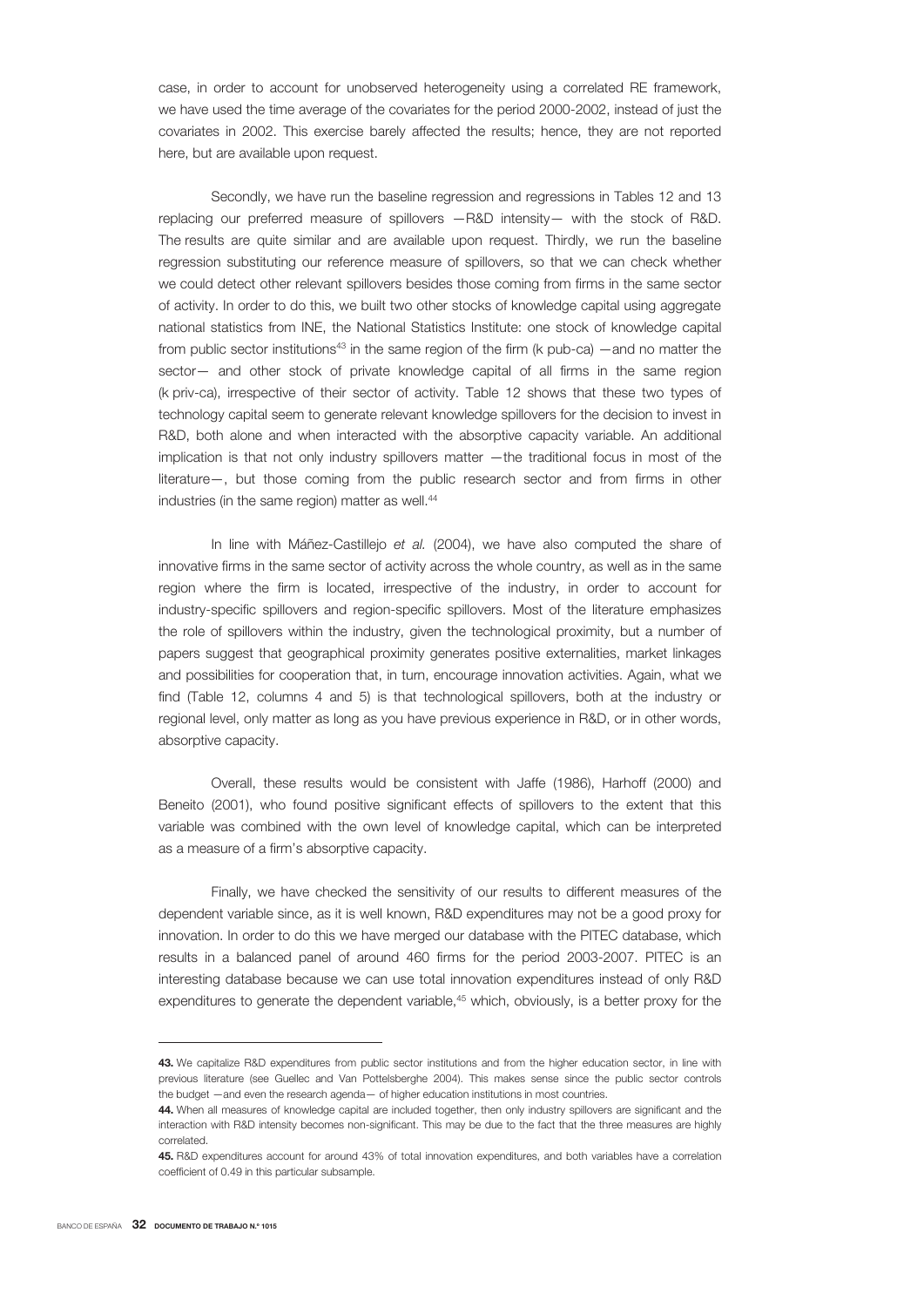decision to innovate. Besides, and contrary to other variables in similar databases, we have the data year by year, without overlapping, which would introduce artificial persistence. As can be seen in Table 13 (second column) the results are reasonably similar and, in particular, the interaction between spillovers and absorptive capacity remains highly significant. The rest of covariates lose a bit of significance, probably due to the fact that we are working with a smaller sample in both time and individuals dimensions.

We have also used another interesting dependent variable from PITEC, Innofin, which is a dummy variable that equals one whenever a firm is currently involved in an innovative project that has not been finished yet or has just abandoned a research project. Again, this information is available on a yearly basis which avoids overlapping. Table 13 (third column) shows that the main thrust of our results remains unaltered: the interaction between the stock of private industry knowledge capital and the firms' R&D intensity, the share of skilled-labour and the portion of temporary workers are statistically significant with the expected signs.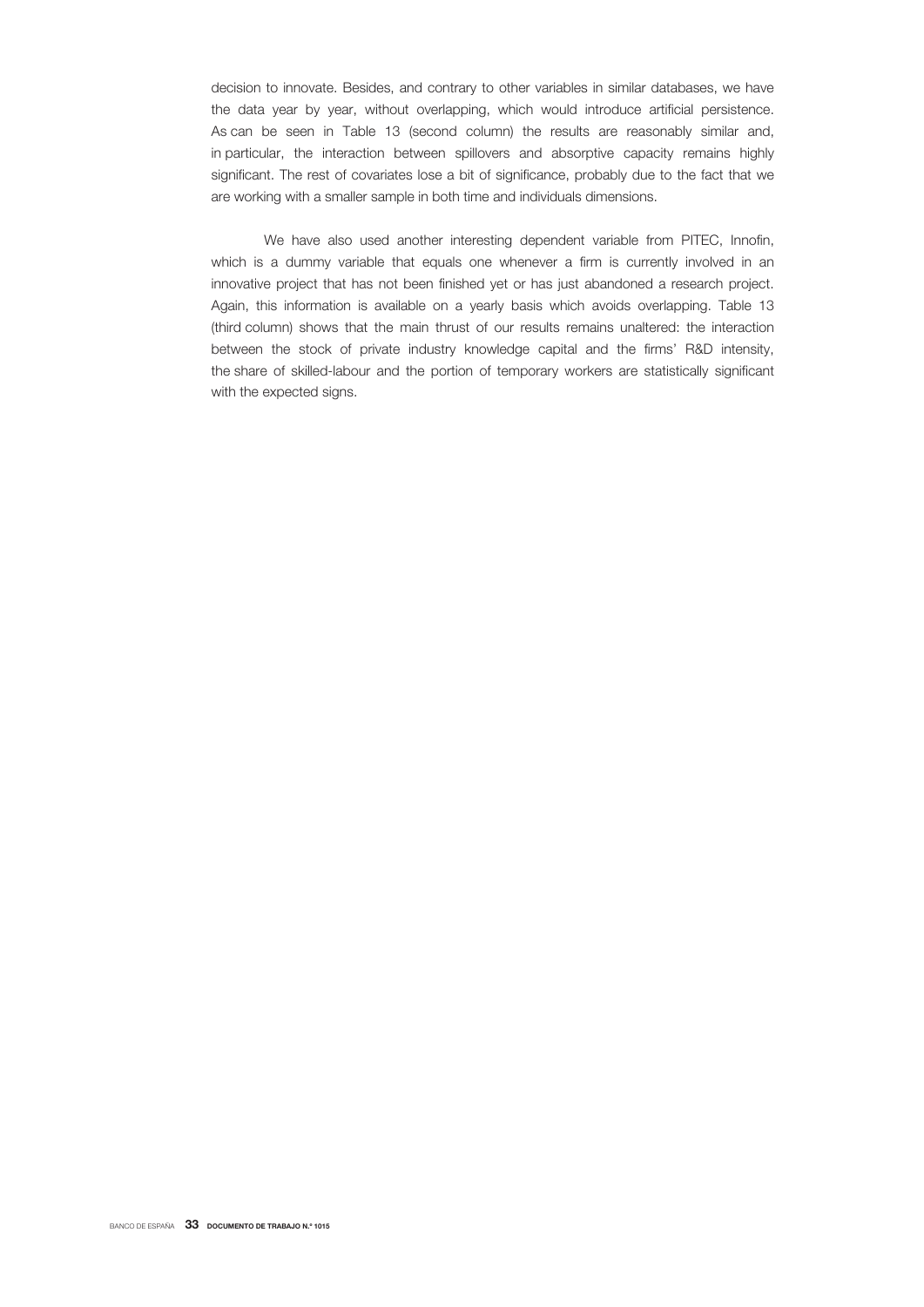### **6 Conclusions**

We have studied the role played by knowledge spillovers and firms' absorptive capacity, as well as by the quality of human capital, in the decision to innovate using data on Spanish firms for the period 2003-2007. In order to do this, we have used the estimator proposed by Wooldridge (2005) for dynamic binary choice panel data models. The empirical exercise has provided some evidence on the positive relationship between spillovers and firms' innovative behaviour, a relation which is enhanced for those firms with a higher capacity to absorb those spillovers. The results also confirm and highlight the role of some human resource management practices on the dynamics of firms' inventive performance.

The basic result from the analysis of spillover effects is that they are relevant not just for the knowledge generated in the same industry, but also for that generated in the same region and in different industries throughout the country. Moreover, it has been shown that the capacity to assimilate those spillovers may not only work through firms' R&D capabilities —as traditionally envisaged—, but through such factors as the quality of the labour force, the share of temporary employment and the amount of resources spent in training, as well. Indeed, our results suggest that the effects of skilled labour and of on-the-job training work mainly through its impact on firm's absorptive capacity. In addition to these factors, we have found that innovation performance exhibits true state dependence and that unobserved heterogeneity plays an important role in explaining the persistence of innovation. Further, some other observed firm characteristics, such as size, sales growth, export behaviour, sector capital intensity or financial variables (like the equity share, the percentage of short-term liabilities or the portion of banking loans), are also found to be related with the likelihood of innovation.

From an economic policy point of view, the distinction between permanent innovation activities due to firm-specific factors as opposed to true state dependence has important implications for innovation policy, as argued by Peters (2005). If innovation performance shows true state dependence, policies such as government support programmes are supposed to have a more profound effect, because they not only affect the current innovation activities but are likely to induce a permanent change in favour of innovation. If, on the contrary, individual heterogeneity induces persistent behaviour, support programmes are unlikely to have long-lasting effects and economic policy should concentrate more on measures which have the potential to improve innovation-relevant firm-specific factors.

Further, and in particular for the Spanish economy, our results would provide an additional argument in favour of tackling the high prevalence of temporary employment, since it seems to be detrimental for firms' innovation performance. Moreover, given the fact that Spanish firms are not only lagging behind R&D spending, but also in the skill qualification of its workforce and in on-the-job training, it will not be enough to devote large quantities of public resources to support R&D activities; policy-makers have as well to make sure that Spanish corporations are able to benefit from that effort.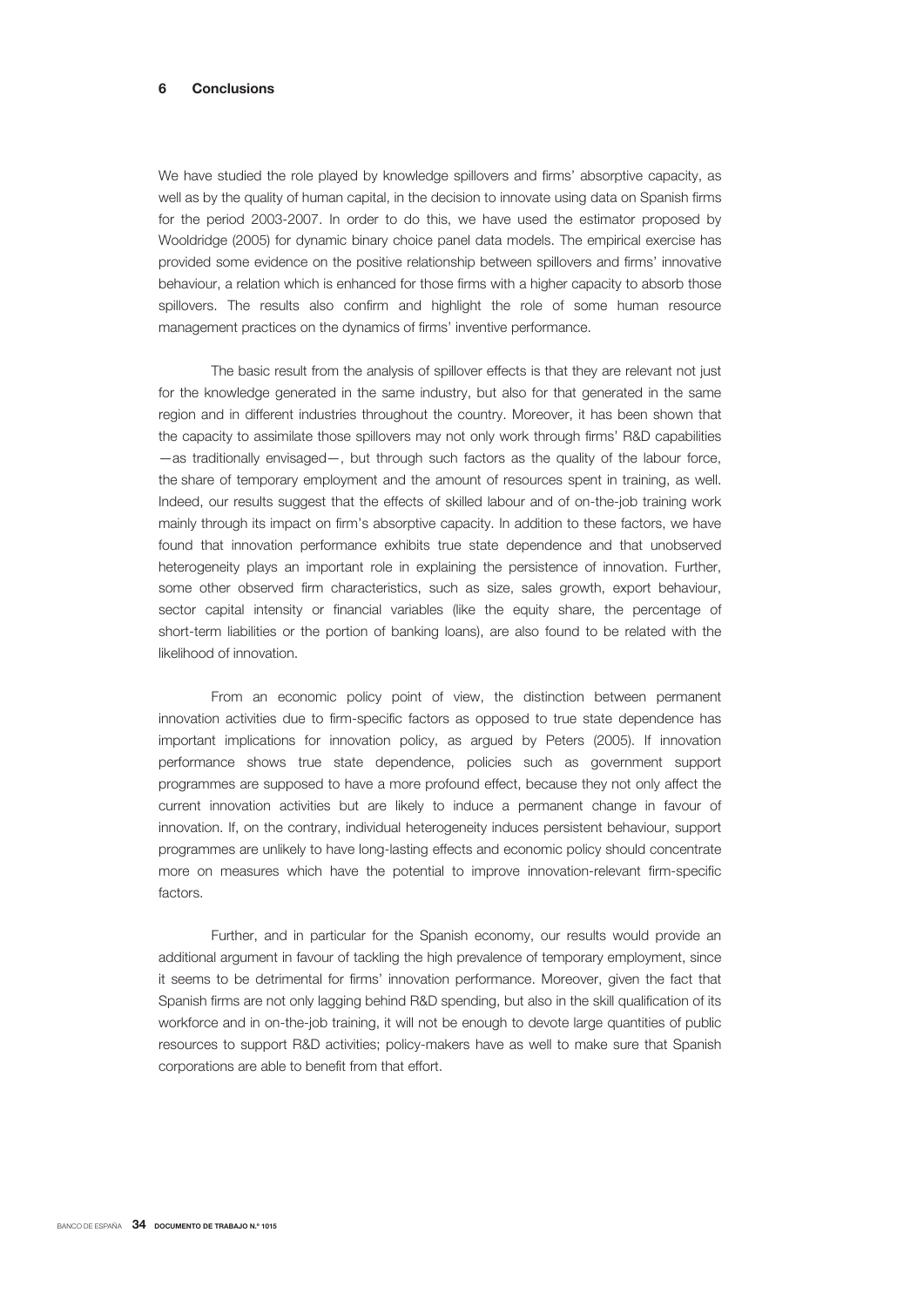### **REFERENCES**

ACEMOGLU, D. (1997). "Training and innovation in an imperfect labour market", *Review of Economic Studies,* Vol. 64, pp. 445-464.

AGHION, P., N. BLOOM, R. BLUNDELL, R. GRIFFITH and P. HOWITT (2005). "Competition and innovation: An inverted U-relationship", *Quarterly Journal of Economics,* 120, pp. 701-728.

AGHION, P., and P. HOWITT (1992). "A model of growth through creative destruction", *Econometrica,* 60 (2), pp. 323-351.

ALBERT, C., C. GARCÍA-SERRANO and V. HERNANZ (2004). "Firm-provided training and temporary contracts", *Spanish Economic Review,* Vol. 7, issue 1, pp. 67-88.

ARROW, K. (1962). "Economic welfare and the allocation of resources to invention", in R. R. Nelson (ed), *The Rate and Direction of Economic Activity,* Princeton University Press, N.Y.

ARTÉS, J. (2008). *Long-run versus short-run decisions: R&D and market structure in Spanish firms,* mimeo.

ATANASSOV, J., V. NANDA and A. SERU (2007). *Finance and Innovation: the Case of Publicly Traded Firms,* mimeo.

BARTEL, A. P., and F. R. LICHTENBERG (1987). *The comparative advantage of educated workers in implementing new technology: Some empirical evidence,* NBER Working Papers 1718.

BENEITO, P. (2001). "R&D productivity and spillovers at the firm level: evidence from Spanish manufacturing panel data", *Investigaciones Económicas,* Vol. XXV (2), pp. 298-313.

ʊ (2003). "Choosing among alternative technological strategies: An empirical analysis of formal sources of innovation", Research Policy, 32, 693-713.

BENFRATELLO, L., F. SCHIANTARELLI and A. SEMBENELLI (2008). "Banks and innovation: Microeconometric evidence on Italian firms", *Journal of Financial Economics,* 90, pp. 197-217.

BERNSTEIN, J., and M. I. NADIRI (1989). "Research and development and intra-industry spillovers: An empirical application of dynamic duality", *Review of Economic Studies,* Vol. 56 (2), pp. 249-267.

BISHOP, P., and N. WISEMAN (1999). "External ownership and innovation in the United Kingdom", *Applied Economics,*  31 (4), pp. 443-450.

BLUNDELL, R., R. GRIFFITH and F. WINDMEIJER (2002). "Individual effects and dynamics in count data models", *Journal of Econometrics,* Vol. 108, pp. 113-131.

BOSCH, M., D. LEDERMAN and W. F. MALONEY (2005). *Patenting and research and development: A global view,* World Bank Policy Research Working Paper 3739.

CASSIMAN, B., and E. MARTÍNEZ-ROS (2005). *Innovation and exports. Evidence from Spanish manufacturing,* mimeo. CHAMBERLAIN, G. (1980). "Analysis of data with qualitative data", *Review of Economic Studies,* 47, pp. 225-238.

COE, D. T., E. HELPMAN and A. HOFFMAISTER (1997). "North-south R&D spillovers", *The Economic Journal,* 107, January, pp. 134-149.

COHEN, W. M., and S. KLEPPER (1996). "A Reprise of Size and R&D", *The Economic Journal,* 106, pp. 925-951.

COHEN, W. M., R. C. LEVIN and D. C. MOWERY (1987). "Firms size and R&D intensity: A re-examination", *Journal of Industrial Economics,* 35, pp. 543-563.v

- COHEN, W. M., and D. A. LEVINTHAL (1989). "Innovation and learning: The two faces of R&D", *The Economic Journal,* 99, pp. 569-596.
- ʊ (1990). "Absorptive capacity: A new perspective on learning and innovation", *Administrative Science Quarterly,* 35, pp. 128-152.

ʊ (1994). "Innovation Fortune favours the prepared firm", *Management Science,* 40 (2), pp. 227-251.

CRÉPON, B., E. DUGUET and J. MAIRESSE (1998). "Research, innovation and productivity: An econometric analysis at the firm level", *Economics of Innovation and New Technologies,* 7, pp. 115-158.

DOLADO, J. J., and R. STUCCHI (2008). *Do temporary contracts affect TFP? Evidence from Spanish manufacturing firms,* IZA DP No. 3832.

EATON, J., and S. KORTUM (1996). "Trade in ideas, patenting and productivity in the OECD", *Journal of International Economics,* Vol. 40 (3-4), pp. 251-278.

ENGELBRECHT, H. (1997). "International R&D spillovers, human capital and productivity in OECD economies: An empirical investigation", *European Economic Review,* 41, pp. 1479-1488.

EUROPEAN COMMISSION (2009). *The 2009 EU Industrial R&D Investment Scoreboard,* JRC/DG RTD.

FRANTZEN, D. (2000). "R&D, human capital and international technology spillovers: A cross-country analysis", *Scandinavian Journal of Economics,* 102 (1), pp. 57-75.

GEROSKI, P. (1995). "What do we know about entry?", *International Journal of Industrial Organization,* 13 (4), pp. 421-440.

GRABOWSKI, H. (1968). "The determinants of industrial research and development: A study of chemical, drug, and petroleum industries", *Journal of Political Economy,* 76, pp. 292-306.

GRIFFITH, R., S. REDDING and J. VAN REENEN (2003). "R&D and absorptive capacity: Theory and empirical evidence", *Scandinavian Journal of Economics,* 105 (1), pp. 99-118.

ʊ (2004). "Mapping the two faces of R&D: Productivity growth in a panel of OECD countries", *The Review of Economics and Statistics,* 86 (4), pp. 883-895.

GRILICHES, Z. (1979). "Issues in assessing the contribution of research and development to productivity growth", *The Bell Journal of Economics,* The RAND Corporation, Vol. 10 (1), pp. 92-116.

ʊ (1990). "Patent statistics as economic indicators: A survey", *Journal of Economic Literature,* Vol. 28 (4), pp. 1661-1707.

ʊ (1992). "The search for R&D spillovers", *Scandinavian Journal of Economics,* 94, Supplement, pp. 29-47.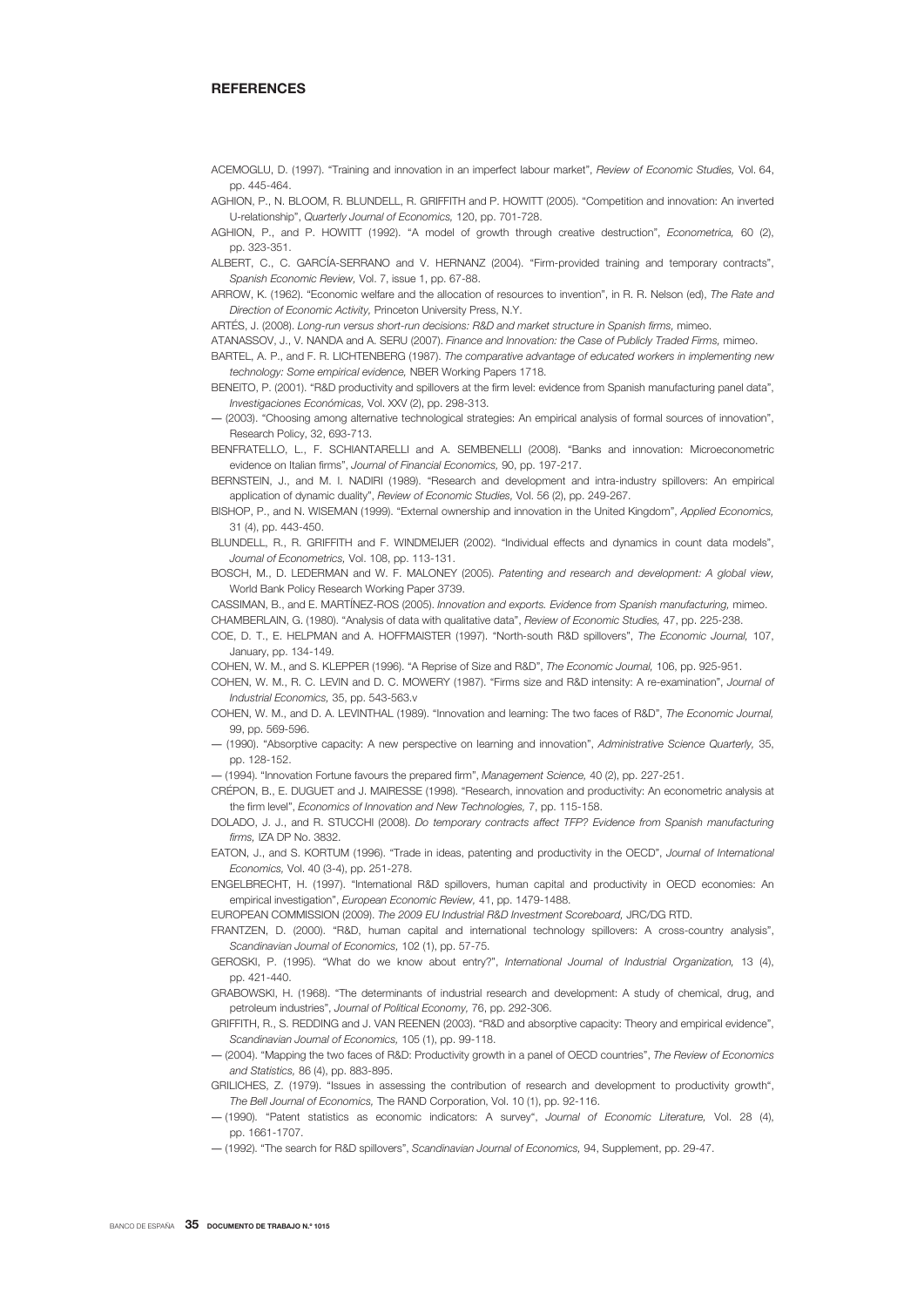- GUELLEC, D., and B. VAN POTTELSBERGHE (2004). "From R&D to productivity growth: Do the institutional settings and the source of funds of R&D matter?", *Oxford Bulletin of Economics and Statistics,* 66 (3), pp. 353-378.
- HALL, B. (1992). *Investment and Research and Development at the firm level: does the source of financing matter?,* NBER Working Paper No. 4096.
- ʊ (2002). *The financing of Research and Development,* NBER Working Paper No. 8773.
- HALL, B., Z. GRILICHES and J. HAUSMAN (1986). "Patents and R&D: Is there a lag?", *International Economic Review,* 27 (2), pp. 265-283.
- HALL, B., and J. MAIRESSE (2006). "Empirical studies of innovation in the knowledge driven economy: An introduction", *Economics of Innovation and New Technology,* 15:4/5, pp. 289-299.
- HARHOFF, D. (2000). "R&D spillovers, technological proximity and productivity growth. Evidence from German panel data", *Schmalenbach Business Review,* Vol. 52, pp. 238-260.
- HERRERA, A. M., and R. MINETTI (2007). "Informed finance and technological change: Evidence from credit relationships", *Journal of Financial Economics,* 83, pp. 223-269.
- HIMMELBERG, C. P., and B. C. PETERSEN (1994). "R&D and internal finance: A panel study of small firms in high-tech industries", *Review of Economics and Statistics,* pp. 38-51.
- HUERGO, E., and J. JAUMANDREU (2002). *How does the probability of innovation change with firm age?,* mimeo.
- HUYNH, K. P., and Z. ROTONDI (2007). *R&D spending, local banks and knowledge spillovers,* mimeo.
- JAFFE, A. (1986). "Technological opportunity and spillovers of R&D: Evidence from firms' patents, profits and market value", *American Economic Review,* 76, pp. 984-1002.
- JAFFE, A., and M. TRAJTENBERG (2002). *Patents, Citations and Innovations: A window on the knowledge economy*, The MITE Press, Cambridge, Massachusetts.
- KRAFT, K. (1989). "Market structure, firm characteristics and innovative activity", *Journal of Industrial Economics,* 37, pp. 329-336.
- LEVIN, R. C., A. K. KLEVORICK, R. R. NELSON and S. G. WINTER (1987). "Appropriating the returns from industrial research and development", *Brooking papers of economic activity,* Vol. 1987 (3), pp. 783-831.
- MANSFIELD, E. (1968). *Industrial Research and Technological Innovation: An Econometric Analysis,* Norton, New York.
- MANSFIELD, E., M. SCHWARTZ and S. WAGNER (1981). "Imitation costs and patents: an empirical study", *The Economic Journal,* 91, pp. 907-918.
- MÁÑEZ-CASTILLEJO, J. A., M. E. ROCHINA-BARRACHINA, A. SANCHÍS and J. A. SANCHÍS (2004). *A dynamic approach to the decision to invest in R&D: the role of sunk costs,* mimeo, Universidad de Valencia.
- ʊ (2009). "The role of sunk costs in the decision to invest in R&D", *The Journal of Industrial Economics,* Vol. LVII, No. 4, pp. 712-735.
- MICHIE, J., and M. SHEEHAN (1999). "HRM practices, R&D expenditure and innovative investment: Evidence from the UK's 1990 Workplace Industrial Relations Survey (WIRS)", Industrial and Corporate Change, 8, 2, 211-234.
- ʊ (2003). "Labour market deregulation, 'flexibility' and innovation", *Cambridge Journal of Economics,* 27, pp. 123-143.
- NELSON, R., and S. WINTER (1982). *An Evolutionary Theory of Economic Change,* Harvard University Press, Cambridge, Mass.
- PAPKE, L. E., and J. M. WOOLDRIDGE (2008). "Panel data methods for fractional response with an application to test pass rates", *Journal of Econometrics,* 145, pp. 121-133.
- PETERS, B. (2005). *Persistence of innovation: stylized facts and panel data evidence,* mimeo, ZEW, Mannheim.
- RIVERS, D., and Q. H. VUONG (1988). "Limited information estimators and exogeneity tests for simultaneous probit models", Journal of Econometrics 39, 347-366.
- ROMER, P. (1990). "Endogenous technological change," *Journal of Political Economy,* Vol. 98, No. 5, pp. S71-102.
- ROMIJN, H., and M. ALBADALEJO (2002). "Determinants of innovation capability in small electronics and software firms in Southeast England", *Research Policy,* 31, pp. 1053-1067.
- SCHERER, F. M. (1967). "Market Structure and the Employment of Scientists and Engineers", *American Economic Review,* 57, pp. 524-531.
- SCHMOOKLER, J. (1962). "Economic Sources of Inventive Activity", *The Journal of Economic History,* 22 (1), pp. 1-20. SCHUMPETER, J. (1942). *Capitalism, Socialism and Democracy,* New York: Harper.
- SPENCE, M. (1984). "Cost reduction, competition, and industry performance", *Econometrica,* Vol. 52, No. 1, pp. 101-121.
- SUTTON, J. (1991). *Sunk Costs and Market Structure,* The MIT Press, Cambridge, Mass.
- VINDING, A. L. (2006). "Absorptive capacity and innovative performance: A human capital approach", *Economics of Innovation and New Technology,* Vol. 15, Issue 4, pp. 507-517.
- WOOLDRIDGE, J. (2002). *Econometric Analysis of Cross Section and Panel Data,* The MIT Press, Cambridge, Mass.
- (2005). "Simple solutions to the initial conditions problem in dynamic nonlinear panel data models with unobserved heterogeneity", *Journal of Applied Econometrics,* 20 (1), pp. 39-54.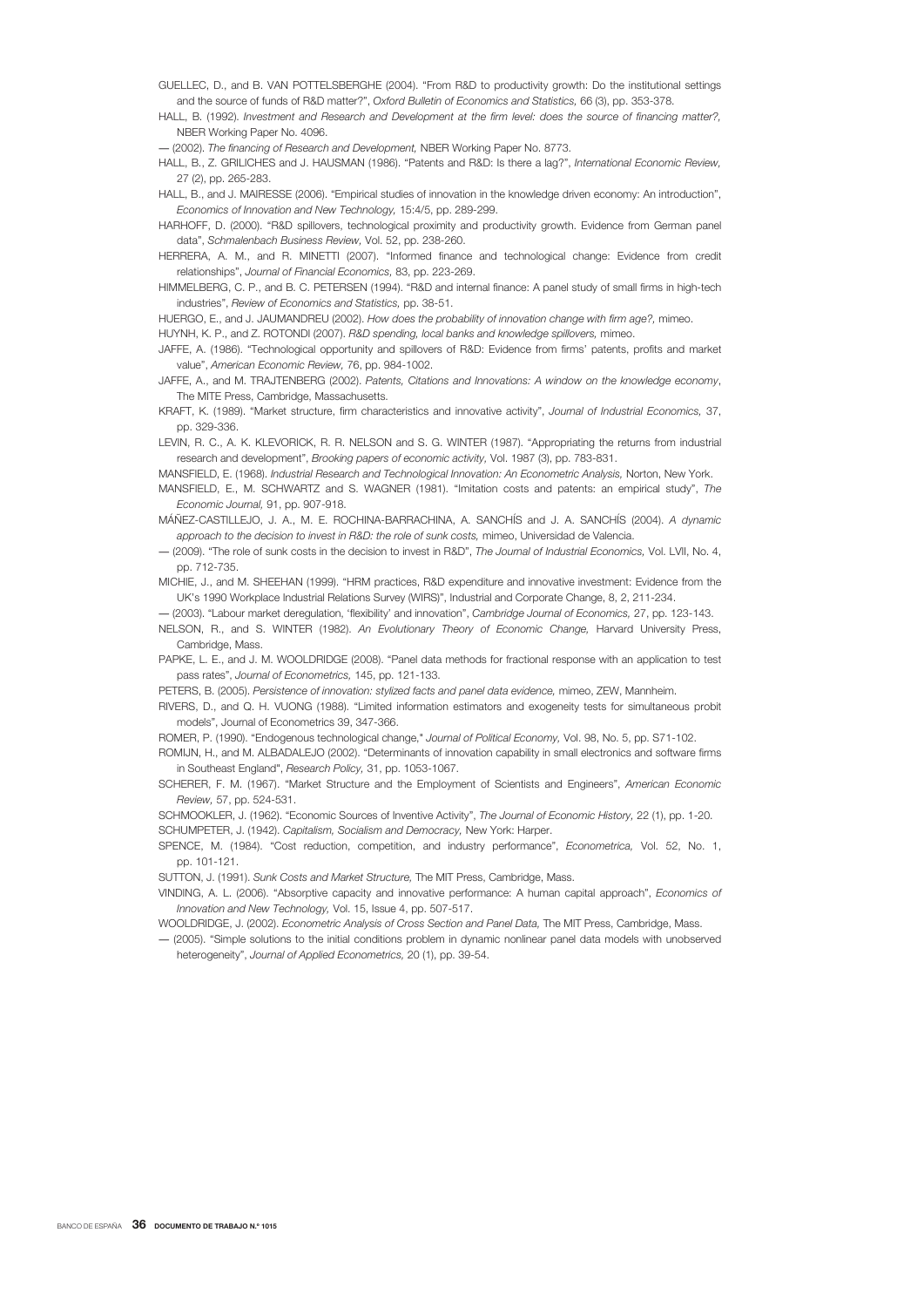## **TABLES AND FIGURES**

## **Table 1: Central de Balances coverage rates**

Database coverage<sup>1</sup>, 2005

|               | <b>Value-added Employment</b> |      | <b>Wages</b> |
|---------------|-------------------------------|------|--------------|
|               |                               |      |              |
| Energy        | 71.3                          | 57.5 | 79.1         |
| Industry      | 28.5                          | 18.1 | 27.4         |
| Mkt. Services | 20.4                          | 23.7 | 26.3         |
| Other $^2$    | 7.6                           | 6 7  | 10.2         |

1 Ratio CB firms' to National Accounts' non-financial sector aggregate 2 Includes agriculture and construction

**Table 2: Sample description (I)** 

| Period average                          | Sample              |         |                 |  |  |
|-----------------------------------------|---------------------|---------|-----------------|--|--|
|                                         | <b>Extended Res</b> | tricted | <b>CB-PITEC</b> |  |  |
| Number of firms                         | 2565                | 787     | 470             |  |  |
| Number of observations                  | 23082               | 4722    | 1340            |  |  |
| Minimum nº of consecutive obs. per firm | 4                   | 6       | 5               |  |  |
| Median nº of consecutive obs. per firm  | 8                   | 6       | 5               |  |  |
| Balanced?                               | no                  | yes     | yes             |  |  |
| % innovating                            | 24.9                | 25.2    | 35.8            |  |  |
| Sector distribution                     |                     |         |                 |  |  |
| energy & utilities                      | 4.3                 | 6.1     | 5.1             |  |  |
| industry                                | 38.9                | 36.2    | 46.9            |  |  |
| market services                         | 38.5                | 39.7    | 31.9            |  |  |
| other <sup>1</sup>                      | 18.3                | 18      | 16.1            |  |  |
| Size distribution                       |                     |         |                 |  |  |
| SMEs <sup>2</sup>                       | 53.6                | 47.7    | 27.5            |  |  |
| Large                                   | 46.4                | 52.3    | 72.6            |  |  |
| % exporting                             | 57.8                | 58.6    | 71.1            |  |  |
| % stock market                          | 7                   | 7.1     | 9.7             |  |  |

<sup>1</sup>Includes extraction, agriculture, fishing and construction<br><sup>2</sup>250 or less employees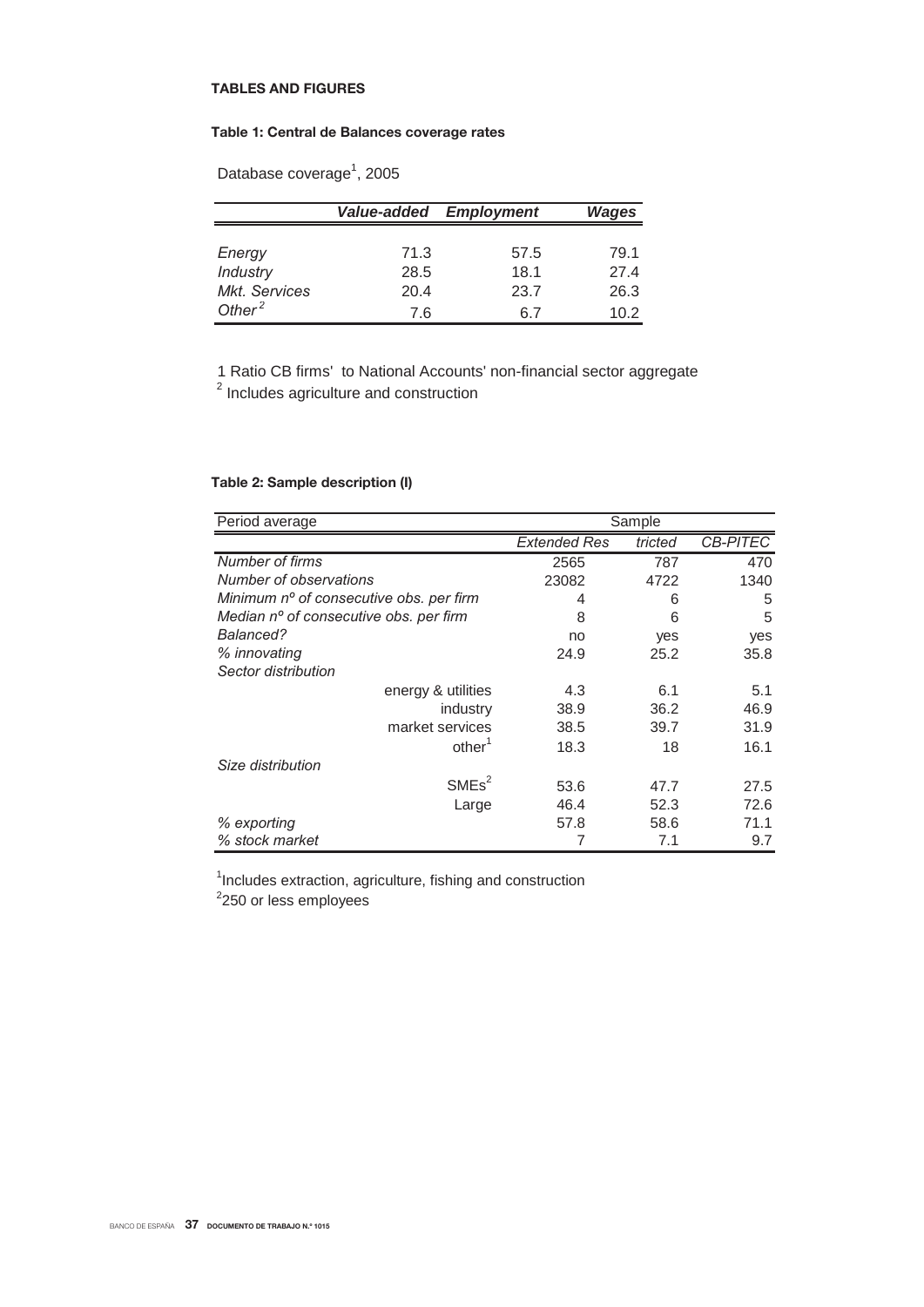|                                                      |                         | Extended |         |                         | Restricted |         |                         | <b>CB-PITEC</b> |         |
|------------------------------------------------------|-------------------------|----------|---------|-------------------------|------------|---------|-------------------------|-----------------|---------|
| sector                                               | Observations % of total |          | % R&D>0 | Observations % of total |            | % R&D>0 | Observations % of total |                 | % R&D>0 |
| Agriculture and forestry                             | 288                     | 1.25     | 19.44   | 33                      | 0.70       | 27.27   |                         | 0.04            | 100.00  |
| Fishing                                              | $\overline{4}$          | 0.02     | 0.00    | $\Omega$                | 0.00       | 0.00    | 0                       | 0.00            | 0.00    |
| <b>Extraction of fuels</b>                           | 165                     | 0.71     | 37.58   | 30                      | 0.64       | 36.67   | 10                      | 0.43            | 50.00   |
| <b>Extraction of other minerals</b>                  | 46                      | 0.20     | 21.74   | $\Omega$                | 0.00       | 0.00    | $\mathbf 0$             | 0.00            | 0.00    |
| Manufacture of food products, beverages and tobacco  | 1793                    | 7.77     | 25.21   | 311                     | 6.59       | 26.69   | 174                     | 7.40            | 35.06   |
| Manufacture of coke and refined petroleum products   | 142                     | 0.62     | 72.54   | 36                      | 0.76       | 80.56   | 20                      | 0.85            | 65.00   |
| Manufacture of chemicals and chemical products       | 1759                    | 7.62     | 59.86   | 341                     | 7.22       | 62.46   | 222                     | 9.45            | 68.47   |
| Manufacture of other minerals                        | 795                     | 3.44     | 30.82   | 127                     | 2.69       | 27.56   | 96                      | 4.09            | 25.00   |
| Manufacture of basic metals                          | 1147                    | 4.97     | 37.05   | 268                     | 5.68       | 37.69   | 185                     | 7.87            | 39.46   |
| Manufacture of machinery and equipment               | 821                     | 3.56     | 57.25   | 138                     | 2.92       | 70.29   | 83                      | 3.53            | 83.13   |
| Manufacture of electrical equipment                  | 875                     | 3.79     | 59.77   | 135                     | 2.86       | 57.78   | 90                      | 3.83            | 64.44   |
| Manufacture of transport equipment                   | 1052                    | 4.56     | 43.16   | 210                     | 4.45       | 48.57   | 140                     | 5.96            | 58.57   |
| Manufacture of textiles                              | 747                     | 3.24     | 20.62   | 122                     | 2.58       | 29.51   | 85                      | 3.62            | 34.12   |
| Manufacture of articles of fur, leather and footwear | 129                     | 0.56     | 20.16   | 36                      | 0.76       | 22.22   | 20                      | 0.85            | 30.00   |
| Manufacture of wood and of products of wood and cork | 214                     | 0.93     | 23.83   | 36                      | 0.76       | 50.00   | 25                      | 1.06            | 60.00   |
| Manufacture of paper and paper products              | 698                     | 3.02     | 15.62   | 176                     | 3.73       | 19.32   | 85                      | 3.62            | 20.00   |
| Manufacture of rubber                                | 383                     | 1.66     | 33.68   | 66                      | 1.40       | 31.82   | 45                      | 1.91            | 37.78   |
| Other manufactures                                   | 361                     | 1.56     | 27.70   | 54                      | 1.14       | 16.67   | 25                      | 1.06            | 28.00   |
| Energy, gas and water                                | 533                     | 2.31     | 45.40   | 162                     | 3.43       | 37.65   | 65                      | 2.77            | 69.23   |
| Water collection, treatment and supply               | 461                     | 2.00     | 10.20   | 128                     | 2.71       | 10.94   | 55                      | 2.34            | 16.36   |
| Construction                                         | 1624                    | 7.04     | 12.13   | 275                     | 5.82       | 9.82    | 90                      | 3.83            | 21.11   |
| Trade                                                | 3813                    | 16.52    | 7.76    | 850                     | 18.00      | 10.94   | 374                     | 15.91           | 16.04   |
| Transport and communications                         | 1780                    | 7.71     | 9.44    | 437                     | 9.25       | 10.53   | 175                     | 7.45            | 19.43   |
| Hotels and restaurants                               | 646                     | 2.80     | 1.08    | 168                     | 3.56       | 0.00    | 60                      | 2.55            | 0.00    |
| Real state and other professional services           | 2806                    | 12.16    | 13.15   | 583                     | 12.35      | 11.49   | 225                     | 9.57            | 20.00   |

35.80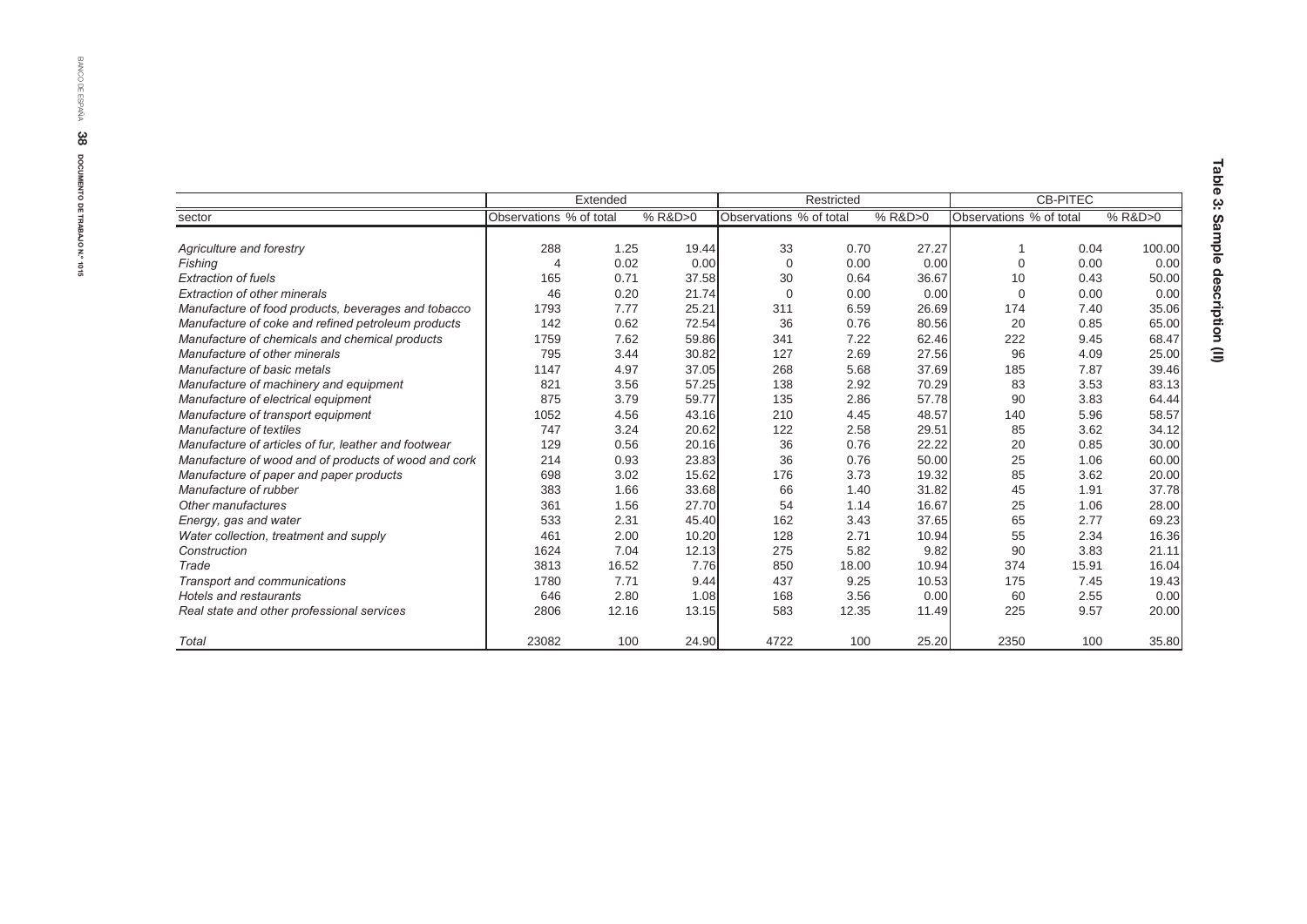| Restricted |                 |              |  |  |  |  |  |
|------------|-----------------|--------------|--|--|--|--|--|
|            | ions % of total | % with R&D>0 |  |  |  |  |  |
|            |                 |              |  |  |  |  |  |
| 70         | 2.98            | 14.29        |  |  |  |  |  |
| 90         | 3.83            | 45.56        |  |  |  |  |  |
| 55         | 2.34            | 16.36        |  |  |  |  |  |
| 20         | 0.85            | 0.00         |  |  |  |  |  |
| 15         | 0.64            | 0.00         |  |  |  |  |  |
| 30         | 1.28            | 50.00        |  |  |  |  |  |
| 35         | 1.49            | 48.57        |  |  |  |  |  |
| 78         | 3.32            | 48.72        |  |  |  |  |  |
| 697        | 29.66           | 35.87        |  |  |  |  |  |
| 135        | 5.74            | 34.07        |  |  |  |  |  |
|            |                 |              |  |  |  |  |  |

|                    |                         | Extended |                                      |      | Restricted |              |                         | Restricted |              |
|--------------------|-------------------------|----------|--------------------------------------|------|------------|--------------|-------------------------|------------|--------------|
|                    | Observations % of total |          | % with R&D>0 Observations % of total |      |            | % with R&D>0 | Observations % of total |            | % with R&D>0 |
| Andalucia          | 1444                    | 6.26     | 12.26                                | 216  | 4.57       | 8.80         | 70                      | 2.98       | 14.29        |
| Aragon             | 639                     | 2.77     | 26.13                                | 144  | 3.05       | 35.42        | 90                      | 3.83       | 45.56        |
| <b>Asturias</b>    | 535                     | 2.32     | 19.07                                | 108  | 2.29       | 10.19        | 55                      | 2.34       | 16.36        |
| <b>Baleares</b>    | 387                     | 1.68     | 6.72                                 | 92   | 1.95       | 2.17         | 20                      | 0.85       | 0.00         |
| Canarias           | 560                     | 2.43     | 6.43                                 | 102  | 2.16       | 0.98         | 15                      | 0.64       | 0.00         |
| Cantabria          | 274                     | 1.19     | 26.64                                | 66   | 1.40       | 27.27        | 30                      | 1.28       | 50.00        |
| Castilla La Mancha | 329                     | 1.43     | 19.15                                | 84   | 1.78       | 23.81        | 35                      | 1.49       | 48.57        |
| Castilla y Leon    | 679                     | 2.94     | 33.28                                | 182  | 3.85       | 35.71        | 78                      | 3.32       | 48.72        |
| Cataluña           | 5674                    | 24.58    | 29.56                                | 1330 | 28.17      | 26.02        | 697                     | 29.66      | 35.87        |
| Com. Valenciana    | 1905                    | 8.25     | 20.68                                | 306  | 6.48       | 25.49        | 135                     | 5.74       | 34.07        |
| Extremadura        | 34                      | 0.15     | 64.71                                | 6    | 0.13       | 100.00       | 5                       | 0.21       | 100.00       |
| Galicia            | 826                     | 3.58     | 15.98                                | 138  | 2.92       | 18.12        | 55                      | 2.34       | 29.09        |
| La Rioja           | 67                      | 0.29     | 19.40                                | 14   | 0.30       | 0.00         | $\overline{7}$          | 0.30       | 0.00         |
| Madrid             | 7193                    | 31.16    | 25.34                                | 1358 | 28.76      | 26.36        | 723                     | 30.77      | 34.44        |
| Murcia             | 401                     | 1.74     | 9.98                                 | 102  | 2.16       | 13.73        | 55                      | 2.34       | 21.82        |
| Navarra            | 442                     | 1.91     | 31.00                                | 98   | 2.08       | 34.69        | 62                      | 2.64       | 46.77        |
| País Vasco         | 1656                    | 7.17     | 38.65                                | 364  | 7.71       | 39.56        | 218                     | 9.28       | 47.71        |
| Ceuta y Melilla    | 37                      | 0.16     | 0.00                                 | 12   | 0.25       | 0.00         | 0                       | 0.00       | 0.00         |
| Total              | 23082                   | 100      | 24.9                                 | 4722 | 100        | 25.2         | 2350                    | 100        | 35.8         |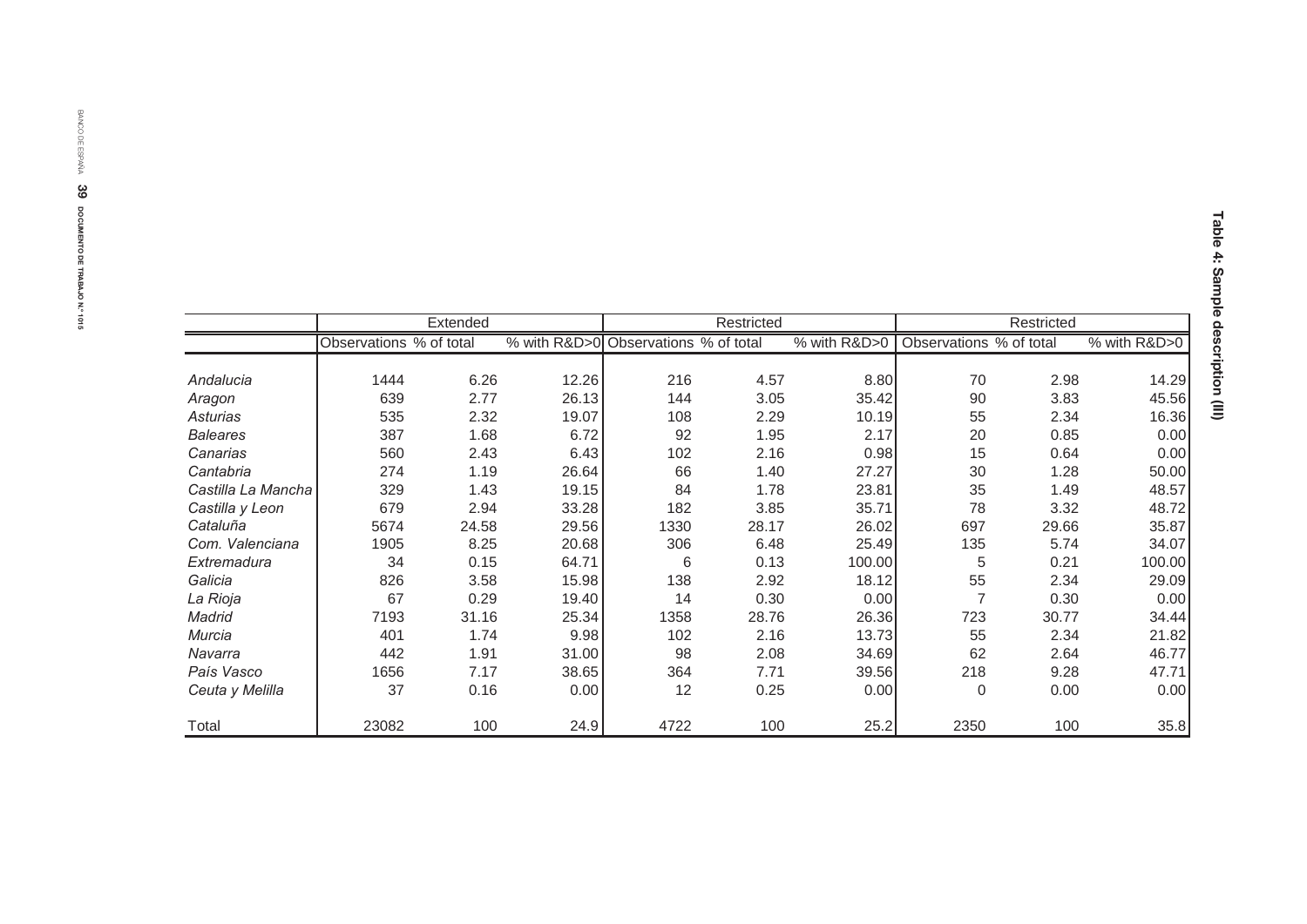**VARIABLE DEFINITION**

| Variable                         | <b>Definition</b>                                                                                         |
|----------------------------------|-----------------------------------------------------------------------------------------------------------|
| Alternative endogenous variables |                                                                                                           |
| Innovation                       | $=$ 1 if a firm i has positive R&D expenditures in year t. These expenditure include those outlays        |
|                                  | incurred to discover new knowledge and to develop that knowledge into a design for a new product          |
|                                  | or a new productive process.                                                                              |
| Inno_exp                         | $=$ 1 if a firm i has positive innovation expenditures in year t. These include R&D spending, acquisiton  |
|                                  | of external knowledge, machines and equipment, training, market introduction, design and other            |
|                                  | preparations for product and/or process innovations. Data from PITEC                                      |
| Innofin                          | $=1$ if firm i has an innovative project that has been abandoned or has not been finalized yet as of      |
|                                  | date t. Data from PITEC                                                                                   |
| <b>Explanatory variables</b>     |                                                                                                           |
| Size                             | Number of employees of firm i in year t-1, in logs                                                        |
| Age                              | Age of firm i in year t-1 compue as the difference between the current year and the year of               |
|                                  | foundation, in logs                                                                                       |
| Sales growth                     | Growth rate of real sales of firm i in year t-1, deflated with a value-added deflator                     |
|                                  |                                                                                                           |
| Sectoral K-intensity             | Per-industry average of fixed-physical assets per worker in year t-1, deflated with value-added           |
|                                  | deflator, in logs                                                                                         |
| Foreign ownership                | $=1$ if a foreing firm has a share in firm i's equity in year t-1                                         |
| Export                           | =1 if firm i reports positive sales in foreing markets in year t-1                                        |
| Subsidies to K                   | =1 if firm i reports receiving positive subsidies to fixed-physical assets from either the Spanish public |
|                                  | sector or the EU in year t-1                                                                              |
| Patents-ca                       | Number of patents in the same region than firm i in year t-1, computed with data from INE for the         |
|                                  | whole economy                                                                                             |
| Kpriv-sec                        | Aggregate stock of knowledge capital for the private business sector at a sectoral level in year t-1, in  |
|                                  | logs, computed with data from INE for the whole economy                                                   |
| Kpub-ca                          | Aggregate stock of knowledge capital for the public sector at a regional level in year t-1, in logs,      |
|                                  | computed with data from INE for the whole economy                                                         |
| Kpriv-ca                         | Aggregate stock of knowledge capital for the private business sector at a regional level in year t-1, in  |
|                                  | logs, computed with data from INE for the whole economy                                                   |
| Kpriv-sec*R&D intensity          | Product of (log) Kpriv-sec and the ratio of R&D expenditures over sales of firm i, lagged one year; the   |
|                                  | same holds for Kpub-ca and Kpriv-ca                                                                       |
| %Innovfirm-sec                   | Percentage of innovative firms (R&D>0) in the same industry than firm i in year t-1                       |
| %Innovfirm-ca                    | Percentage of innovative firms (R&D>0) in the same region than firm i in year t-1                         |
| %Skilled-labour                  | Percentage of managers, professionals and technicians in total employment in firm i in year t-1           |
| %Fixed-term labour               | Percentage of employees on a temporary contract in firm i in year t-1                                     |
| Training spending                | Real training expenditures per employee in firm i in year t-1, deflated with value-added deflator         |
| Equity/Liabilities               | Ratio of equity to the sum of equity and liabilities of firm i in year t-1                                |
| %Short-term liabilities          | Ratio of short-term liabilities to total liabilities for firm i in year t-1                               |
| %Banking liabilities             | Ratio of bank loans to total liabilities for firm i in year t-1                                           |
| Concentration                    | Market share of the first decile of firms with larger sales by year and industry, lagged one year         |
| Market share                     | Market share of firm i's sales in year t-1                                                                |
| Import penetration               | Share of imports in total sales by industry in year t-1                                                   |
| Instrumental variables           |                                                                                                           |
| %Women                           | Share of women aged 15-64 in total population, by province. Source: INE (National Statistics              |
|                                  | Office), "Padrón Municipal" (municipal census)                                                            |
| Unemployment rate                | Unemployment rate by province. Source: INE, Labour Force Survey (EPA)                                     |
| %Higher educ.                    | Share of people with terciary and upper-level vocational training education by region. Source: INE,       |
|                                  | Labour Force Survey (EPA)                                                                                 |
| %Immigrants                      | Share of immigrants on total population, by region. Source: INE, Municipal Census                         |
| Firm-level coll. barg.           | Dummy variable that equals 1 if a firm has a firm-level collective agreement. Source: Statistics on       |
|                                  | Collective Agreements, Minsitry of Labour and Immigration                                                 |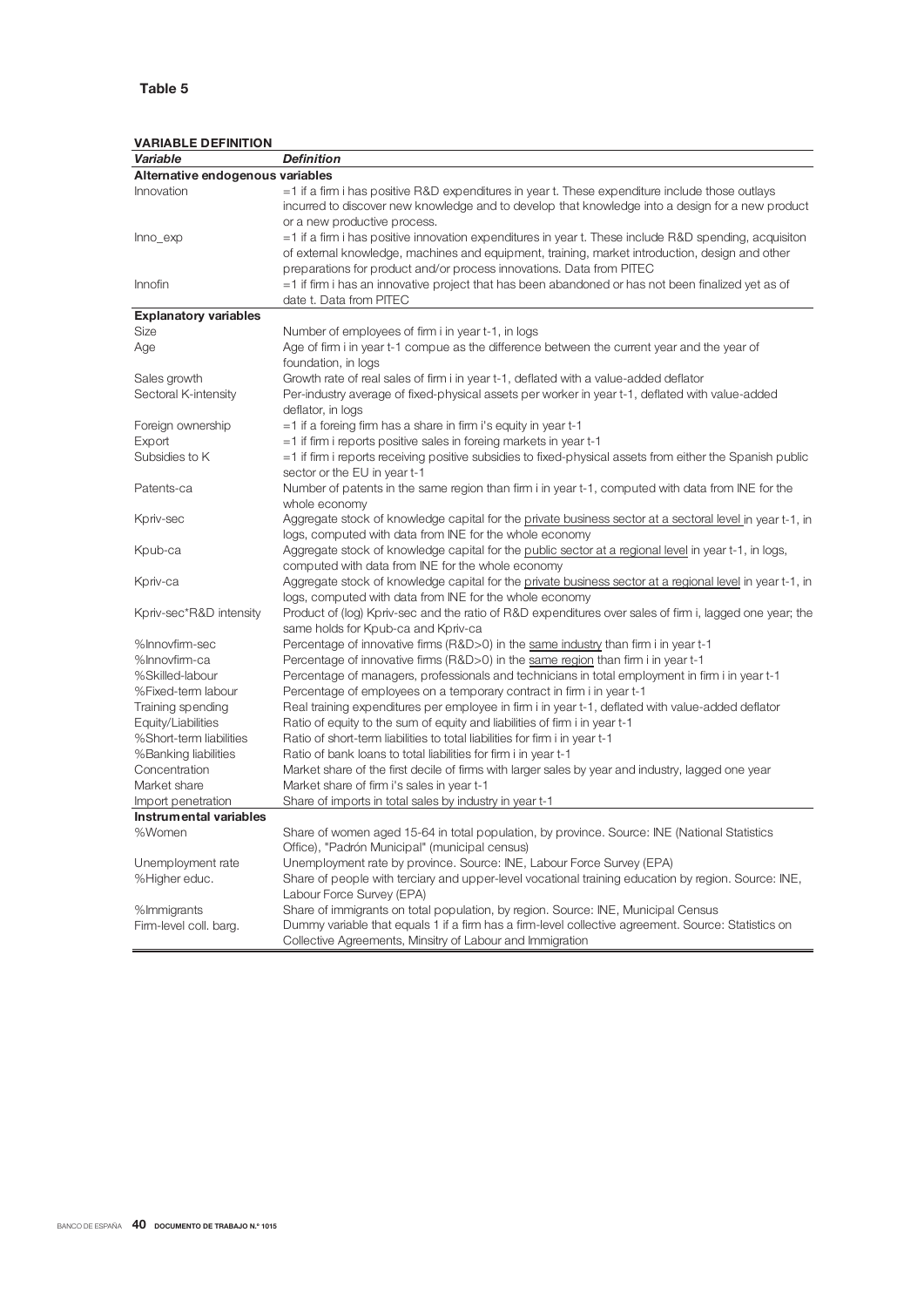## **Transition probabilities**

|                                                       | Innovation status in $t+1$ : |      |       |  |                               |      |       |  |
|-------------------------------------------------------|------------------------------|------|-------|--|-------------------------------|------|-------|--|
|                                                       | <b>Balanced panel</b>        |      |       |  | Unbalanced panel              |      |       |  |
|                                                       | (2002-2007)                  |      |       |  | (1991-2007)                   |      |       |  |
| Innovation status in t: Innovation = 0 Innovation = 1 |                              |      | Гоtal |  | Innovation = 0 Innovation = 1 |      | Total |  |
| $Inovation = 0$                                       | 97.1                         | 2.9  | 100   |  | 95.8                          | 4.2  | 100   |  |
| $Inovation = 1$                                       | 10.5                         | 89.5 | 100   |  | 10.9                          | 89.1 | 100   |  |
| Total                                                 | 74.9                         | 25.1 | l Na  |  | 74.3                          | 25.7 | 100   |  |

## **Transition probabilities for innovation expenditures (PITEC)**

|                                                              | Innovation status in $t+1$ : |                       |       |  |  |  |  |
|--------------------------------------------------------------|------------------------------|-----------------------|-------|--|--|--|--|
|                                                              |                              | <b>Balanced panel</b> |       |  |  |  |  |
|                                                              |                              | (2003-2007)           |       |  |  |  |  |
| <i>Innovation status in t:</i> Innovation = 0 Innovation = 1 |                              |                       | Total |  |  |  |  |
| $Inrovation = 0$                                             | 86.2                         | 13.8                  | 100   |  |  |  |  |
| $Inovation = 1$                                              | 6.2                          | 93.8                  | 100   |  |  |  |  |
| Total                                                        | 34                           | 66                    |       |  |  |  |  |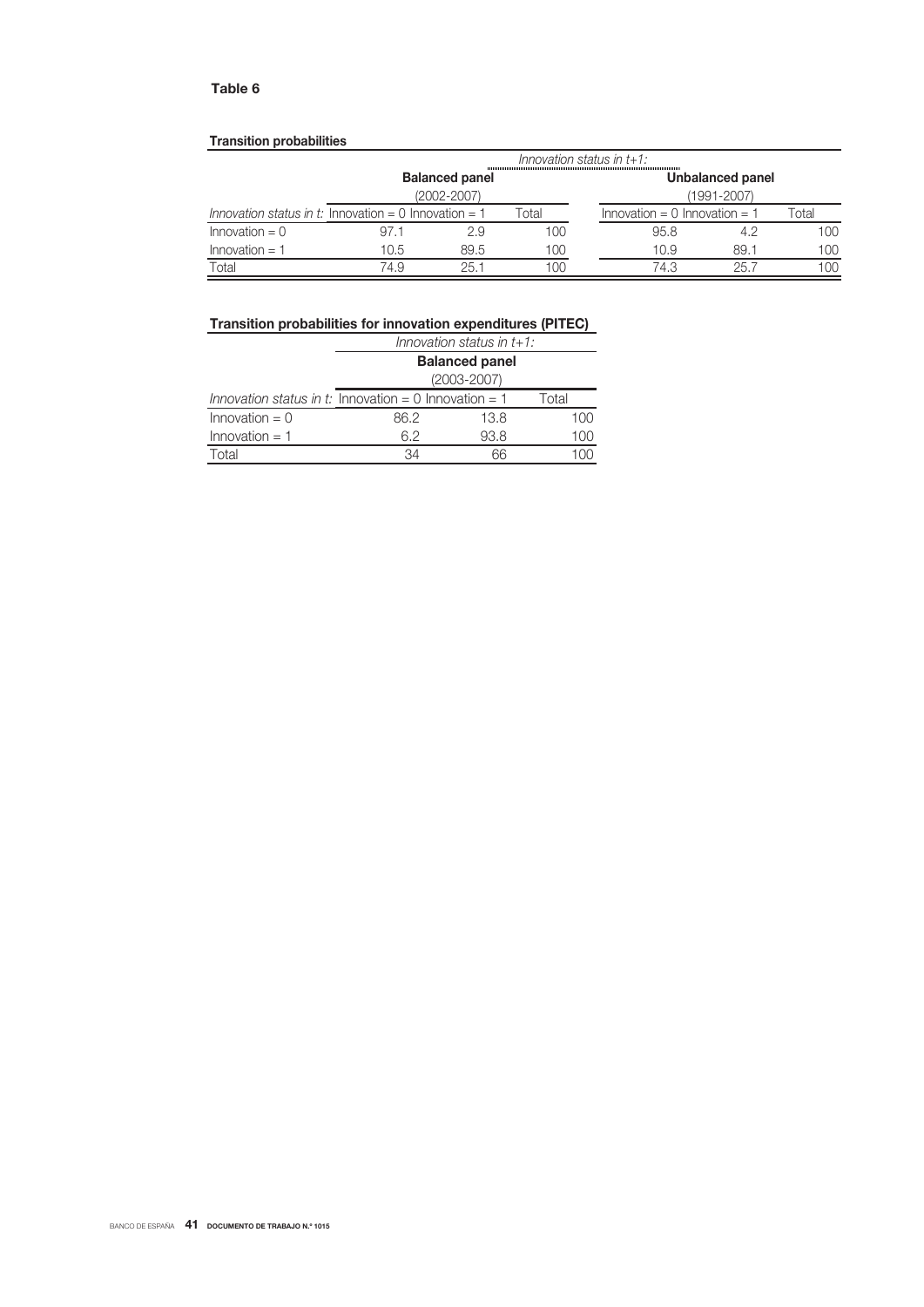|                         |            | Estimation sample (2003-2007) |         |           |        |                |        |
|-------------------------|------------|-------------------------------|---------|-----------|--------|----------------|--------|
| Variable                | Unit       | Mean                          |         | Std. Dev. | Min    | Max            |        |
|                         |            |                               | Overall | Between   | Within |                |        |
| Innovation              | 1/0        | 0.251                         | 0.434   | 0.398     | 0.173  | $\Omega$       |        |
| Size                    | logs       | 5.84                          | 1.44    | 1.43      | 0.160  | 2.20           | 9.31   |
| Age                     | years      | 35.58                         | 28.03   | 28.01     | 1.41   | 1              | 217    |
| Sales growth            | y-o-y %ch. | 3.34                          | 23.57   | 9.93      | 21.37  | $-262.53$      | 297.22 |
| Sectoral K-intensity    | logs       | 4.58                          | 1.65    | 1.59      | 0.45   | $-0.59$        | 9.06   |
| Foreign ownership       | 1/0        | 0.202                         | 0.402   | 0.386     | 0.114  | 0              | 1      |
| Export                  | 1/0        | 0.588                         | 0.492   | 0.477     | 0.124  | 0              | 1      |
| Subsidies to K          | 1/0        | 0.272                         | 0.445   | 0.352     | 0.273  | $\Omega$       | 1      |
| Patents-ca              | nº pat.    | 440.87                        | 256.42  | 254.31    | 35.73  | $\Omega$       | 752    |
| Kpriv-sec               | logs       | 13.56                         | 1.58    | 1.55      | 0.307  | 10.00          | 16.67  |
| Kpub-ca                 | logs       | 14.41                         | 1.09    | 1.08      | 0.159  | 7.25           | 15.57  |
| Kpriv-ca                | logs       | 14.64                         | 1.47    | 1.46      | 0.173  | 4.14           | 15.90  |
| Kpriv-sec*R&D intensit  | logs       | 0.060                         | 0.198   | 0.186     | 0.068  | $\Omega$       | 1.47   |
| Kpriv-sec*%Skilled-L    | logs       | 3.22                          | 3.27    | 3.18      | 0.770  | 0.003          | 15.61  |
| Kpriv-sec*%Temp-L       | logs       | 2.34                          | 2.91    | 2.82      | 0.726  | 0              | 16.01  |
| Kpriv-sec*Training-exp  | logs       | 1.86                          | 4.24    | 3.65      | 2.14   | $\Omega$       | 68.00  |
| %Innovfirm-sec          | $\%$       | 25.11                         | 19.60   | 19.07     | 4.60   | $\Omega$       | 83.33  |
| %Innovfirm-ca           | $\%$       | 25.11                         | 9.47    | 9.11      | 2.61   | $\Omega$       | 100    |
| %Skilled-labour         | $\%$       | 23.28                         | 22.35   | 21.74     | 5.25   | 0.02           | 93.65  |
| %Fixed-term labour      | $\%$       | 17.19                         | 20.85   | 20.13     | 5.48   | $\overline{O}$ | 96.01  |
| Training spending       | logs       | 0.135                         | 0.308   | 0.264     | 0.159  | $\Omega$       | 5.70   |
| Equity/Liabilities      | $\%$       | 67.51                         | 26.32   | 24.34     | 10.06  | 6.87           | 100    |
| %Short-term liabilities | $\%$       | 56.85                         | 35.97   | 31.87     | 17.44  | $\Omega$       | 100    |
| %Banking liabilities    | $\%$       | 59.65                         | 42.11   | 38.35     | 17.85  | 0              | 100    |
| Concentration           | $\%$       | 61.45                         | 12.22   | 11.79     | 36.47  | 34.05          | 83.75  |
| Market share            | $\%$       | 1.77                          | 3.54    | 3.46      | 0.76   | 0.01           | 18.60  |
| Import penetration      | $\%$       | 22.71                         | 23.25   | 22.61     | 5.46   | 0              | 74.71  |

## **Descriptive statistics for relevant variables**

## **Table 7**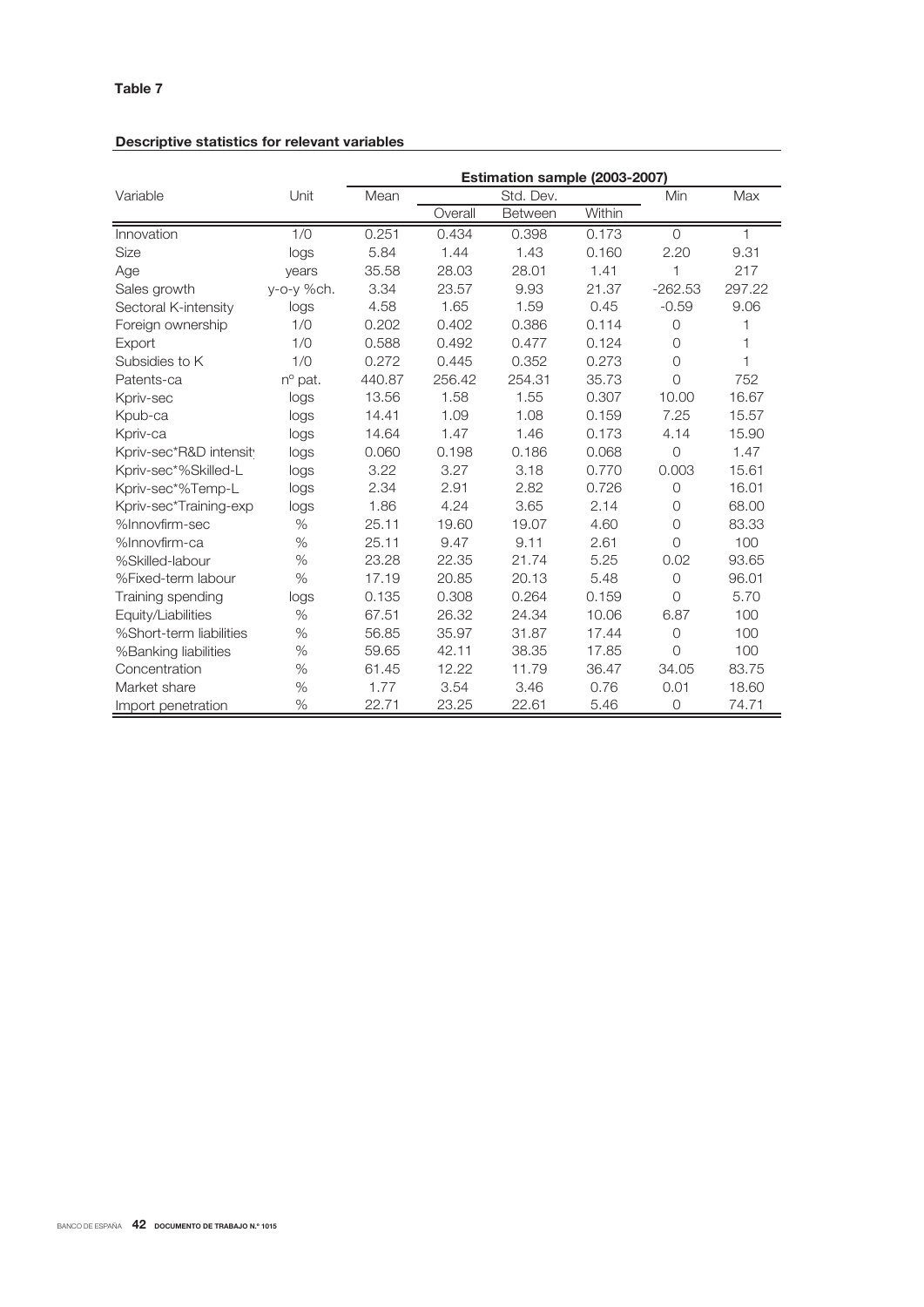## **Baseline regression: comparing static pooled, static RE and dynamic RE probit models**

|                                | Pooled              | Pooled<br>$(1991 - 2007)$ | Static RE            | <b>Static RE</b><br>$(1991 - 2007)$ | Dynamic RE<br>only $y(i,0)$  | Dynamic RE<br>$y(i,0)$ and $x(i,0)$ |
|--------------------------------|---------------------|---------------------------|----------------------|-------------------------------------|------------------------------|-------------------------------------|
| Innovation(t-1)                | $---$               | $\overline{a}$            | $\sim$ $\sim$ $\sim$ | $---$                               | $2.197***$                   | 2.261***                            |
| $Inovation(t=0)$               | ---                 | $---$                     | $- - -$              | ---                                 | 0.187<br>$0.996***$<br>0.311 | 0.211<br>$0.887***$<br>0.350        |
| Size                           | $0.211***$          | $0.281***$                | $0.533***$           | $0.648***$                          | $0.133**$                    | 0.334                               |
|                                | 0.048               | 0.029                     | 0.108                | 0.049                               | 0.054                        | 0.237                               |
| Age                            | $-0.053$            | 0.003                     | 0.010                | 0.060                               | $-0.050$                     | 0.311                               |
|                                | 0.059               | 0.032                     | 0.124                | 0.057                               | 0.048                        | 0.348                               |
| Sales growth                   | $0.269*$            | $0.169***$                | 0.317                | 0.134                               | $0.410**$                    | $0.430**$                           |
|                                | 0.151               | 0.048                     | 0.253                | 0.084                               | 0.199                        | 0.205                               |
| Sectoral K-intensity           | $-0.034$            | $-0.021$                  | $-0.043$             | 0.044                               | $-0.071*$                    | 0.084                               |
|                                | 0.045               | 0.022                     | 0.080                | 0.034                               | 0.044                        | 0.084                               |
| Foreign ownership              | $-0.148$            | $-0.133**$                | $-0.301$             | $-0.119$                            | $-0.008$                     | $-0.258$                            |
|                                | 0.125               | 0.065                     | 0.217                | 0.091                               | 0.118                        | 0.238                               |
| Export (yes/no)                | $0.669***$          | $0.554***$                | $1.001***$           | $0.754***$                          | $0.252*$                     | 0.119                               |
|                                | 0.136               | 0.071                     | 0.255                | 0.091                               | 0.137                        | 0.269                               |
| Subsidies to K (yes/no)        | $0.263***$          | $0.293***$                | 0.185                | $0.156**$                           | $0.172*$                     | 0.182                               |
|                                | 0.090               | 0.051                     | 0.142                | 0.063                               | 0.105                        | 0.120                               |
| Patents per region             | $-0.0004**$         | $---$                     | $-0.0007*$           | $---$                               | $-0.0005**$                  | $-0.002*$                           |
|                                | 0.0002              |                           | 0.0004               |                                     | 0.0002                       | 0.001                               |
| Kpriv-sec                      | $0.209**$           | $---$                     | $0.324*$             | $---$                               | $0.271**$                    | 0.104                               |
|                                | 0.104               |                           | 0.182                |                                     | 0.128                        | 0.160                               |
| Kpriv-sec * R&D intensity      | 8.891***            | $---$                     | 8.168***             | ---                                 | $1.309***$                   | $1.128**$                           |
|                                | 1.568               |                           | 0.767                |                                     | 0.401                        | 0.502                               |
| %Skilled-labour                | $0.842***$<br>0.273 | $1.020***$<br>0.141       | 1.654***<br>0.517    | $1.030***$<br>0.204                 | $0.475*$<br>0.270            | $-0.113$<br>0.574                   |
| %Fixed-term labour             | $-0.640**$          | $-0.397***$               | $-1.149**$           | $-0.893***$                         | $-0.804**$                   | $-1.211**$                          |
|                                | 0.325               | 0.133                     | 0.590                | 0.185                               | 0.346                        | 0.610                               |
| Training spending              | $-0.089***$         | $0.143*$                  | $-0.081$             | $0.180***$                          | 0.051                        | 0.046                               |
|                                | 0.032               | 0.087                     | 0.053                | 0.055                               | 0.037                        | 0.047                               |
| Equity/Liabilities             | 0.182               | $0.280***$                | $0.801**$            | $0.483***$                          | $0.372*$                     | $0.656*$                            |
|                                | 0.192               | 0.095                     | 0.361                | 0.128                               | 0.205                        | 0.347                               |
| %Short term liabilities        | $-0.168$            | $-0.141**$                | $-0.445**$           | $-0.091$                            | $-0.326**$                   | $-0.458**$                          |
|                                | 0.124               | 0.069                     | 0.226                | 0.080                               | 0.142                        | 0.196                               |
| %Banking liabilities           | $0.360***$          | $0.174***$                | $0.592***$           | $0.269***$                          | $0.223*$                     | $0.403**$                           |
|                                | 0.116               | 0.064                     | 0.209                | 0.075                               | 0.127                        | 0.184                               |
| Concentration                  | $-2.466$            | $-2.952$                  | $-0.305$             | $-3.761$                            | 5.238                        | 8.010                               |
|                                | 5.048               | 2.073                     | 10.221               | 2.882                               | 9.301                        | 9.423                               |
| Concentration^2                | 2.408               | 2.670                     | 1.688                | 3.940                               | $-3.111$                     | $-6.062$                            |
|                                | 4.253               | 1.802                     | 8.509                | 2.529                               | 7.711                        | 7.815                               |
| Market share                   | $2.901*$            | $-1.211$                  | 2.272                | $-2.641$                            | 1.554                        | $-3.495$                            |
|                                | 1.697               | 1.212                     | 3.486                | 1.655                               | 1.802                        | 4.341                               |
| Import penetration             | -0.289              | $-0.742**$                | -0.987               | $-1.357***$                         | -0.484                       | $-0.328$                            |
|                                | 0.591               | 0.295                     | 1.096                | 0.443                               | 0.904                        | 0.992                               |
| $\sigma_{\eta}$                | $\overline{a}$      | $\overline{a}$            | 2.118                | 2.303                               | 0.464                        | 0.367                               |
|                                |                     |                           | 0.159                | 0.078                               | 0.185                        | 0.241                               |
| $\rho$                         | $---$               | ---                       | 0.818                | 0.841                               | 0.177                        | 0.119                               |
|                                |                     |                           | 0.022                | 0.009                               | 0.116                        | 0.137                               |
| $LR$ <sub>p</sub> $(p$ -value) | $---$               | $---$                     | 0.000                | 0.000                               | 0.070                        | 0.202                               |
| Scale factor for APE           | 0.181               | 0.244                     | 0.091                | 0.105                               | 0.086                        | 0.084                               |
| Wald-heterogeneity (p-value)   | $\overline{a}$      | $\overline{a}$            | $- - -$              | $\overline{a}$                      | $\overline{a}$               | 0.640                               |
| Firms                          | 742                 | 2511                      | 769                  | 2512                                | 769                          | 740                                 |
| Observations                   | 3550                | 16590                     | 3682                 | 16592                               | 3682                         | 3603                                |

\*\*\*, \*\* and \* denote statistical significance at a 1% 5% and 10% level, respectively. Standard errors in pooled probit adjusted for clustering on firms.

Time and industry dummies are included in each regression, but not reported. LR<sub>p</sub> is a Likelihood-ratio test for  $p=0$ .

The scale factor allows to obtain the APE of each variable by multiplying this factor by the estimated coefficient.

Wald-heterogeneity is a Wald test on the joint significance of  $x(i,0)$ , the explanatory variables in t=0.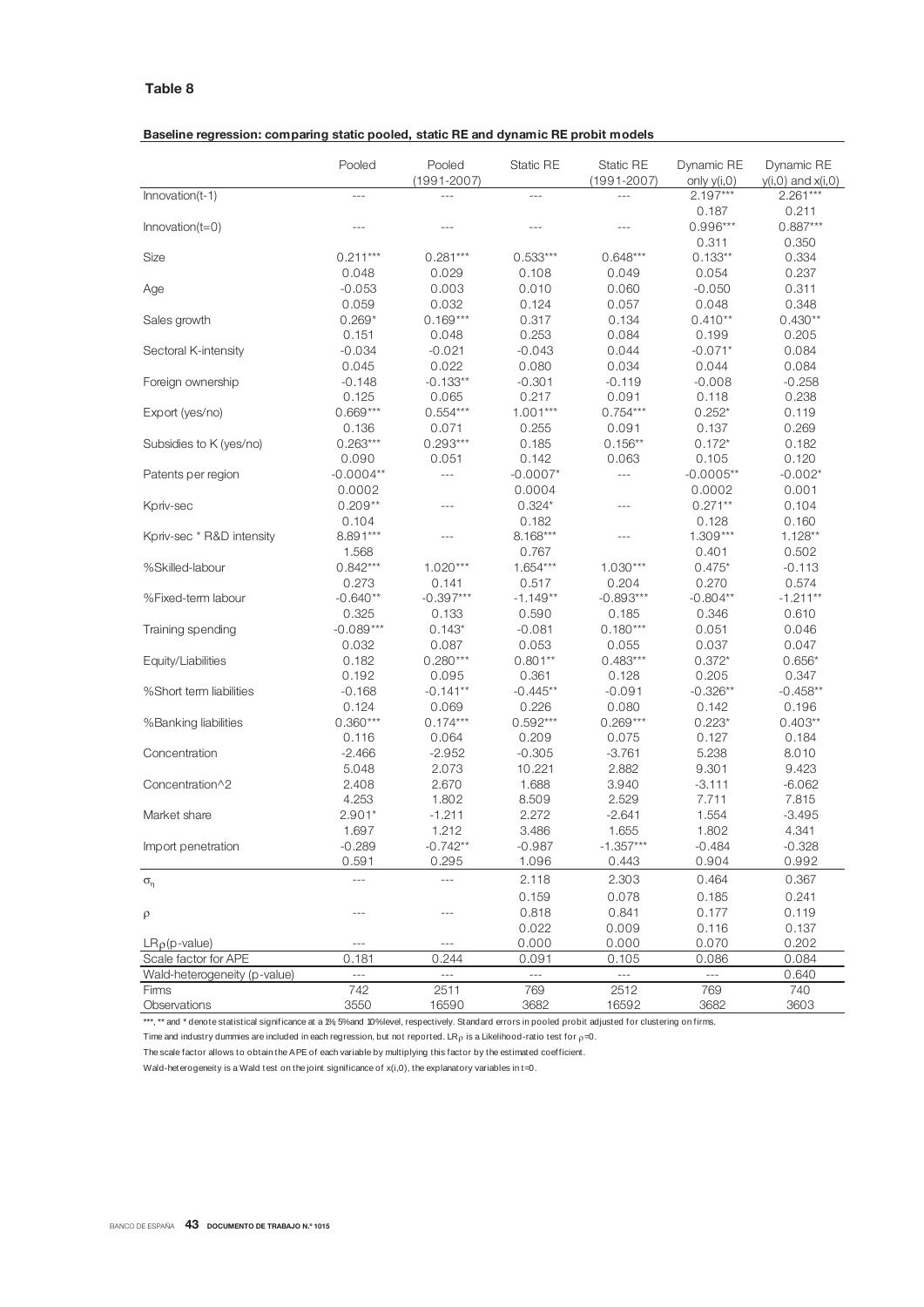| Impact of human capital variables on absorptive capacity |  |
|----------------------------------------------------------|--|
|----------------------------------------------------------|--|

| Dynamic RE probit model    |                   | Absorptive capacity variables: |                   |                   |  |  |
|----------------------------|-------------------|--------------------------------|-------------------|-------------------|--|--|
|                            | <b>Baseline</b>   | Skilled-labour                 | Temporary         | Training          |  |  |
|                            | (R&D invest.)     |                                | employment        | expenditures      |  |  |
| $Innovation(t-1)$          | $2.197***$        | $2.351***$                     | $2.370***$        | $2.353***$        |  |  |
|                            | 0.187             | 0.176                          | 0.176             | 0.178             |  |  |
| $In novation(t=0)$         | $0.996***$        | $1.106***$                     | $1.059***$        | $1.031***$        |  |  |
|                            | 0.311             | 0.332                          | 0.328             | 0.327             |  |  |
| Size                       | $0.133**$         | $0.135**$                      | $0.141***$        | $0.141***$        |  |  |
|                            | 0.054             | 0.055                          | 0.055             | 0.054             |  |  |
| Age                        | $-0.050$          | $-0.051$                       | $-0.045$          | $-0.046$          |  |  |
|                            | 0.048             | 0.059                          | 0.058             | 0.057             |  |  |
| Sales growth               | $0.410**$         | $0.415**$                      | $0.401**$         | $0.388*$          |  |  |
|                            | 0.199             | 0.199                          | 0.198             | 0.199             |  |  |
| Sectoral K-intensity       | $-0.071*$         | $-0.085*$                      | $-0.083*$         | $-0.074*$         |  |  |
|                            | 0.044             | 0.045                          | 0.044             | 0.044             |  |  |
| Foreign ownership          | $-0.008$          | 0.004                          | 0.003             | $-0.002$          |  |  |
|                            | 0.118             | 0.119                          | 0.118             | 0.116             |  |  |
| Export (yes/no)            | $0.252*$          | $0.234*$                       | $0.236*$          | $0.221*$          |  |  |
|                            | 0.137             | 0.139                          | 0.138             | 0.136             |  |  |
| Subsidies to K (yes/no)    | $0.172*$          | 0.150                          | 0.162             | $0.174*$          |  |  |
|                            | 0.105             | 0.107                          | 0.105             | 0.105             |  |  |
| Patents per region         | $-0.0005**$       | $-0.0005**$                    | $-0.0005**$       | $-0.0005**$       |  |  |
|                            | 0.0002            | 0.0002                         | 0.0002            | 0.0002            |  |  |
| Kpriv-sec                  | $0.271***$        | 0.194                          | $0.308**$         | $0.276**$         |  |  |
|                            | 0.128             | 0.135                          | 0.136             | 0.129             |  |  |
| Kpriv-sec * Aborptive cap. | $1.309***$        | $0.291**$                      | $-0.132$          | $0.031***$        |  |  |
|                            | 0.401             | 0.144                          | 0.178             | 0.010             |  |  |
| %Skilled-labour            | $0.475*$          | $-3.521*$                      | $0.551**$         | $0.451*$          |  |  |
|                            | 0.270             | 2.023                          | 0.267             | 0.267             |  |  |
| %Fixed-term labour         | $-0.804**$        | $-0.879**$                     | 0.922             | $-0.814**$        |  |  |
|                            | 0.346             | 0.357                          | 2.441             | 0.347             |  |  |
| Training spending          | 0.051             | $0.070*$                       | $0.067*$          | 0.052             |  |  |
|                            | 0.037             | 0.037                          | 0.037             | 0.037             |  |  |
| Equity/Liabilities         | $0.372*$          | $0.361*$                       | $0.378*$          | $0.357*$          |  |  |
| %Short term liabilities    | 0.205             | 0.207<br>$-0.349**$            | 0.205             | 0.202             |  |  |
|                            | $-0.326**$        |                                | $-0.353**$        | $-0.311**$        |  |  |
|                            | 0.142<br>$0.223*$ | 0.144<br>$0.221*$              | 0.142<br>$0.218*$ | 0.141<br>$0.226*$ |  |  |
| %Banking liabilities       | 0.127             | 0.128                          | 0.127             | 0.126             |  |  |
| Concentration              | 5.238             | 5.383                          | 6.796             | 5.757             |  |  |
|                            | 9.301             | 9.438                          | 9.371             | 9.431             |  |  |
| Concentration^2            | $-3.111$          | $-3.274$                       | $-4.335$          | $-3.396$          |  |  |
|                            | 7.711             | 7.289                          | 7.766             | 7.839             |  |  |
| Market share               | 1.554             | 1.262                          | 0.845             | 0.770             |  |  |
|                            | 1.802             | 1.849                          | 1.818             | 1.793             |  |  |
| Import penetration         | $-0.484$          | $-0.436$                       | $-0.475$          | $-0.539$          |  |  |
|                            | 0.904             | 0.909                          | 0.908             | 0.903             |  |  |
|                            | 0.464             | 0.501                          | 0.482             | 0.454             |  |  |
| $\sigma_{\eta}$            |                   |                                |                   |                   |  |  |
|                            | 0.185<br>0.177    | 0.186<br>0.200                 | 0.188<br>0.188    | 0.194<br>0.171    |  |  |
| ρ                          | 0.116             | 0.119                          | 0.119             | 0.121             |  |  |
| $LR\rho(p$ -value)         | 0.070             | 0.053                          | 0.064             | 0.086             |  |  |
| Scale factor for APE       | 0.086             | 0.087                          | 0.087             | 0.087             |  |  |
| Firms                      | 769               | 769                            | 769               | 769               |  |  |
| Observations               | 3682              | 3682                           | 3682              | 3682              |  |  |

\*\*\*, \*\* and \* denote statistical significance at a 1% 5% and 10% level, respectively.

Time and industry dummies are included in each regression, but not reported. LR<sub>p</sub> is a Likelihood-ratio test for  $\rho$ =0.

The scale factor allows to obtain the APE of each variable by multiplying this factor by the estimated coefficient.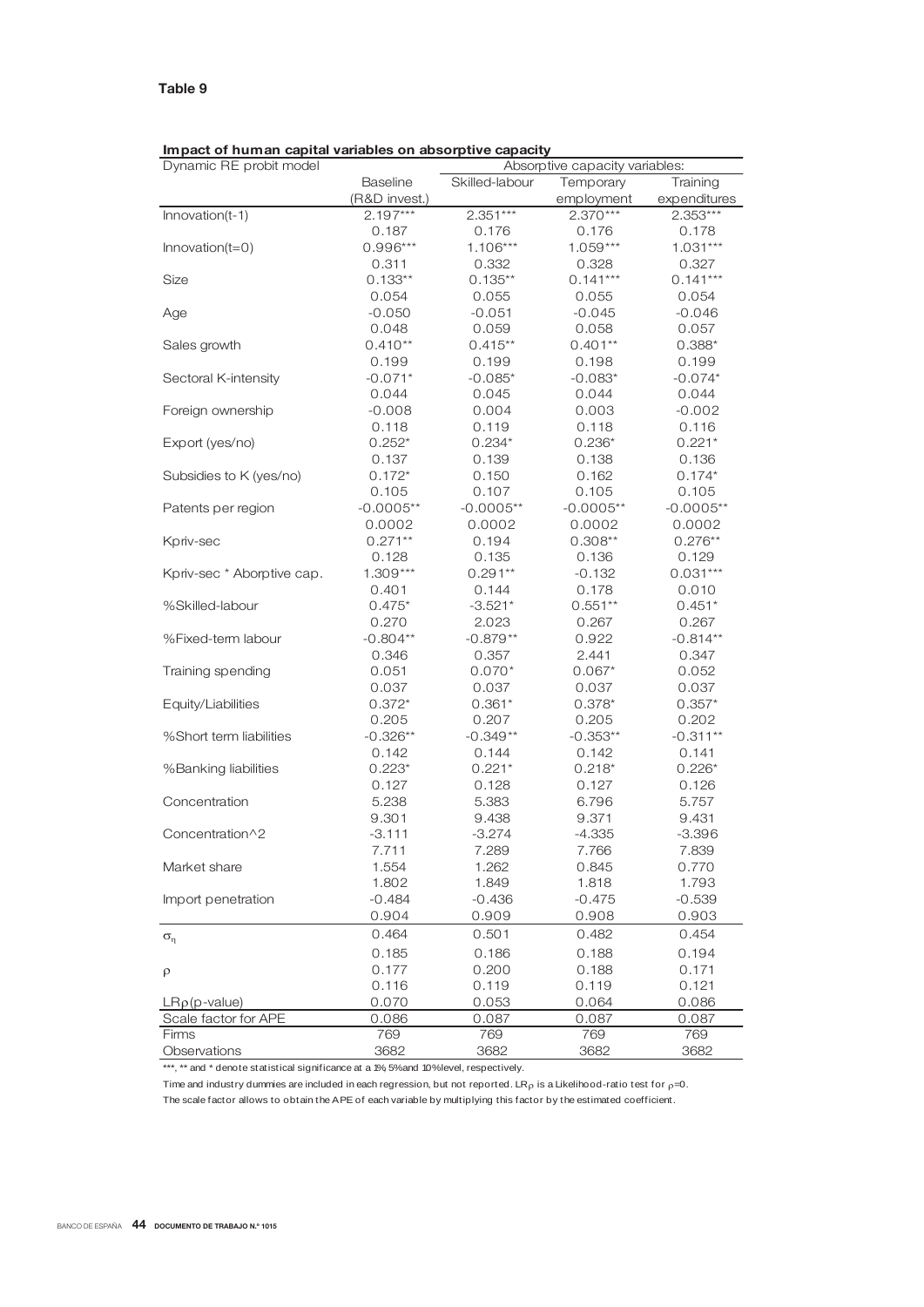## **Magnitude of the effects of some relevant variables**

| <b>Variables</b>                            | Sample avg. | Assumed change  | <b>APE</b> | Effect on $P(y=1)$ |
|---------------------------------------------|-------------|-----------------|------------|--------------------|
| R&D investment:                             |             |                 |            |                    |
| - Direct effect (innova(t-1))               | 0.251       | $P(1/1)-P(1/0)$ | 0.473      | 47.3               |
| - Indirect effect (spillover*abs. capacity) | 0.060       | 10%             | 0.113      | 1.13               |
| Spillovers:                                 |             |                 |            |                    |
| - Sectoral stock of R&D capital             |             | 10%             | 0.023      | 0.23               |
| Human capital variables:                    |             |                 |            |                    |
| - %Fixed-term labour                        | 0.172       | $-10%$          | $-0.069$   | 0.69               |
| - %Skilled-labour                           | 0.233       | 10%             | 0.041      | 0.41               |
| - Training expenditures                     | 0.135       | 10%             | 0.004      | 0.04               |
| Financial variables:                        |             |                 |            |                    |
| - Equity ratio                              | 0.675       | 10%             | 0.032      | 0.32               |
| - %Short-term liabilities                   | 0.569       | $-10%$          | $-0.028$   | 0.28               |
| - %Bank financing                           | 0.597       | 10%             | 0.019      | 0.19               |

Note: Computed using our preferred specification.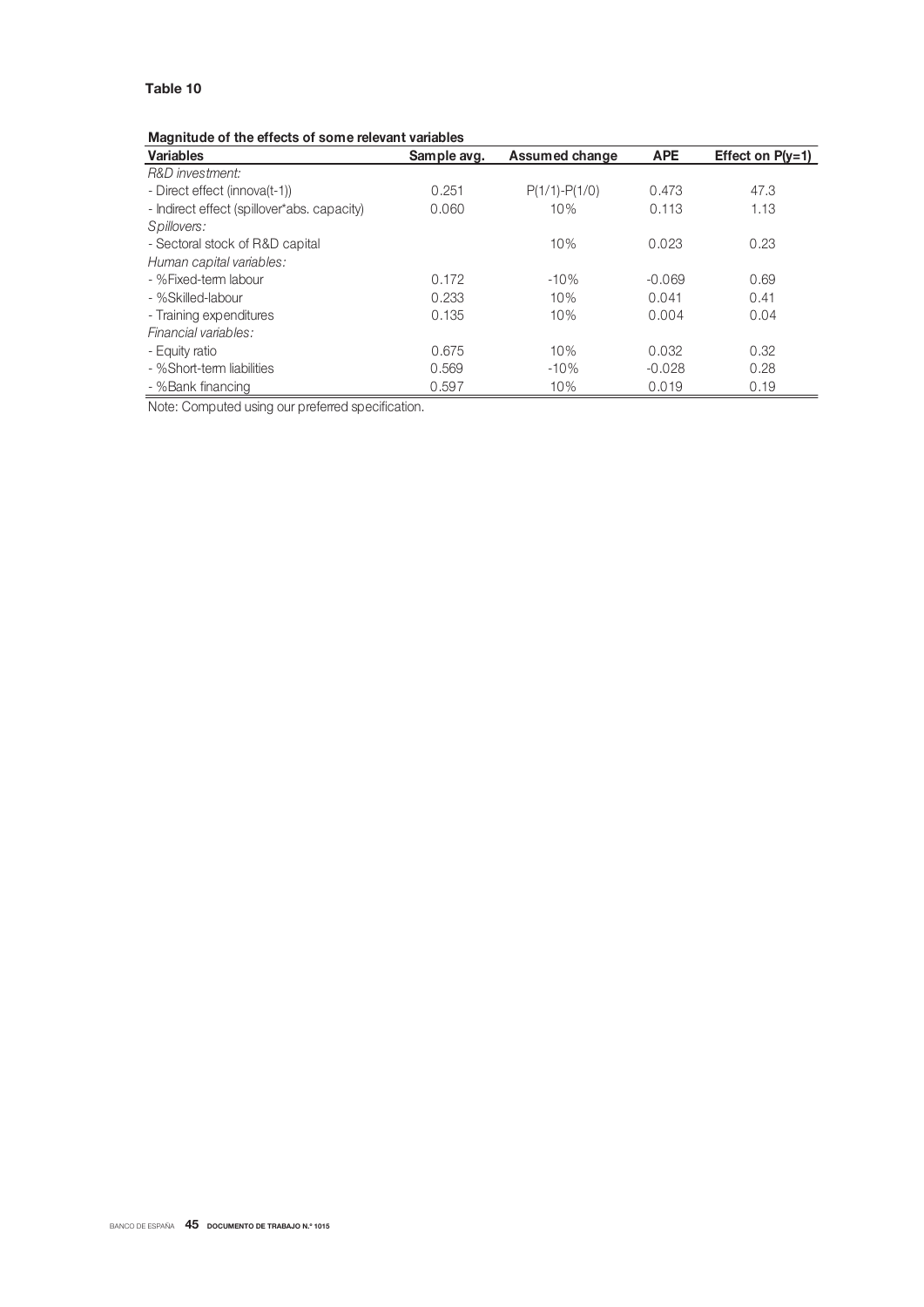**Estimates allowing human capital variables to be endogenous**

| Pooled QMLE<br>Dynamic RE<br>Pooled QMLE<br>probit model<br>probit model<br>probit model<br>$2.197***$<br>2.398***<br>$2.512***$<br>Innovation(t-1)<br>0.187<br>0.121<br>0.139<br>$Inovation(t=0)$<br>$0.996***$<br>$0.601***$<br>$0.625***$<br>0.311<br>0.127<br>0.147<br>$0.108***$<br>Size<br>$0.133**$<br>$0.158***$<br>0.054<br>0.038<br>0.057<br>$-0.050$<br>$-0.048$<br>$-0.059$<br>Age<br>0.048<br>0.051<br>0.059<br>Sales growth<br>$0.410**$<br>$0.405**$<br>$0.369*$<br>0.216<br>0.199<br>0.173<br>Sectoral K-intensity<br>$-0.071*$<br>$-0.070*$<br>$-0.089**$<br>0.038<br>0.044<br>0.045<br>Foreign ownership<br>$-0.0003$<br>$-0.008$<br>$-0.030$<br>0.104<br>0.125<br>0.118<br>$0.236**$<br>$0.260**$<br>Export (yes/no)<br>$0.252*$<br>0.137<br>0.112<br>0.127<br>Subsidies to K<br>$0.172*$<br>$0.169*$<br>0.167<br>0.105<br>0.093<br>0.107<br>$-0.0005**$<br>$-0.0004**$<br>$-0.0005***$<br>Patents per region<br>0.0002<br>0.0002<br>0.0002<br>Kpriv-sec<br>$0.271***$<br>$0.244*$<br>0.234<br>0.147<br>0.128<br>0.133<br>$1.147***$<br>Kpriv-sec * R&D intensity<br>$1.309***$<br>$1.018**$<br>0.401<br>0.319<br>0.403<br>%Skilled-labour<br>$0.475*$<br>$0.414*$<br>0.266<br>0.270<br>0.215<br>0.685<br>Residual skilled-labour<br>0.271<br>0.732<br>%Fixed-term labour<br>$-0.804**$<br>$-0.674**$<br>$-1.509**$<br>0.346<br>0.274<br>0.757<br>Residual fixed-term labour<br>0.967<br>0.762<br>$0.217***$<br>0.043<br>Training spending<br>0.051<br>0.037<br>0.029<br>0.046<br>$-0.247***$<br>Residual training spending<br>0.045<br>$0.372*$<br>$0.334*$<br>Equity/Liabilities<br>$0.312*$<br>0.205<br>0.166<br>0.193<br>%Short term liabilities<br>$-0.326**$<br>$-0.286**$<br>$-0.280**$<br>0.142<br>0.119<br>0.140<br>%Banking liabilities<br>$0.223*$<br>$0.189*$<br>0.201<br>0.127<br>0.110<br>0.139<br>Concentration<br>5.238<br>4.684<br>5.962<br>9.301<br>7.372<br>8.910<br>Concentration^2<br>$-3.111$<br>$-2.875$<br>-4.118<br>7.711<br>5.842<br>7.000<br>Market share<br>1.554<br>1.402<br>$-0.008$<br>1.802<br>1.390<br>1.979<br>Import penetration<br>$-0.484$<br>$-0.435$<br>$-0.399$<br>0.904<br>0.963<br>0.881<br>Wald exogeneity (p-value)<br>0.000<br>Scale factor for APE<br>0.086<br>0.086<br>0.084<br>Firms<br>769<br>769<br>767<br>Observations<br>3682<br>3682<br>3674 | Baseline regression | Exogenous regressors |  | Instrumental variables |
|----------------------------------------------------------------------------------------------------------------------------------------------------------------------------------------------------------------------------------------------------------------------------------------------------------------------------------------------------------------------------------------------------------------------------------------------------------------------------------------------------------------------------------------------------------------------------------------------------------------------------------------------------------------------------------------------------------------------------------------------------------------------------------------------------------------------------------------------------------------------------------------------------------------------------------------------------------------------------------------------------------------------------------------------------------------------------------------------------------------------------------------------------------------------------------------------------------------------------------------------------------------------------------------------------------------------------------------------------------------------------------------------------------------------------------------------------------------------------------------------------------------------------------------------------------------------------------------------------------------------------------------------------------------------------------------------------------------------------------------------------------------------------------------------------------------------------------------------------------------------------------------------------------------------------------------------------------------------------------------------------------------------------------------------------------------------------------------------------------------------------------------------------------------------------------------------------------------------------------------------------------------------------------------------------------------------|---------------------|----------------------|--|------------------------|
|                                                                                                                                                                                                                                                                                                                                                                                                                                                                                                                                                                                                                                                                                                                                                                                                                                                                                                                                                                                                                                                                                                                                                                                                                                                                                                                                                                                                                                                                                                                                                                                                                                                                                                                                                                                                                                                                                                                                                                                                                                                                                                                                                                                                                                                                                                                      |                     |                      |  |                        |
|                                                                                                                                                                                                                                                                                                                                                                                                                                                                                                                                                                                                                                                                                                                                                                                                                                                                                                                                                                                                                                                                                                                                                                                                                                                                                                                                                                                                                                                                                                                                                                                                                                                                                                                                                                                                                                                                                                                                                                                                                                                                                                                                                                                                                                                                                                                      |                     |                      |  |                        |
|                                                                                                                                                                                                                                                                                                                                                                                                                                                                                                                                                                                                                                                                                                                                                                                                                                                                                                                                                                                                                                                                                                                                                                                                                                                                                                                                                                                                                                                                                                                                                                                                                                                                                                                                                                                                                                                                                                                                                                                                                                                                                                                                                                                                                                                                                                                      |                     |                      |  |                        |
|                                                                                                                                                                                                                                                                                                                                                                                                                                                                                                                                                                                                                                                                                                                                                                                                                                                                                                                                                                                                                                                                                                                                                                                                                                                                                                                                                                                                                                                                                                                                                                                                                                                                                                                                                                                                                                                                                                                                                                                                                                                                                                                                                                                                                                                                                                                      |                     |                      |  |                        |
|                                                                                                                                                                                                                                                                                                                                                                                                                                                                                                                                                                                                                                                                                                                                                                                                                                                                                                                                                                                                                                                                                                                                                                                                                                                                                                                                                                                                                                                                                                                                                                                                                                                                                                                                                                                                                                                                                                                                                                                                                                                                                                                                                                                                                                                                                                                      |                     |                      |  |                        |
|                                                                                                                                                                                                                                                                                                                                                                                                                                                                                                                                                                                                                                                                                                                                                                                                                                                                                                                                                                                                                                                                                                                                                                                                                                                                                                                                                                                                                                                                                                                                                                                                                                                                                                                                                                                                                                                                                                                                                                                                                                                                                                                                                                                                                                                                                                                      |                     |                      |  |                        |
|                                                                                                                                                                                                                                                                                                                                                                                                                                                                                                                                                                                                                                                                                                                                                                                                                                                                                                                                                                                                                                                                                                                                                                                                                                                                                                                                                                                                                                                                                                                                                                                                                                                                                                                                                                                                                                                                                                                                                                                                                                                                                                                                                                                                                                                                                                                      |                     |                      |  |                        |
|                                                                                                                                                                                                                                                                                                                                                                                                                                                                                                                                                                                                                                                                                                                                                                                                                                                                                                                                                                                                                                                                                                                                                                                                                                                                                                                                                                                                                                                                                                                                                                                                                                                                                                                                                                                                                                                                                                                                                                                                                                                                                                                                                                                                                                                                                                                      |                     |                      |  |                        |
|                                                                                                                                                                                                                                                                                                                                                                                                                                                                                                                                                                                                                                                                                                                                                                                                                                                                                                                                                                                                                                                                                                                                                                                                                                                                                                                                                                                                                                                                                                                                                                                                                                                                                                                                                                                                                                                                                                                                                                                                                                                                                                                                                                                                                                                                                                                      |                     |                      |  |                        |
|                                                                                                                                                                                                                                                                                                                                                                                                                                                                                                                                                                                                                                                                                                                                                                                                                                                                                                                                                                                                                                                                                                                                                                                                                                                                                                                                                                                                                                                                                                                                                                                                                                                                                                                                                                                                                                                                                                                                                                                                                                                                                                                                                                                                                                                                                                                      |                     |                      |  |                        |
|                                                                                                                                                                                                                                                                                                                                                                                                                                                                                                                                                                                                                                                                                                                                                                                                                                                                                                                                                                                                                                                                                                                                                                                                                                                                                                                                                                                                                                                                                                                                                                                                                                                                                                                                                                                                                                                                                                                                                                                                                                                                                                                                                                                                                                                                                                                      |                     |                      |  |                        |
|                                                                                                                                                                                                                                                                                                                                                                                                                                                                                                                                                                                                                                                                                                                                                                                                                                                                                                                                                                                                                                                                                                                                                                                                                                                                                                                                                                                                                                                                                                                                                                                                                                                                                                                                                                                                                                                                                                                                                                                                                                                                                                                                                                                                                                                                                                                      |                     |                      |  |                        |
|                                                                                                                                                                                                                                                                                                                                                                                                                                                                                                                                                                                                                                                                                                                                                                                                                                                                                                                                                                                                                                                                                                                                                                                                                                                                                                                                                                                                                                                                                                                                                                                                                                                                                                                                                                                                                                                                                                                                                                                                                                                                                                                                                                                                                                                                                                                      |                     |                      |  |                        |
|                                                                                                                                                                                                                                                                                                                                                                                                                                                                                                                                                                                                                                                                                                                                                                                                                                                                                                                                                                                                                                                                                                                                                                                                                                                                                                                                                                                                                                                                                                                                                                                                                                                                                                                                                                                                                                                                                                                                                                                                                                                                                                                                                                                                                                                                                                                      |                     |                      |  |                        |
|                                                                                                                                                                                                                                                                                                                                                                                                                                                                                                                                                                                                                                                                                                                                                                                                                                                                                                                                                                                                                                                                                                                                                                                                                                                                                                                                                                                                                                                                                                                                                                                                                                                                                                                                                                                                                                                                                                                                                                                                                                                                                                                                                                                                                                                                                                                      |                     |                      |  |                        |
|                                                                                                                                                                                                                                                                                                                                                                                                                                                                                                                                                                                                                                                                                                                                                                                                                                                                                                                                                                                                                                                                                                                                                                                                                                                                                                                                                                                                                                                                                                                                                                                                                                                                                                                                                                                                                                                                                                                                                                                                                                                                                                                                                                                                                                                                                                                      |                     |                      |  |                        |
|                                                                                                                                                                                                                                                                                                                                                                                                                                                                                                                                                                                                                                                                                                                                                                                                                                                                                                                                                                                                                                                                                                                                                                                                                                                                                                                                                                                                                                                                                                                                                                                                                                                                                                                                                                                                                                                                                                                                                                                                                                                                                                                                                                                                                                                                                                                      |                     |                      |  |                        |
|                                                                                                                                                                                                                                                                                                                                                                                                                                                                                                                                                                                                                                                                                                                                                                                                                                                                                                                                                                                                                                                                                                                                                                                                                                                                                                                                                                                                                                                                                                                                                                                                                                                                                                                                                                                                                                                                                                                                                                                                                                                                                                                                                                                                                                                                                                                      |                     |                      |  |                        |
|                                                                                                                                                                                                                                                                                                                                                                                                                                                                                                                                                                                                                                                                                                                                                                                                                                                                                                                                                                                                                                                                                                                                                                                                                                                                                                                                                                                                                                                                                                                                                                                                                                                                                                                                                                                                                                                                                                                                                                                                                                                                                                                                                                                                                                                                                                                      |                     |                      |  |                        |
|                                                                                                                                                                                                                                                                                                                                                                                                                                                                                                                                                                                                                                                                                                                                                                                                                                                                                                                                                                                                                                                                                                                                                                                                                                                                                                                                                                                                                                                                                                                                                                                                                                                                                                                                                                                                                                                                                                                                                                                                                                                                                                                                                                                                                                                                                                                      |                     |                      |  |                        |
|                                                                                                                                                                                                                                                                                                                                                                                                                                                                                                                                                                                                                                                                                                                                                                                                                                                                                                                                                                                                                                                                                                                                                                                                                                                                                                                                                                                                                                                                                                                                                                                                                                                                                                                                                                                                                                                                                                                                                                                                                                                                                                                                                                                                                                                                                                                      |                     |                      |  |                        |
|                                                                                                                                                                                                                                                                                                                                                                                                                                                                                                                                                                                                                                                                                                                                                                                                                                                                                                                                                                                                                                                                                                                                                                                                                                                                                                                                                                                                                                                                                                                                                                                                                                                                                                                                                                                                                                                                                                                                                                                                                                                                                                                                                                                                                                                                                                                      |                     |                      |  |                        |
|                                                                                                                                                                                                                                                                                                                                                                                                                                                                                                                                                                                                                                                                                                                                                                                                                                                                                                                                                                                                                                                                                                                                                                                                                                                                                                                                                                                                                                                                                                                                                                                                                                                                                                                                                                                                                                                                                                                                                                                                                                                                                                                                                                                                                                                                                                                      |                     |                      |  |                        |
|                                                                                                                                                                                                                                                                                                                                                                                                                                                                                                                                                                                                                                                                                                                                                                                                                                                                                                                                                                                                                                                                                                                                                                                                                                                                                                                                                                                                                                                                                                                                                                                                                                                                                                                                                                                                                                                                                                                                                                                                                                                                                                                                                                                                                                                                                                                      |                     |                      |  |                        |
|                                                                                                                                                                                                                                                                                                                                                                                                                                                                                                                                                                                                                                                                                                                                                                                                                                                                                                                                                                                                                                                                                                                                                                                                                                                                                                                                                                                                                                                                                                                                                                                                                                                                                                                                                                                                                                                                                                                                                                                                                                                                                                                                                                                                                                                                                                                      |                     |                      |  |                        |
|                                                                                                                                                                                                                                                                                                                                                                                                                                                                                                                                                                                                                                                                                                                                                                                                                                                                                                                                                                                                                                                                                                                                                                                                                                                                                                                                                                                                                                                                                                                                                                                                                                                                                                                                                                                                                                                                                                                                                                                                                                                                                                                                                                                                                                                                                                                      |                     |                      |  |                        |
|                                                                                                                                                                                                                                                                                                                                                                                                                                                                                                                                                                                                                                                                                                                                                                                                                                                                                                                                                                                                                                                                                                                                                                                                                                                                                                                                                                                                                                                                                                                                                                                                                                                                                                                                                                                                                                                                                                                                                                                                                                                                                                                                                                                                                                                                                                                      |                     |                      |  |                        |
|                                                                                                                                                                                                                                                                                                                                                                                                                                                                                                                                                                                                                                                                                                                                                                                                                                                                                                                                                                                                                                                                                                                                                                                                                                                                                                                                                                                                                                                                                                                                                                                                                                                                                                                                                                                                                                                                                                                                                                                                                                                                                                                                                                                                                                                                                                                      |                     |                      |  |                        |
|                                                                                                                                                                                                                                                                                                                                                                                                                                                                                                                                                                                                                                                                                                                                                                                                                                                                                                                                                                                                                                                                                                                                                                                                                                                                                                                                                                                                                                                                                                                                                                                                                                                                                                                                                                                                                                                                                                                                                                                                                                                                                                                                                                                                                                                                                                                      |                     |                      |  |                        |
|                                                                                                                                                                                                                                                                                                                                                                                                                                                                                                                                                                                                                                                                                                                                                                                                                                                                                                                                                                                                                                                                                                                                                                                                                                                                                                                                                                                                                                                                                                                                                                                                                                                                                                                                                                                                                                                                                                                                                                                                                                                                                                                                                                                                                                                                                                                      |                     |                      |  |                        |
|                                                                                                                                                                                                                                                                                                                                                                                                                                                                                                                                                                                                                                                                                                                                                                                                                                                                                                                                                                                                                                                                                                                                                                                                                                                                                                                                                                                                                                                                                                                                                                                                                                                                                                                                                                                                                                                                                                                                                                                                                                                                                                                                                                                                                                                                                                                      |                     |                      |  |                        |
|                                                                                                                                                                                                                                                                                                                                                                                                                                                                                                                                                                                                                                                                                                                                                                                                                                                                                                                                                                                                                                                                                                                                                                                                                                                                                                                                                                                                                                                                                                                                                                                                                                                                                                                                                                                                                                                                                                                                                                                                                                                                                                                                                                                                                                                                                                                      |                     |                      |  |                        |
|                                                                                                                                                                                                                                                                                                                                                                                                                                                                                                                                                                                                                                                                                                                                                                                                                                                                                                                                                                                                                                                                                                                                                                                                                                                                                                                                                                                                                                                                                                                                                                                                                                                                                                                                                                                                                                                                                                                                                                                                                                                                                                                                                                                                                                                                                                                      |                     |                      |  |                        |
|                                                                                                                                                                                                                                                                                                                                                                                                                                                                                                                                                                                                                                                                                                                                                                                                                                                                                                                                                                                                                                                                                                                                                                                                                                                                                                                                                                                                                                                                                                                                                                                                                                                                                                                                                                                                                                                                                                                                                                                                                                                                                                                                                                                                                                                                                                                      |                     |                      |  |                        |
|                                                                                                                                                                                                                                                                                                                                                                                                                                                                                                                                                                                                                                                                                                                                                                                                                                                                                                                                                                                                                                                                                                                                                                                                                                                                                                                                                                                                                                                                                                                                                                                                                                                                                                                                                                                                                                                                                                                                                                                                                                                                                                                                                                                                                                                                                                                      |                     |                      |  |                        |
|                                                                                                                                                                                                                                                                                                                                                                                                                                                                                                                                                                                                                                                                                                                                                                                                                                                                                                                                                                                                                                                                                                                                                                                                                                                                                                                                                                                                                                                                                                                                                                                                                                                                                                                                                                                                                                                                                                                                                                                                                                                                                                                                                                                                                                                                                                                      |                     |                      |  |                        |
|                                                                                                                                                                                                                                                                                                                                                                                                                                                                                                                                                                                                                                                                                                                                                                                                                                                                                                                                                                                                                                                                                                                                                                                                                                                                                                                                                                                                                                                                                                                                                                                                                                                                                                                                                                                                                                                                                                                                                                                                                                                                                                                                                                                                                                                                                                                      |                     |                      |  |                        |
|                                                                                                                                                                                                                                                                                                                                                                                                                                                                                                                                                                                                                                                                                                                                                                                                                                                                                                                                                                                                                                                                                                                                                                                                                                                                                                                                                                                                                                                                                                                                                                                                                                                                                                                                                                                                                                                                                                                                                                                                                                                                                                                                                                                                                                                                                                                      |                     |                      |  |                        |
|                                                                                                                                                                                                                                                                                                                                                                                                                                                                                                                                                                                                                                                                                                                                                                                                                                                                                                                                                                                                                                                                                                                                                                                                                                                                                                                                                                                                                                                                                                                                                                                                                                                                                                                                                                                                                                                                                                                                                                                                                                                                                                                                                                                                                                                                                                                      |                     |                      |  |                        |
|                                                                                                                                                                                                                                                                                                                                                                                                                                                                                                                                                                                                                                                                                                                                                                                                                                                                                                                                                                                                                                                                                                                                                                                                                                                                                                                                                                                                                                                                                                                                                                                                                                                                                                                                                                                                                                                                                                                                                                                                                                                                                                                                                                                                                                                                                                                      |                     |                      |  |                        |
|                                                                                                                                                                                                                                                                                                                                                                                                                                                                                                                                                                                                                                                                                                                                                                                                                                                                                                                                                                                                                                                                                                                                                                                                                                                                                                                                                                                                                                                                                                                                                                                                                                                                                                                                                                                                                                                                                                                                                                                                                                                                                                                                                                                                                                                                                                                      |                     |                      |  |                        |
|                                                                                                                                                                                                                                                                                                                                                                                                                                                                                                                                                                                                                                                                                                                                                                                                                                                                                                                                                                                                                                                                                                                                                                                                                                                                                                                                                                                                                                                                                                                                                                                                                                                                                                                                                                                                                                                                                                                                                                                                                                                                                                                                                                                                                                                                                                                      |                     |                      |  |                        |
|                                                                                                                                                                                                                                                                                                                                                                                                                                                                                                                                                                                                                                                                                                                                                                                                                                                                                                                                                                                                                                                                                                                                                                                                                                                                                                                                                                                                                                                                                                                                                                                                                                                                                                                                                                                                                                                                                                                                                                                                                                                                                                                                                                                                                                                                                                                      |                     |                      |  |                        |
|                                                                                                                                                                                                                                                                                                                                                                                                                                                                                                                                                                                                                                                                                                                                                                                                                                                                                                                                                                                                                                                                                                                                                                                                                                                                                                                                                                                                                                                                                                                                                                                                                                                                                                                                                                                                                                                                                                                                                                                                                                                                                                                                                                                                                                                                                                                      |                     |                      |  |                        |
|                                                                                                                                                                                                                                                                                                                                                                                                                                                                                                                                                                                                                                                                                                                                                                                                                                                                                                                                                                                                                                                                                                                                                                                                                                                                                                                                                                                                                                                                                                                                                                                                                                                                                                                                                                                                                                                                                                                                                                                                                                                                                                                                                                                                                                                                                                                      |                     |                      |  |                        |
|                                                                                                                                                                                                                                                                                                                                                                                                                                                                                                                                                                                                                                                                                                                                                                                                                                                                                                                                                                                                                                                                                                                                                                                                                                                                                                                                                                                                                                                                                                                                                                                                                                                                                                                                                                                                                                                                                                                                                                                                                                                                                                                                                                                                                                                                                                                      |                     |                      |  |                        |
|                                                                                                                                                                                                                                                                                                                                                                                                                                                                                                                                                                                                                                                                                                                                                                                                                                                                                                                                                                                                                                                                                                                                                                                                                                                                                                                                                                                                                                                                                                                                                                                                                                                                                                                                                                                                                                                                                                                                                                                                                                                                                                                                                                                                                                                                                                                      |                     |                      |  |                        |
|                                                                                                                                                                                                                                                                                                                                                                                                                                                                                                                                                                                                                                                                                                                                                                                                                                                                                                                                                                                                                                                                                                                                                                                                                                                                                                                                                                                                                                                                                                                                                                                                                                                                                                                                                                                                                                                                                                                                                                                                                                                                                                                                                                                                                                                                                                                      |                     |                      |  |                        |
|                                                                                                                                                                                                                                                                                                                                                                                                                                                                                                                                                                                                                                                                                                                                                                                                                                                                                                                                                                                                                                                                                                                                                                                                                                                                                                                                                                                                                                                                                                                                                                                                                                                                                                                                                                                                                                                                                                                                                                                                                                                                                                                                                                                                                                                                                                                      |                     |                      |  |                        |
|                                                                                                                                                                                                                                                                                                                                                                                                                                                                                                                                                                                                                                                                                                                                                                                                                                                                                                                                                                                                                                                                                                                                                                                                                                                                                                                                                                                                                                                                                                                                                                                                                                                                                                                                                                                                                                                                                                                                                                                                                                                                                                                                                                                                                                                                                                                      |                     |                      |  |                        |
|                                                                                                                                                                                                                                                                                                                                                                                                                                                                                                                                                                                                                                                                                                                                                                                                                                                                                                                                                                                                                                                                                                                                                                                                                                                                                                                                                                                                                                                                                                                                                                                                                                                                                                                                                                                                                                                                                                                                                                                                                                                                                                                                                                                                                                                                                                                      |                     |                      |  |                        |
|                                                                                                                                                                                                                                                                                                                                                                                                                                                                                                                                                                                                                                                                                                                                                                                                                                                                                                                                                                                                                                                                                                                                                                                                                                                                                                                                                                                                                                                                                                                                                                                                                                                                                                                                                                                                                                                                                                                                                                                                                                                                                                                                                                                                                                                                                                                      |                     |                      |  |                        |
|                                                                                                                                                                                                                                                                                                                                                                                                                                                                                                                                                                                                                                                                                                                                                                                                                                                                                                                                                                                                                                                                                                                                                                                                                                                                                                                                                                                                                                                                                                                                                                                                                                                                                                                                                                                                                                                                                                                                                                                                                                                                                                                                                                                                                                                                                                                      |                     |                      |  |                        |
|                                                                                                                                                                                                                                                                                                                                                                                                                                                                                                                                                                                                                                                                                                                                                                                                                                                                                                                                                                                                                                                                                                                                                                                                                                                                                                                                                                                                                                                                                                                                                                                                                                                                                                                                                                                                                                                                                                                                                                                                                                                                                                                                                                                                                                                                                                                      |                     |                      |  |                        |
|                                                                                                                                                                                                                                                                                                                                                                                                                                                                                                                                                                                                                                                                                                                                                                                                                                                                                                                                                                                                                                                                                                                                                                                                                                                                                                                                                                                                                                                                                                                                                                                                                                                                                                                                                                                                                                                                                                                                                                                                                                                                                                                                                                                                                                                                                                                      |                     |                      |  |                        |
|                                                                                                                                                                                                                                                                                                                                                                                                                                                                                                                                                                                                                                                                                                                                                                                                                                                                                                                                                                                                                                                                                                                                                                                                                                                                                                                                                                                                                                                                                                                                                                                                                                                                                                                                                                                                                                                                                                                                                                                                                                                                                                                                                                                                                                                                                                                      |                     |                      |  |                        |

\*\*\*, \*\* and \* denote statistical significance at a 1% 5% and 10% level, respectively.

Time and industry dummies are included in each regression, but not reported.

The scale factor allows to obtain the APE of each variable by multiplying this factor by the estimated coefficient.

The instrumental variables are the share of women, the unemployment rate, the share of people with at least Secondary Education and the share of immigrants, all computed by province, and a dummy variable that equals one when a firm has a firm-level collective bargaining agreement. The standard errors for the pooled QM LE are robust and, for the instrumental variables case, are obtained by

bootstrapping all the firms using 500 bootstrap replications. Wald exogeneity is a Wald test for the joint significance of the coefficient for the residuals in the second stage regression.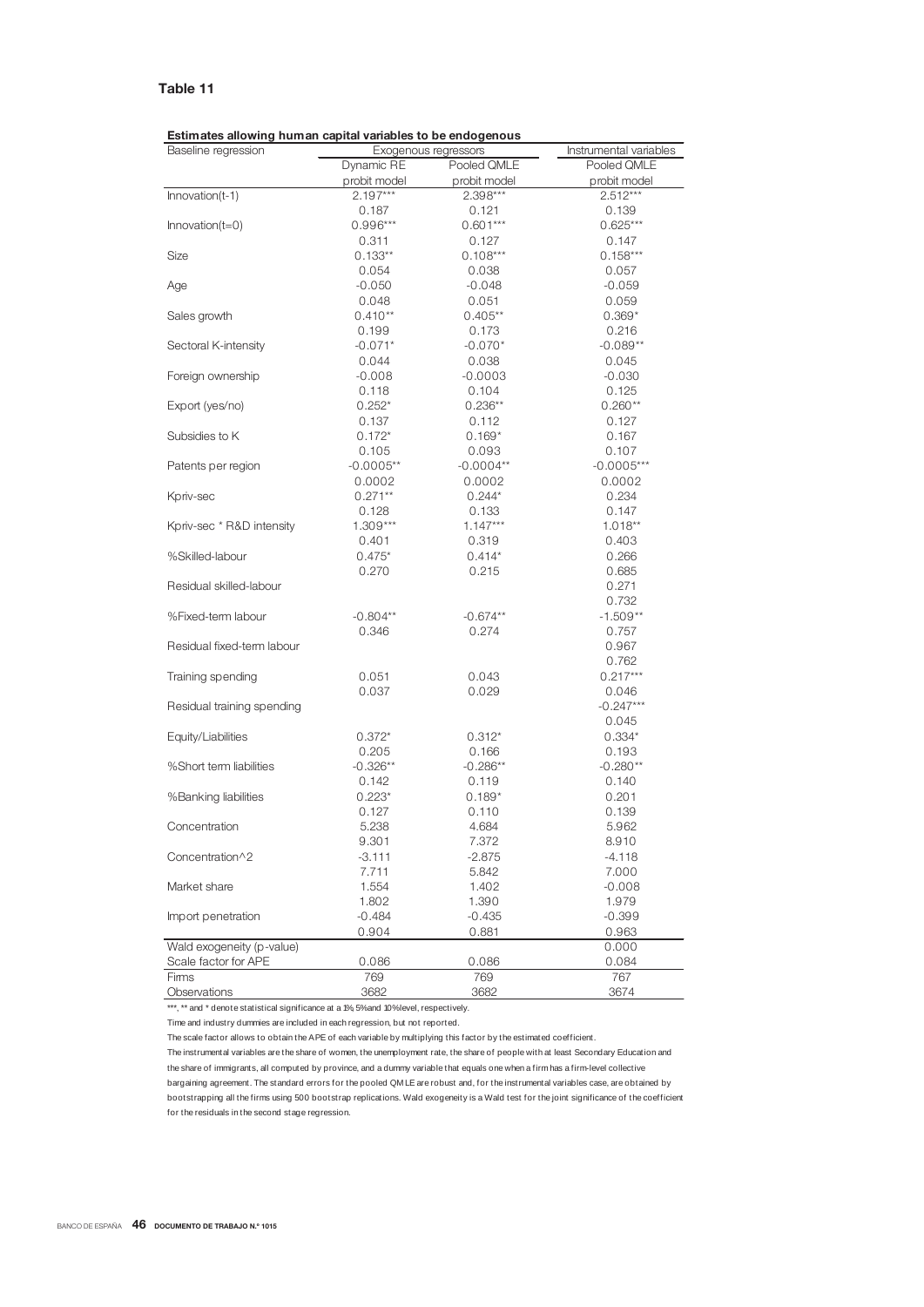### **Impact of different measures of aggregate spillovers**

| Dynamic RE probit model        |                     | Spillover variables: |             |             |                                       |
|--------------------------------|---------------------|----------------------|-------------|-------------|---------------------------------------|
|                                | <b>Baseline</b>     | K pub-ca             | K priv-ca   |             | % innovating firms % innovating firms |
|                                | (Kpriv-sec)         |                      |             | same sector | same CA                               |
| Innovation(t-1)                | $2.197***$          | $2.178***$           | $2.168***$  | $2.277***$  | $2.776***$                            |
|                                | 0.187               | 0.188                | 0.188       | 0.192       | 0.188                                 |
| $In novation(t=0)$             | $0.996***$          | $0.984***$           | $0.981***$  | $0.979***$  | $0.943***$                            |
|                                | 0.311               | 0.310                | 0.308       | 0.328       | 0.303                                 |
| Size                           | $0.133**$           | $0.121**$            | $0.110**$   | $0.128**$   | $.123**$                              |
|                                | 0.054               | 0.053                | 0.053       | 0.053       | 0.052                                 |
| Age                            | $-0.050$            | $-0.049$             | $-0.041$    | $-0.051$    | $-0.045$                              |
|                                | 0.048               | 0.057                | 0.057       | 0.057       | 0.056                                 |
| Sales growth                   | $0.410**$           | $0.404**$            | $0.401**$   | $0.390**$   | $0.392**$                             |
|                                | 0.199               | 0.198                | 0.199       | 0.197       | 0.196                                 |
| Sectoral K-intensity           | $-0.071*$           | $-0.073*$            | $-0.073*$   | $-0.070*$   | $-0.066$                              |
|                                | 0.044               | 0.044                | 0.044       | 0.043       | 0.043                                 |
| Foreign ownership              | $-0.008$            | 0.004                | 0.004       | 0.027       | 0.010                                 |
|                                | 0.118               | 0.116                | 0.117       | 0.115       | 0.115                                 |
| Export (yes/no)                | $0.252*$            | $0.245*$             | $0.227*$    | $0.244*$    | 0.216                                 |
|                                | 0.137               | 0.135                | 0.137       | 0.134       | 0.134                                 |
| Subsidies to K                 | $0.172*$            | $0.181*$             | $0.187*$    | $0.172*$    | $0.183*$                              |
|                                | 0.105               | 0.104                | 0.105       | 0.103       | 0.103                                 |
| Patents per region             | $-0.0005**$         | $-0.001***$          | $-0.002***$ | $-0.0005**$ | $-0.0005**$                           |
|                                | 0.0002              | 0.0004               | 0.0005      | 0.0002      | 0.0002                                |
| Spillover variable             | $0.271***$          | $0.140*$             | $0.230***$  | $-0.006$    | 0.010                                 |
|                                | 0.128               | 0.085                | 0.087       | 0.009       | 0.006                                 |
| Spillover var. * R&D intensity | $1.309***$          | $1.364***$           | $1.342***$  | $0.340***$  | $0.741***$                            |
|                                | 0.401               | 0.401                | 0.394       | 0.123       | 0.218                                 |
| %Skilled-labour                | $0.475*$            | 0.433                | 0.411       | $0.511**$   | $0.472*$                              |
|                                | 0.270               | 0.268                | 0.269       | 0.263       | 0.265                                 |
| %Fixed-term labour             | $-0.804**$          | $-0.789**$           | $-0.737**$  | $-0.869**$  | $-0.753**$                            |
|                                | 0.346               | 0.340                | 0.341       | 0.342       | 0.339                                 |
|                                | 0.051               | 0.048                | 0.049       | 0.053       | 0.049                                 |
| Training spending              |                     |                      |             |             |                                       |
|                                | 0.037<br>$0.372*$   | 0.036                | 0.036       | 0.036       | 0.036                                 |
| Equity/Liabilities             |                     | $0.383*$             | $0.362*$    | $0.377*$    | $0.363*$                              |
|                                | 0.205<br>$-0.326**$ | 0.203                | 0.203       | 0.201       | 0.201                                 |
| %Short term liabilities        |                     | $-0.323**$           | $-0.323**$  | $-0.321**$  | $-0.301**$                            |
|                                | 0.142               | 0.141                | 0.142       | 0.140       | 0.139                                 |
| %Banking liabilities           | $0.223*$            | $0.238*$             | $0.256**$   | $0.213*$    | $0.225*$                              |
|                                | 0.127               | 0.127                | 0.128       | 0.125       | 0.124                                 |
| Concentration                  | 5.238               | 5.245                | 5.502       | 5.116       | 5.874                                 |
|                                | 9.301               | 9.327                | 9.319       | 9.417       | 9.345                                 |
| Concentration^2                | $-3.111$            | $-3.889$             | $-4.082$    | $-3.898$    | $-4.360$                              |
|                                | 7.711               | 7.741                | 7.727       | 7.781       | 7.760                                 |
| Market share                   | 1.554               | 1.340                | 1.278       | 1.341       | 1.552                                 |
|                                | 1.802               | 1.784                | 1.780       | 1.769       | 1.751                                 |
| Import penetration             | $-0.484$            | $-1.077$             | $-1.046$    | $-1.137$    | $-1.039$                              |
|                                | 0.904               | 0.879                | 0.878       | 0.894       | 0.880                                 |
| $\sigma_{\!\eta}$              | 0.464               | 0.447                | 0.446       | 0.438       | 0.424                                 |
|                                | 0.185               | 0.188                | 0.188       | 0.201       | 0.190                                 |
| ρ                              | 0.177               | 0.167                | 0.166       | 0.161       | 0.152                                 |
|                                | 0.116               | 0.117                | 0.117       | 0.124       | 0.116                                 |
| $LR\rho(p$ -value)             | 0.070               | 0.083                | 0.083       | 0.103       | 0.098                                 |
| Scale factor for APE           | 0.086               | 0.086                | 0.086       | 0.087       | 0.086                                 |
| Firms                          | 769                 | 769                  | 769         | 769         | 769                                   |
| Observations                   | 3682                | 3682                 | 3682        | 3682        | 3682                                  |

\*\*\*, \*\* and \* denote statistical significance at a 1% 5% and 10% level, respectively.

Time and industry dummies are included in each regression, but not reported. LR<sub>p</sub> is a Likelihood-ratio test for  $\rho=0$ .

The scale factor allows to obtain the APE of each variable by multiplying this factor by the estimated coefficient.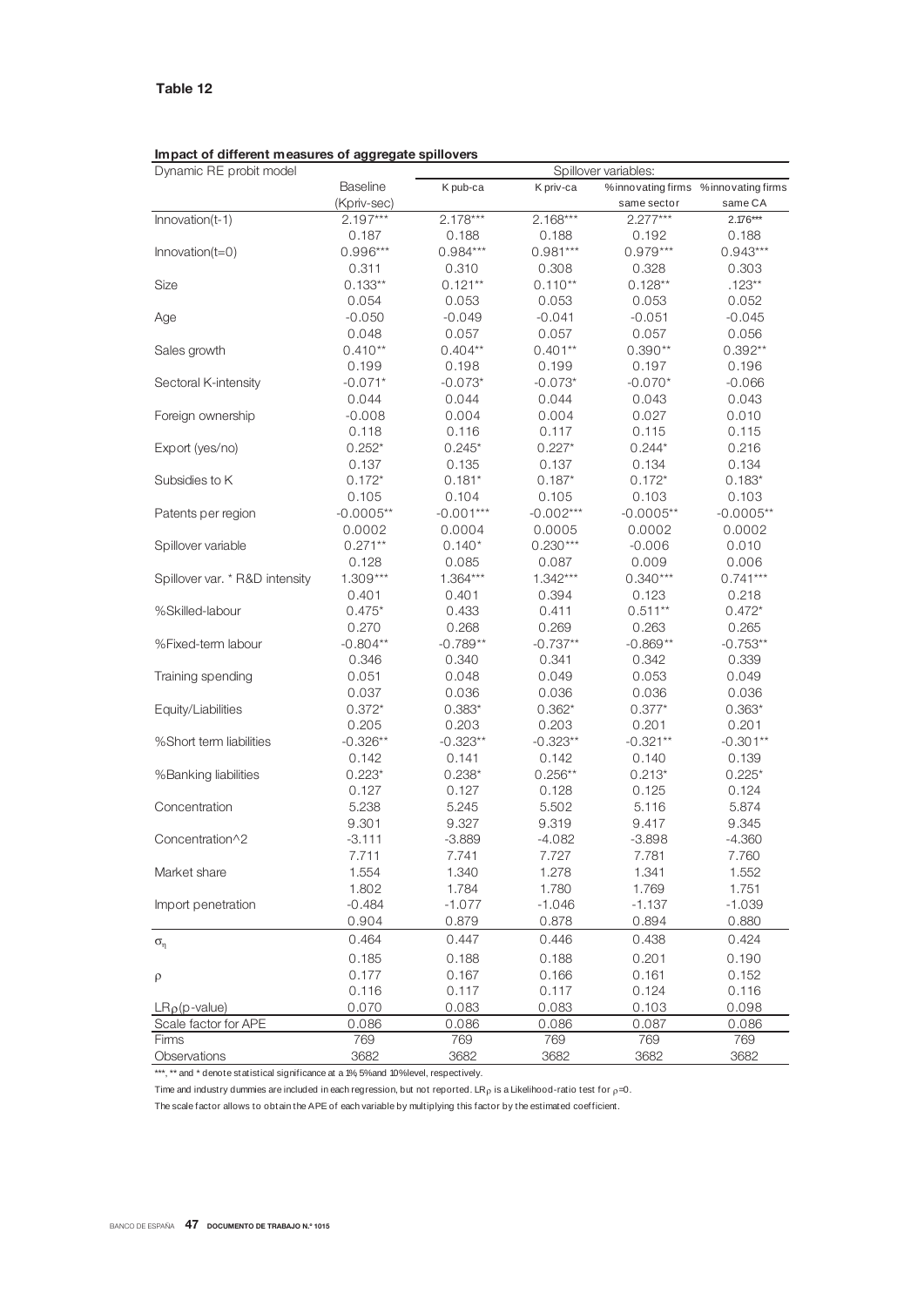### **Different definitions of innovation**

| Dynamic RE probit model   |                      | Altemative dependent variables: 1/ |                     |  |
|---------------------------|----------------------|------------------------------------|---------------------|--|
|                           | <b>Baseline</b>      | Innovation                         | Innofin (current or |  |
|                           | $(R&D$ invest. $>0)$ | expenditures>0                     | abandoned)          |  |
| Innovation(t-1)           | $2.197***$           | $1.337***$                         | $0.915***$          |  |
|                           | 0.187                | 0.195                              | 0.137               |  |
| $Inovation(t=0)$          | $0.996***$           | $1.630***$                         | $0.964***$          |  |
|                           | 0.311                | 0.357                              | 0.179               |  |
| Size                      | $0.133**$            | $0.160*$                           | 0.081               |  |
|                           | 0.054                | 0.089                              | 0.063               |  |
| Age                       | $-0.050$             | 0.079                              | 0.027               |  |
|                           | 0.048                | 0.098                              | 0.068               |  |
| Sales growth              | $0.410**$            | 0.083                              | 0.363               |  |
|                           | 0.199                | 0.332                              | 0.263               |  |
| Sectoral K-intensity      | $-0.071*$            | $-0.072$                           | 0.016               |  |
|                           | 0.044                | 0.065                              | 0.049               |  |
| Foreign ownership         | $-0.008$             | $-0.198$                           | $-0.074$            |  |
|                           | 0.118                | 0.186                              | 0.125               |  |
| Export (yes/no)           | $0.252*$             | $0.402**$                          | $0.366**$           |  |
|                           | 0.137                | 0.196                              | 0.148               |  |
| Subsidies to K            | $0.172*$             | $0.300*$                           | $0.269**$           |  |
|                           | 0.105                | 0.159                              | 0.109               |  |
| Patents per region        | $-0.0005**$          | $-0.0002$                          | -0.000              |  |
|                           | 0.0002               | 0.0003                             | 0.000               |  |
| Kpriv-sec                 | $0.271***$           | $-0.042$                           | 0.104               |  |
|                           | 0.128                | 0.212                              | 0.153               |  |
|                           | $1.309***$           | $5.645***$                         | $0.886***$          |  |
| Kpriv-sec * R&D intensity |                      |                                    | 0.313               |  |
|                           | 0.401                | 1.557                              | $0.712**$           |  |
| %Skilled-labour           | $0.475*$             | 0.495                              |                     |  |
|                           | 0.270                | 0.414                              | 0.298               |  |
| %Fixed-term labour        | $-0.804**$           | -0.669                             | $-0.802**$          |  |
|                           | 0.346                | 0.460                              | 0.355               |  |
| Training spending         | 0.051                | 0.008                              | 0.042               |  |
|                           | 0.037                | 0.049                              | 0.037               |  |
| Equity/Liabilities        | $0.372*$             | 0.094                              | $-0.055$            |  |
|                           | 0.205                | 0.301                              | 0.224               |  |
| %Short term liabilities   | $-0.326**$           | $-0.358*$                          | $-0.190$            |  |
|                           | 0.142                | 0.211                              | 0.148               |  |
| %Banking liabilities      | $0.223*$             | 0.028                              | 0.175               |  |
|                           | 0.127                | 0.185                              | 0.132               |  |
| Concentration             | 5.238                | $-31.040**$                        | $-10.257$           |  |
|                           | 9.301                | 12.745                             | 9.391               |  |
| Concentration^2           | $-3.111$             | 27.703***                          | 9.404               |  |
|                           | 7.711                | 10.450                             | 7.757               |  |
| Market share              | 1.554                | 5.997                              | $6.252***$          |  |
|                           | 1.802                | 3.768                              | 2.342               |  |
| Import penetration        | $-0.484$             | 0.950                              | 0.309               |  |
|                           | 0.904                | 1.241                              | 0.932               |  |
| $\sigma_{\eta}$           | 0.464                | 0.859                              | 0.660               |  |
|                           | 0.185                | 0.175                              | 0.121               |  |
| $\rho$                    | 0.177                | 0.425                              | 0.303               |  |
|                           | 0.116                | 0.100                              | 0.078               |  |
| $LRp(p-value)$            | 0.070                | 0.000                              | 0.000               |  |
| Scale factor for APE      | 0.086                | 0.118                              | 0.214               |  |
| Firms                     | 769                  | 462                                | 462                 |  |
| Observations              | 3682                 | 1790                               | 1790                |  |

\*\*\*, \*\* and \* denote statistical significance at a 1% 5% and 10% level, respectively.

Time and industry dummies are included in each regression, but not reported. LR<sub>p</sub> is a Likelihood-ratio test for  $\rho$ =0.

The scale factor allows to obtain the APE of each variable by multiplying this factor by the estimated coefficient. 1/ Data for these regressions span 2004-2007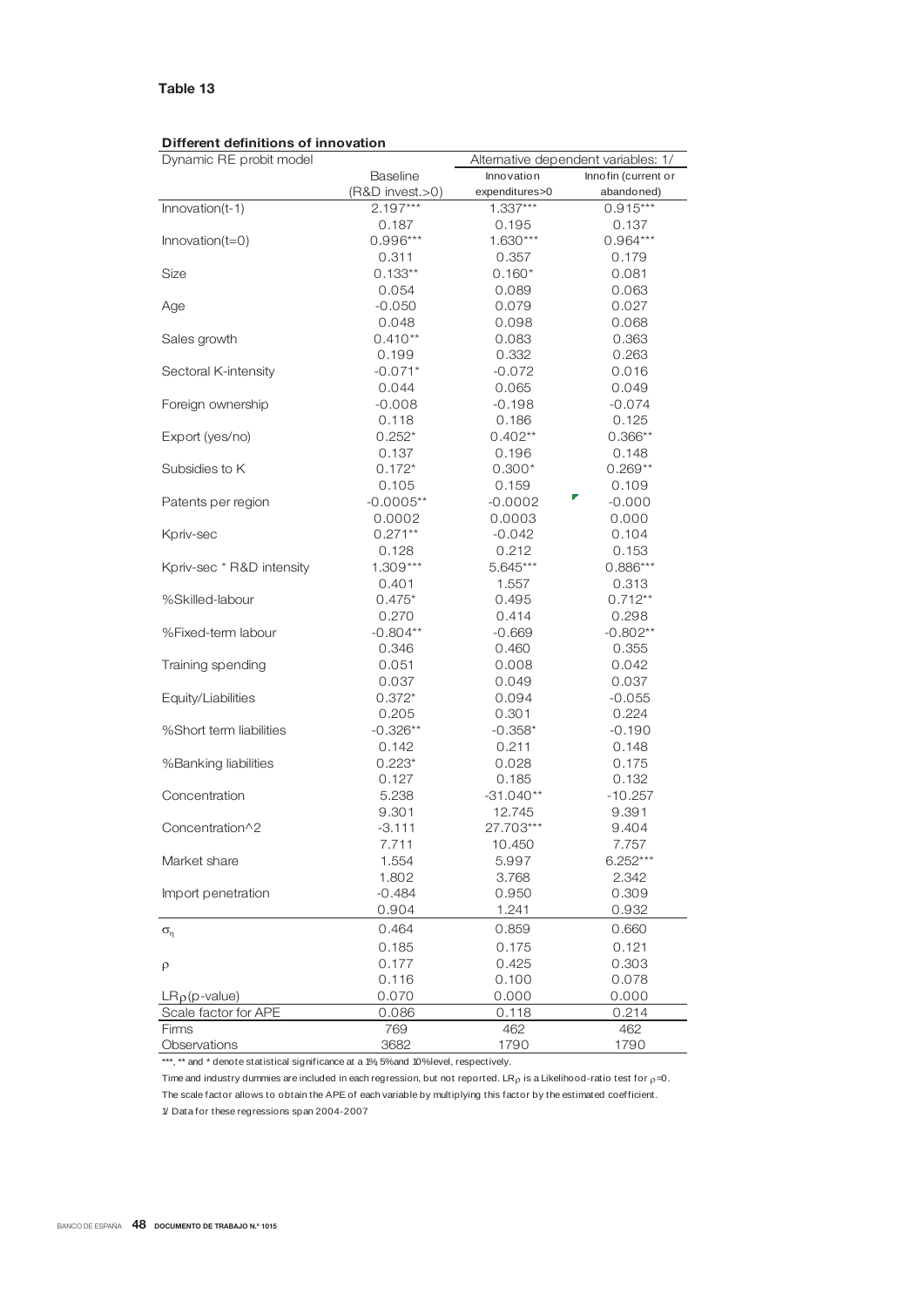### **ANNEX A: Computing Partial Effects**

One problem in estimating partial effects is the fact that firm-specific heterogeneity is unobservable. In the case of a continuous covariate case, we would like to compute:

$$
\frac{\partial P(y_{it} = 1/y_{i0},..., y_{it-1}, x_i, x_{i0}, a_i)}{\partial x_{itj}} = \delta_j \phi(\alpha_1 y_{it-1} + \delta^* x_{it} + \beta_0 + \beta_1 y_{i0} + \beta_2 x_{i0} + \beta_4)
$$

which clearly depends on the distribution of  $\eta_i$  (or, equivalently, a<sub>i</sub>).

Hence, the literature has proposed two alternative calculation methods to deal with this shortcoming. The usual way to compute the partial effects is to calculate the so called partial effects at the average (PEA) by assuming that the individual heterogeneity takes its average value, which can be calculated, in our particular setting, as:

$$
E(\mu_i) = \beta_0 + \beta_1 E(y_{i0}) + \beta_2 E(x_{i0})
$$

Therefore, the estimated PEA, which would employ sample statistics for population analogs, would take the form:

$$
PEA = \hat{\delta}_j \phi (\hat{\alpha}_1 \overline{y}_{-1} + \hat{\delta}^{\dagger} \overline{x} + \beta_0 + \beta_1 \overline{y}_0 + \beta_2 \overline{x}_0)
$$

The PEA, however, has the drawback that usually the average value is not representative of a large share of the firms. Alternatively, one can estimate the average partial effect (APE), which results from averaging the unobserved heterogeneity across firms. In other words, you can compute the partial effect for the average individual in your sample (the PEA) or the average of all individual partial effects across time in your sample (the APE). In analytical form, the estimated APE is:

$$
APE = \hat{\delta}_{aj} \frac{1}{N} \frac{1}{T} \sum_{i=1}^{N} \sum_{t=1}^{T} \phi(\hat{\alpha}_{1a} y_{it-1} + \hat{\delta}_{a}^{\ \ t} x_{it} + \beta_{0a}^{\ \ t} + \beta_{1a}^{\ \ t} y_{i0} + \beta_{2a}^{\ \ t} x_{i0})
$$

where the subscript "a" denotes that the original parameters have been scaled by  $(1+\sigma_a^2)^{-0.5}$ .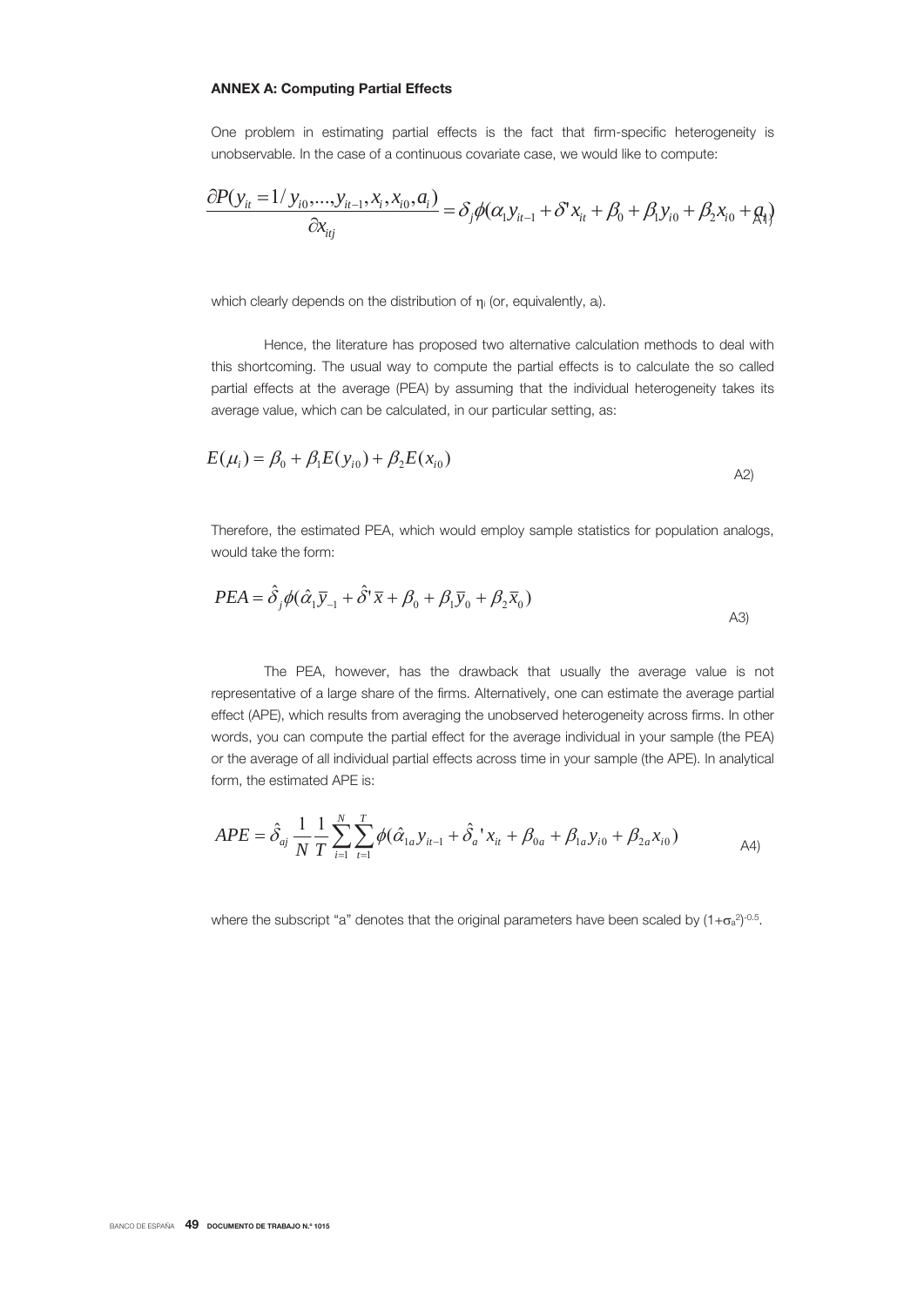### **BANCO DE ESPAÑA PUBLICATIONS**

#### WORKING PAPERS<sup>1</sup>

- 0901 PRAVEEN KUJAL AND JUAN RUIZ: International trade policy towards monopoly and oligopoly.
- 0902 CATIA BATISTA, AITOR LACUESTA AND PEDRO VICENTE: Micro evidence of the brain gain hypothesis: The case of Cape Verde.
- 0903 MARGARITA RUBIO: Fixed and variable-rate mortgages, business cycles and monetary policy.
- 0904 MARIO IZQUIERDO, AITOR LACUESTA AND RAQUEL VEGAS: Assimilation of immigrants in Spain: A longitudinal analysis.
- 0905 ÁNGEL ESTRADA: The mark-ups in the Spanish economy: international comparison and recent evolution.
- 0906 RICARDO GIMENO AND JOSÉ MANUEL MARQUÉS: Extraction of financial market expectations about inflation and interest rates from a liquid market.
- 0907 LAURA HOSPIDO: Job changes and individual-job specific wage dynamics.
- 0908 M.ª DE LOS LLANOS MATEA AND JUAN S. MORA-SANGUINETTI: Developments in retail trade regulation in Spain and their macroeconomic implications. (The original Spanish version has the same number.)
- 0909 JAVIER MENCÍA AND ENRIQUE SENTANA: Multivariate location-scale mixtures of normals and mean-varianceskewness portfolio allocation.
- 0910 ALICIA GARCÍA-HERRERO, SERGIO GAVILÁ AND DANIEL SANTABÁRBARA: What explains the low profitability of Chinese banks?
- 0911 JAVIER MENCÍA: Assessing the risk-return trade-off in loans portfolios.
- 0912 MAXIMO CAMACHO AND GABRIEL PEREZ-QUIROS: Ñ-STING: España Short Term Indicator of Growth.
- 0913 RAQUEL VEGAS, ISABEL ARGIMÓN, MARTA BOTELLA AND CLARA I. GONZÁLEZ: Retirement behaviour and retirement incentives in Spain.
- 0914 FEDERICO CINGANO, MARCO LEONARDI, JULIÁN MESSINA AND GIOVANNI PICA: The effect of employment protection legislation and financial market imperfections on investment: Evidence from a firm-level panel of EU countries.
- 0915 JOSÉ MANUEL CAMPA AND IGNACIO HERNANDO: Cash, access to credit, and value creation in M&As.
- 0916 MARGARITA RUBIO: Housing market heterogeneity in a monetary union.
- 0917 MAXIMO CAMACHO, GABRIEL PEREZ-QUIROS AND HUGO RODRÍGUEZ MENDIZÁBAL: High-growth Recoveries, Inventories and the Great Moderation.
- 0918 KAI CHRISTOFFEL, JAMES COSTAIN, GREGORY DE WALQUE, KEITH KUESTER, TOBIAS LINZERT, STEPHEN MILLARD AND OLIVIER PIERRARD: Wage, inflation and employment dynamics with labour market matching.
- 0919 JESÚS VÁZQUEZ, RAMÓN MARÍA-DOLORES AND JUAN-MIGUEL LONDOÑO: On the informational role of term structure in the U.S. monetary policy rule.
- 0920 PALOMA LÓPEZ-GARCÍA AND SERGIO PUENTE: What makes a high-growth firm? A probit analysis using Spanish firm-level data.
- 0921 FABIO CANOVA, MATTEO CICCARELLI AND EVA ORTEGA: Do institutional changes affect business cycles? Evidence from Europe.
- 0922 GALO NUÑO: Technology, convergence and business cycles.
- 0923 FRANCISCO DE CASTRO AND JOSÉ LUIS FERNÁNDEZ: The relationship between public and private saving in Spain: does Ricardian equivalence hold?
- 0924 GONZALO FERNÁNDEZ-DE-CÓRDOBA, JAVIER J. PÉREZ AND JOSÉ L. TORRES: Public and private sector wages interactions in a general equilibrium model.
- 0925 ÁNGEL ESTRADA AND JOSÉ MANUEL MONTERO: R&D investment and endogenous growth: a SVAR approach.
- 0926 JUANA ALEDO, FERNANDO GARCÍA-MARTÍNEZ AND JUAN M. MARÍN DIAZARAQUE: Firm-specific factors influencing the selection of accounting options provided by the IFRS: Empirical evidence from Spanish market.
- 0927 JAVIER ANDRÉS, SAMUEL HURTADO, EVA ORTEGA AND CARLOS THOMAS: Spain in the euro: a general equilibrium analysis.
- 0928 MAX GILLMAN AND ANTON NAKOV: Monetary effects on nominal oil prices.

j

- 0929 JAVIER MENCÍA AND ENRIQUE SENTANA: Distributional tests in multivariate dynamic models with Normal and Student *t* innovations.
- 0930 JOAN PAREDES, PABLO BURRIEL, FRANCISCO DE CASTRO, DANIEL GARROTE, ESTHER GORDO AND JAVIER J. PÉREZ: Fiscal policy shocks in the euro area and the US: an empirical assessment.

**<sup>1.</sup>** Previously published Working Papers are listed in the Banco de España publications catalogue.